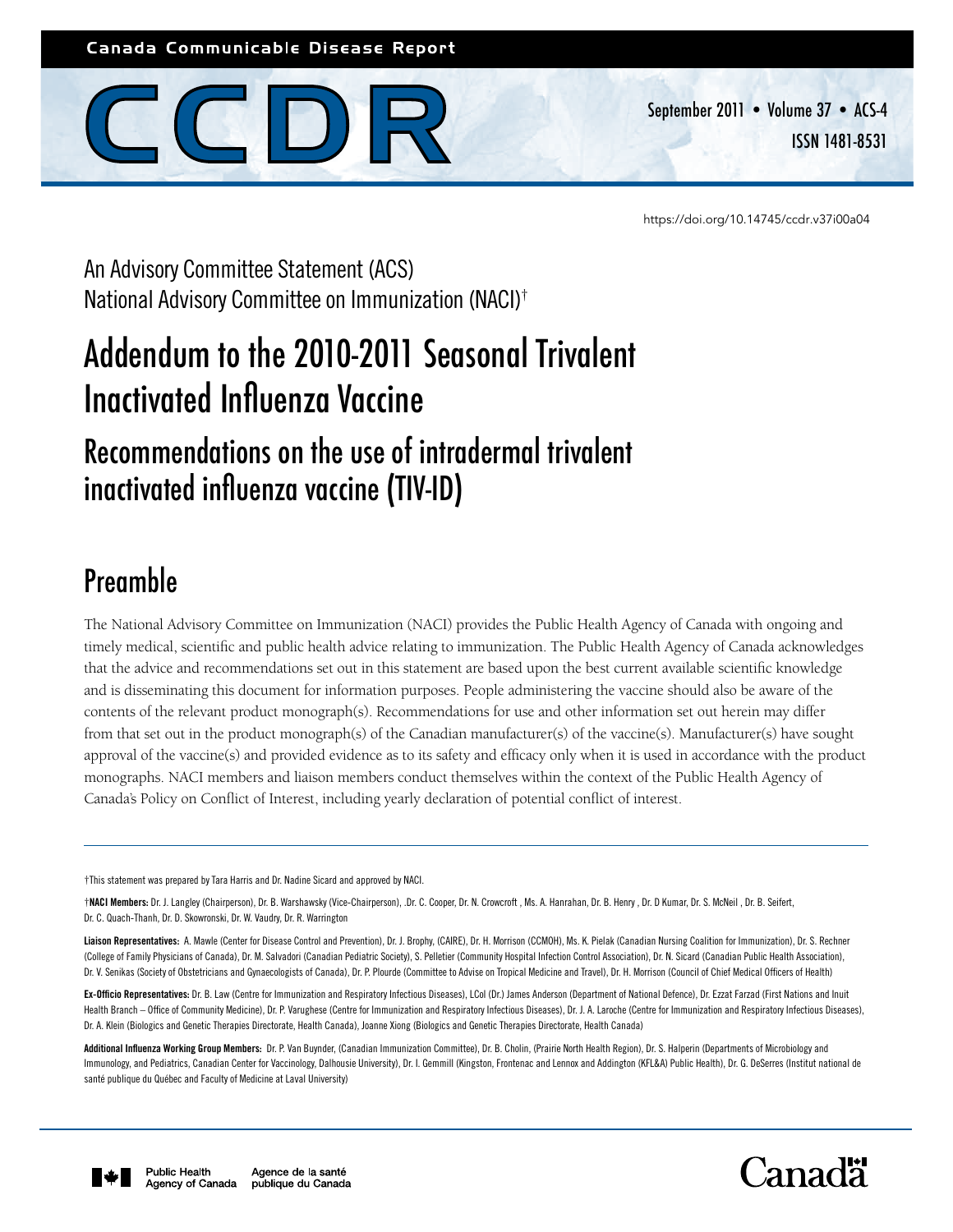# Introduction

In May 2010, a trivalent inactivated influenza vaccine administered by the intradermal route (TIV-ID) (Intanza®, Sanofi Pasteur)(1) was authorized in Canada for use in adults 18 years of age and older for active immunization against influenza caused by specific strains of influenza virus contained in the vaccine.

This addendum to the National Advisory Committee on Immunization (NACI) statement on seasonal trivalent influenza vaccine (TIV) for 2010-2011 will:

- • Provide a brief overview of 2010-2011 NACI recommendations on the use of TIV
- • Provide information on the recently-authorized TIV-ID vaccine (Intanza®) which is administered using a micro-injection system
- Provide recommendations for the use of Intanza®

For further detail on the epidemiology of influenza and recommended recipients of influenza vaccine for the 2010- 2011 season please refer to NACI's 2010-2011 Statement on Seasonal Trivalent Influenza Vaccine (TIV) available from: http://www.phac-aspc.gc.ca/publicat/ccdr-rmtc/10vol36/ acs-6/index-eng.php.

## Recommendations

- NACI recommends that Intanza® (9 μg/strain) can be used for the prevention of influenza in healthy adults 18 to 59 years of age. (NACI Recommendation Grade A)
- NACI recommends that Intanza® (9  $\mu$ g/strain) can be used for the prevention of influenza in adults 18 to 59 years of age with chronic health conditions including diabetes, heart, pulmonary, renal and neurological diseases. (NACI Recommendation Grade B)
- NACI recommends that Intanza<sup>®</sup> (15  $\mu$ g/strain) can be considered for the prevention of influenza in adults 18 to 59 years of age with immune compromising conditions. (NACI Recommendation Grade I)
- NACI recommends that Intanza® (15  $\mu$ g/strain) can be used for the prevention of influenza in adults 60 years of age and older. (NACI Recommendation Grade A)
- At this time. NACI concludes there is insufficient evidence to make a recommendation for the preferential use of Intanza® over other TIV products currently authorized for use in Canada. (NACI recommendation grade I)

Intradermal injection has long been considered a potentially viable route for immunization. While it is most commonly used for rabies, Bacille Calmette Guérin (BCG) and hepatitis B vaccines (although not in Canada), variability in immune response and difficulties with performing intradermal injection have limited its use.(2)

Recently, interest has been renewed in influenza vaccines delivered via cutaneous routes due to ease of access, potential for dose-sparing capacity and the unique immunological characteristics of the skin which may provide for enhanced immune response, particularly among those most vulnerable to complications from influenza.(2, 3) In addition, recent advances in delivery methods for intradermal injection using microneedle injection systems address issues related to the traditional Mantoux method of intradermal injection.(4)

Intanza® is the first TIV-ID vaccine authorized for use in Canada.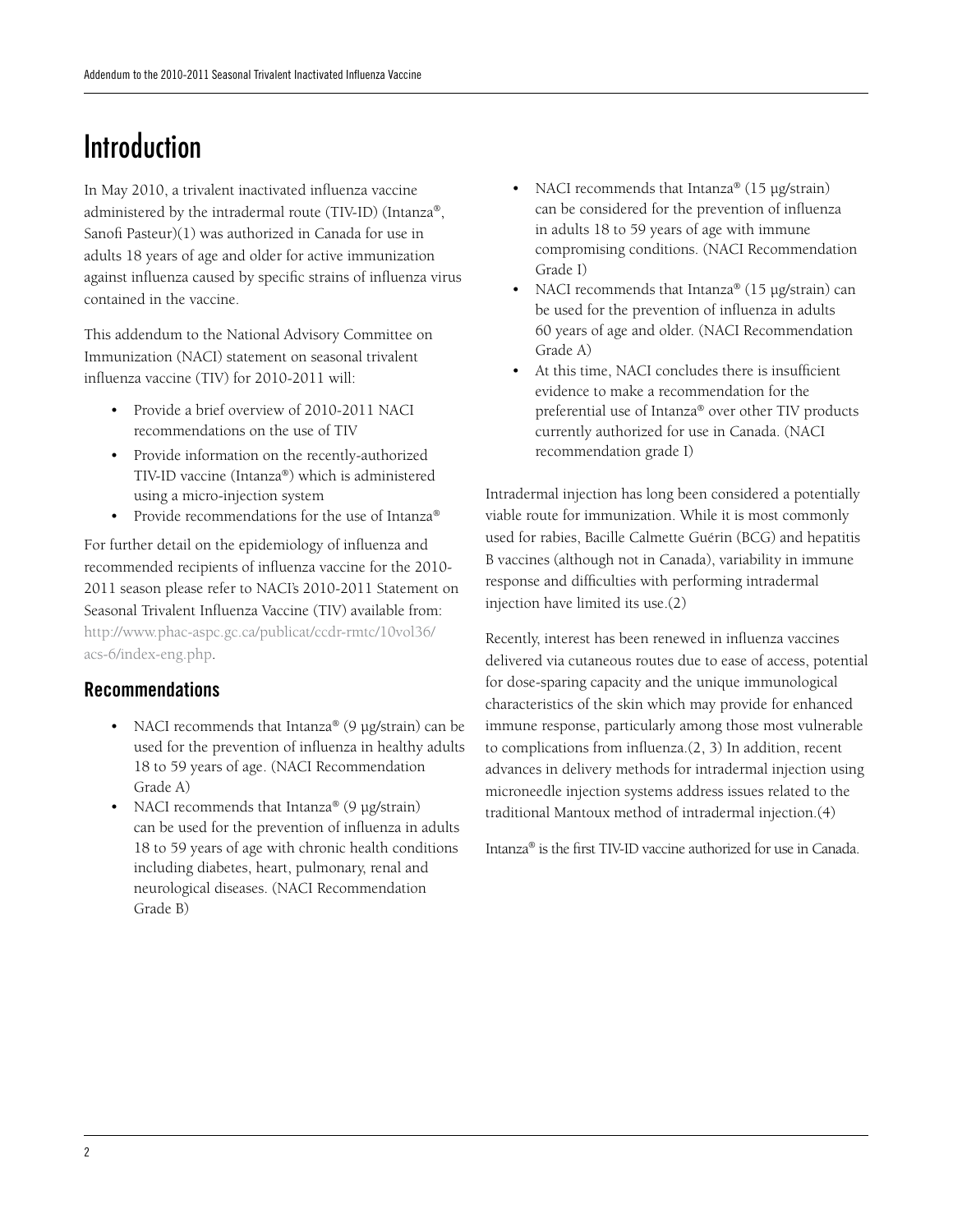### Overview of 2010-11 TIV recommendations

The seasonal trivalent vaccine for 2010-2011 incorporates the pandemic 2009 influenza A (pH1N1) component, a new influenza A (H3N2) component and the same B component as 2009-2010.

NACI's recommendations for the 2010-2011 season relate to use of four vaccines authorized in Canada that are formulated for intramuscular use: Fluviral® (GlaxoSmithKline), Vaxigrip® (Sanofi Pasteur), Agriflu® (Novartis) and Influvac® (Abbott). Since these recommendations have been published, four additional vaccines have been authorized for use in Canada including Intanza®, and Fluzone® (Sanofi Pasteur), Fluad® (Novartis) and FluMist® (AstraZeneca). Recommendations regarding the use of these products will be addressed in separate supplements. For the 2010-2011 influenza season,

II. Methods

Details regarding NACI's evidence-based process for developing a statement are outlined in *Evidence-Based Recommendations for Immunization: Methods of the NACI, January 2009, CCDR*, available from: http://www.phac-aspc. gc.ca/publicat/ccdr-rmtc/09vol35/acs-1/index-eng.php.

NACI reviewed the key questions for the literature review as proposed by the Influenza Working Group, including such considerations as the burden of illness of the disease to be prevented and the target population(s), safety, immunogenicity, efficacy, effectiveness of the vaccine, vaccine schedules, and other aspects of the overall immunization strategy. The knowledge synthesis was performed by Ms. Tara Harris and

III. Epidemiology

Review of the epidemiology of influenza is available in previous NACI statements on Seasonal Trivalent Influenza Vaccine (TIV). A summary of the 2009 pH1N1 pandemic virus is included in the 2010-11 Statement on TIV.

NACI continues to recommend that immunization programs focus on those persons at high risk of influenza-related complications, those capable of transmitting influenza to individuals at high risk of complications and those who provide essential community services. In addition, NACI recommends that three additional groups that experienced a higher incidence of severe outcomes during both waves of the pH1N1 pandemic be considered as priority recipients for influenza vaccine. These new groups are persons with morbid obesity, Aboriginal peoples and children two to four years of age.

For further details on recommended recipients of influenza vaccine for the 2010-2011 season please refer to NACI's 2010-11 Statement on Seasonal Trivalent Influenza Vaccine (TIV) available from: http://www.phac-aspc.gc.ca/publicat/ ccdr-rmtc/10vol36/acs-6/index-eng.php.

supervised by the Working Group. Following critical appraisal of individual studies, summary tables with ratings of the quality of the evidence using NACI's methodological hierarchy (Table 6) were prepared, and proposed recommendations for vaccine use developed. The Working Group chair (Dr. Nadine Sicard) presented the evidence and proposed recommendations to NACI on February 9, 2011. Following thorough review of the evidence and consultation at the NACI meeting on February 9, 2011, the committee voted on specific recommendations. The description of relevant considerations, rationale for specific decisions, and knowledge gaps are described in the text.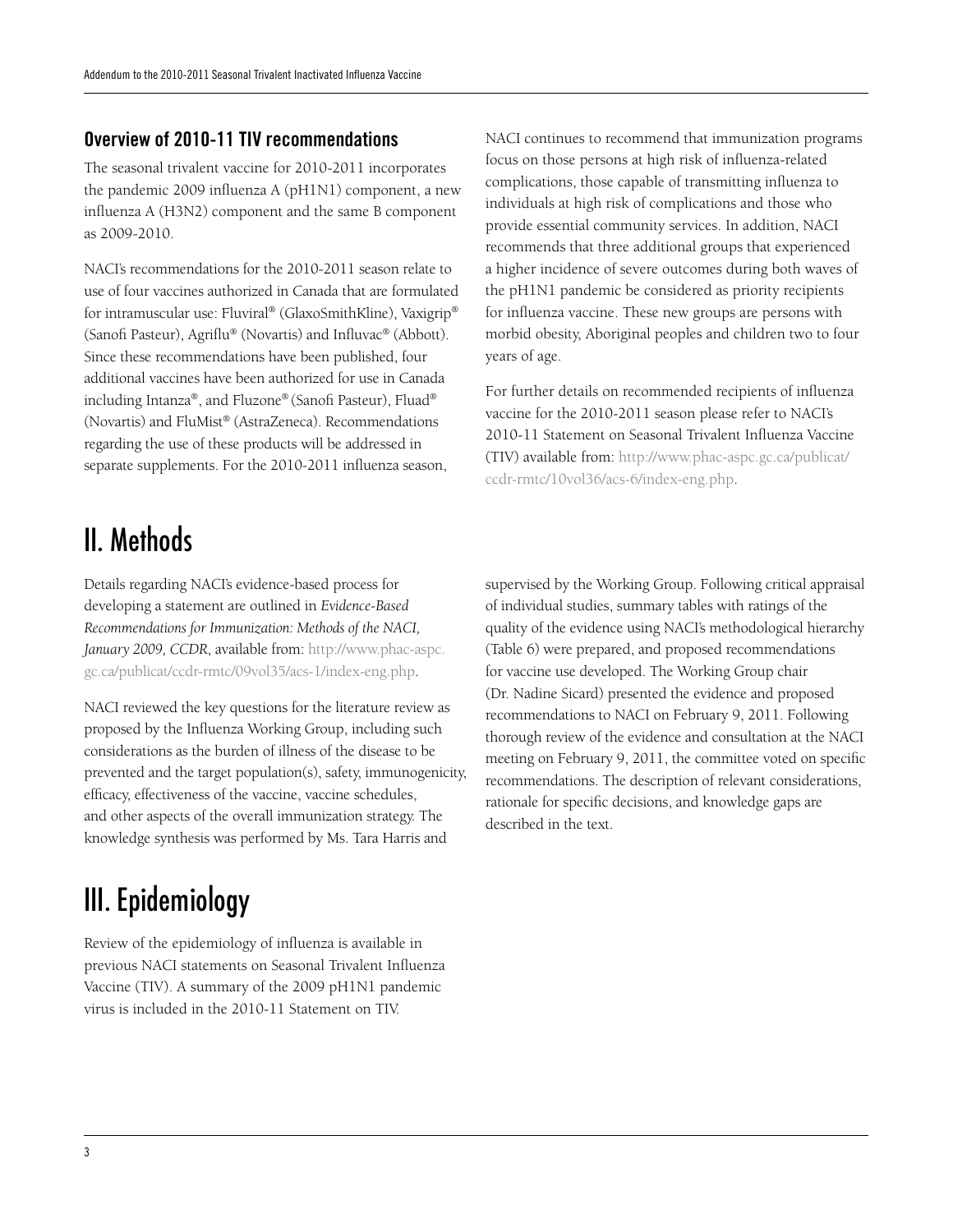# IV. Vaccine

## IV.1. Preparation(s) authorized for use in Canada (e.g. description, composition)

Intanza® [Influenza Vaccine (Split Virion, Inactivated)] is a sterile, colourless and opalescent suspension containing three strains of influenza virus. The type of viral antigens contained in Intanza® conform to the current requirements of the World Health Organization (WHO). The strains for the 2010-2011 season are: A/California/7/2009 (H1N1) like strain, A/Perth/16/2009 (H3N2)-like strain and B/ Brisbane/60/2008.(5)

Two different dosing formulas are available for Intanza®. Each 0.1 mL dose contains either 9 μg or 15 μg of influenza virus haemagglutinin antigens (HA) for each strain, indicated for adults 18 to 59 years of age or adults 60 years of age and older respectively. Manufacturing process residuals including neomycin, formaldehyde, ovalbumin and Triton® X-100 may be present in trace amounts. Intanza® does not contain thimerosal. The micro-injection system does not include any latex-containing or latex-derived component.

Intanza® is manufactured using the same process as Vaxigrip®, another TIV product manufactured by Sanofi Pasteur, authorized for use in Canada and administered by the intramuscular (IM) route.

#### IV.2. Efficacy

There are currently no published studies on the efficacy of Intanza®. Efficacy of inactivated influenza vaccines in general is reviewed in more detail in the 2010-2011 Statement on TIV;(5) however, the data refer to TIV products administered by the intramuscular (IM) route only. In general, given a good match, influenza vaccination given via the IM route has been estimated to prevent influenza illness in 73% (95% CI (confidence interval); 54, 84) of healthy adults (6) and 58% (95% CI; 34, 73) of the elderly.(7) Without a good match, efficacy is estimated at 44% (95% CI; 23, 59) for healthy adults.(6) Systematic reviews also demonstrate that influenza vaccine decreases the incidence of pneumonia, hospital admissions and death in the elderly.(7) Previously, NACI has advised caution when interpreting the results of observational studies and has recommended that more studies are needed

to assess vaccine protection against laboratory-confirmed influenza and its serious complications.(5)

It is generally accepted that a serum haemagglutinationinhibiting (HI) titre of 1:40 correlates with 50% protection against infection, while higher antibody titres (1:120 - 1:160) are associated with higher protection of up to 90%.(8-11) A recent publication by Coudeville *et al.* (11) presents a model developed using a meta-analytic approach, of clinical protection against laboratory-confirmed influenza at any HI titre. This model estimates a significant, positive relationship between HI titre and clinical protection which remains consistent regardless of strain or vaccination status. In another recent publication by Coudeville *et al.,*(12) the above model is used along with results from two clinical trials  $(13, 14)$  to predict the efficacy of ID (Intanza®) and IM (Vaxigrip®) influenza vaccine among those 60 years of age and older based upon their immunogenicity profile. Based on this pooled data, predicted efficacy was 63.3% (95% CI; 58.1, 68.7) for the ID route and 54.4% (95% CI; 49.4, 59.2) for the IM route, with a relative increase in efficacy of 16.5% (95% CI; 12.7, 20.1) of ID versus IM vaccine. Relative predicted increase in efficacy for those 70 years of age and older was 18.0% (95% CI; 12, 24). While this data suggests potential clinical benefit of Intanza®, more studies are needed to directly assess the efficacy of Intanza® against laboratoryconfirmed influenza and its serious complications.

#### IV.3. Immunogenicity

The exact mechanisms involved in intradermal immunization are not fully understood; however, it is known that the skin generates both innate and adaptive immune system responses. Two types of professional antigen-presenting cells (Langerhans cells in the epidermis and dermal dendritic cells in the dermis) play a pivotal role in skin's innate immune response and induction of the adaptive immune response against pathogens.(2, 3) These dendritic cells, present in high densities in the skin, favour rapid capture and movement of antigen via lymphatic vessels to lymph nodes. The migration of dermal dendritic cells to the lymph nodes facilitates lymph node T and B cell activation / expansion and induction of antigen-specific humoral and cellular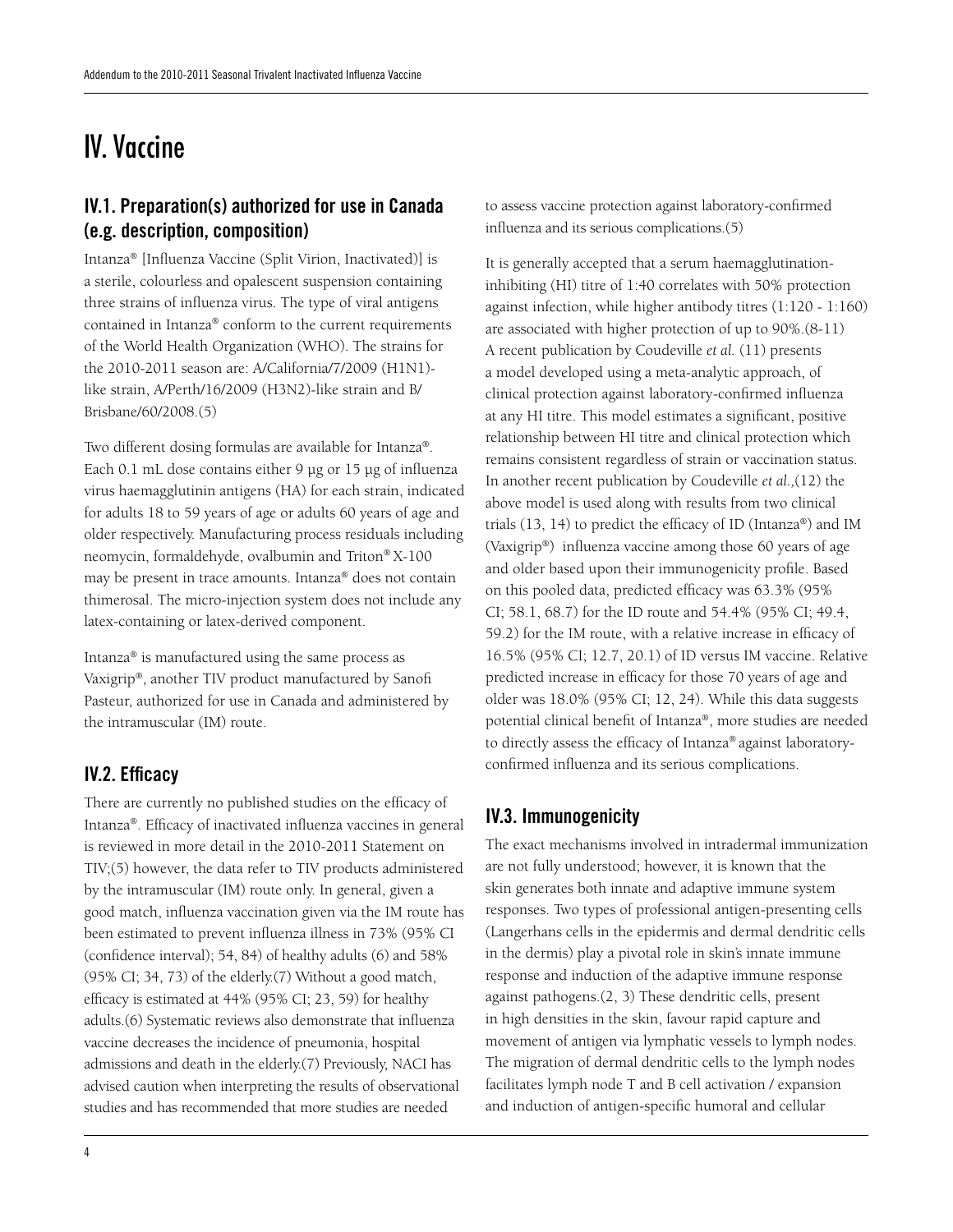immunity.(3, 15, 16) Antigen can also drain into the lymph nodes without involvement of peripheral tissue dendritic cells and be captured by lymph node resident dendritic cells, or alternatively is transferred to resident dendritic cells from the skin migratory dendritic cells, with subsequent priming of naive T cells.(17)

In clinical trials of Intanza®, HI GMTs (geometric mean titres) were the primary objectives for evaluation of immune

response. HI GMTs elicited by Intanza® were compared to those elicited by the control IM influenza vaccine. In addition, the immune response to Intanza® vaccination was evaluated based upon the European Medicines Evaluation Agency (EMEA) immunogenicity criteria (see Table 1 below).(18) EMEA requires that for annual licensure to be granted for a specific influenza vaccine in the pre-defined age groups (below), at least one of the criteria must be met *for each strain*.

| <b>Criteria</b>                                | <b>Definition</b>                                                                                                                                                                                                                                                                                                                                       | Age group      |             |  |  |
|------------------------------------------------|---------------------------------------------------------------------------------------------------------------------------------------------------------------------------------------------------------------------------------------------------------------------------------------------------------------------------------------------------------|----------------|-------------|--|--|
|                                                |                                                                                                                                                                                                                                                                                                                                                         | 18 to 60 years | $>60$ years |  |  |
| Seroconversion or significant<br>increase rate | HI method:<br>Percentage of vaccinees with pre-<br>vaccination titre <10 and post-vaccin-<br>ation titre of $\geq 40$<br><b>OR</b><br>≥10 and at least 4-fold rise in post-<br>vaccination titre<br>SRH method:<br>Percentage of vaccinees with negative<br>pre-vaccination titre and post-vaccin-<br>ation area $\geq$ 25 mm <sup>2</sup><br><b>OR</b> | $>40\%$        | $>30\%$     |  |  |
|                                                | ≥50% increase in area post-vaccin-<br>ation                                                                                                                                                                                                                                                                                                             |                |             |  |  |
| Seroprotection                                 | Percentage of vaccinees achieving<br>post-vaccination HI titre of ≥40<br><b>OR</b><br>SRH titre $> 25$ mm <sup>2</sup>                                                                                                                                                                                                                                  | $>70\%$        | $>60\%$     |  |  |
| Mean geometric increase                        | Post / pre-vaccination GMT ratio                                                                                                                                                                                                                                                                                                                        | >2.5           | >2.0        |  |  |

#### **Table 1: European Medicines Evaluation Agency (EMEA) immunogenicity criteria for annual licensing of influenza vaccine using HI (haemagglutinin inhibition) and SRH (single radial haemolysis) methods.(18)**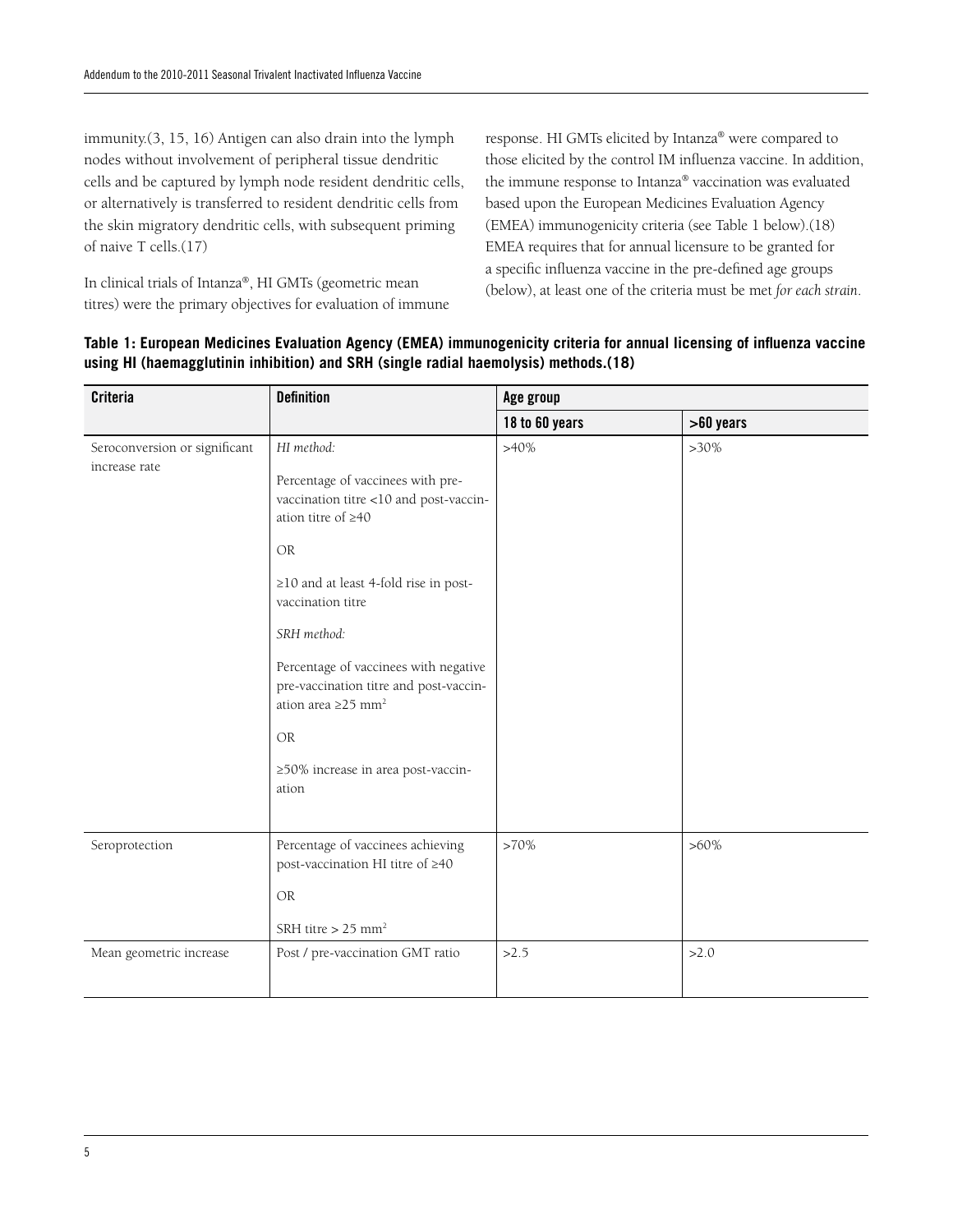#### *Adults 18 to 59 years of age*

Immunogenicity of Intanza® among adults 18 to 59 years of age is summarized from phase II and III clinical trials by Beran *et al.*(19), Leroux-Roels *et al.*(20) (Phase II) and Arnou *et al.*(21) (Phase III).

In Beran *et al*.(19), a phase II multicentre, randomized doseranging trial was conducted to compare 3 μg, 6 μg and 9 μg/ strain of inactivated influenza vaccine administered by the ID route using a microinjection system, with 15 μg/strain of inactivated influenza vaccine (Vaxigrip®) administered by the IM route. The 6 μg/strain ID vaccine satisfied EMEA immunogenicity criteria except for seroprotection and seroconversion for the B strain. When comparing to the IM formulation, neither the 3 μg nor the 6 μg/strain ID vaccines met the predefined non-inferiority criteria (lower boundary of the 95% CI of the ratio of post-vaccination GMTs (ID/ IM) greater than 0.667 in both groups for each strain). Response following the 9 μg/strain dose of ID vaccine was immunogenic and met EMEA criteria for all three strains, therefore subsequent trials focused exclusively on 9 μg/strain ID vaccine.

The subsequent trials(20, 21) compared Intanza® (9 μg/ strain) administered ID (microinjection system), with Vaxigrip® (15 μg/strain) administered IM as the control vaccine. In both the Leroux-Roels *et al*.(20) and Arnou *et al*.(21) trials, prevaccination titres were comparable between ID and IM groups for all three strains. Prior immunization status was also comparable between groups for both studies with between 39.1% and 47.5% having ever received an influenza vaccine.

The primary end-points were strain-specific GMTs, 21 days following vaccination, and were tested using a non-inferiority approach. Immunogenicity was non-inferior if the lower bound of the 95% CI of the difference of the log transformed post-vaccination GMT between the ID and IM groups was above -0.176 ( $\log_{10}$  (GMT<sub>ID</sub>) -  $\log_{10}$  (GMT<sub>IM</sub>) > -0.176) for all three strains. Immunogenicity was considered statistically superior for a given strain if the lower bound of the 95% CI of the difference of the log transformed post-vaccination GMT between the ID and IM groups was above 0 ( $log_{10}$ )  $(GMT_{ID}) - log_{10} (GMT_{IM}) > 0$ .

In both trials, at 21 days post-vaccination, Intanza® met all three EMEA criteria for each of the three strains and was non-inferior to the Vaxigrip® for all three strains (A/ H1N1, A/H2N3 and B). Lower bound values (as per above non-inferiority description) were 0.006 / -0.084 for A/ H1N1; 0.087, -0.059 for A/H3N2 and -0.003, -0.064 for B for the Leroux-Roels *et al*.(20) and Arnou *et al.*(21) studies respectively.

Seroprotection rate, seroconversion rate and GMT ratios were all higher in the ID vaccine group compared with IM vaccine group in the Leroux-Roels *et al*.(20) study and statistical superiority was demonstrated for both of the A strains (H1N1 and H3N2) but not B. Antibody persistence was tested at 3, 6 and 12 months. Seroprotection rates in the ID group were 82%, 98% and 61% at 6 months and 68%, 96% and 50% at 12 months for A/H1N1, A/H3N2 and B strains respectively. Both the IM and ID groups had an almost identical kinetic profile.

In the Arnou *et al.*(21) study, seroprotection rate, seroconversion rate and GMT ratios between the ID and IM vaccine groups were comparable but not consistently higher or statistically superior in the ID group as was demonstrated by Leroux-Roels *et al*.(20)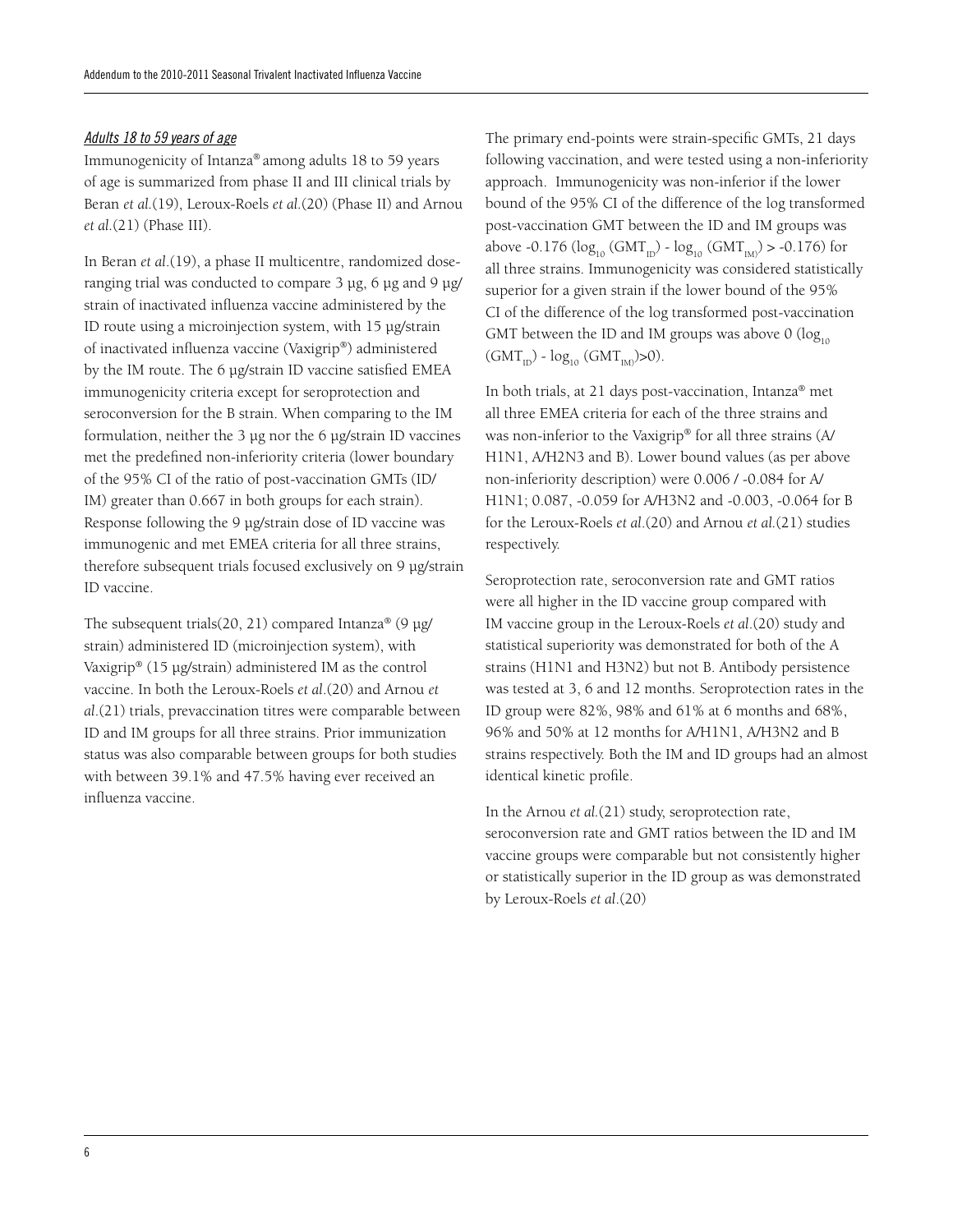|                                                | <b>EMEA</b> criteria | <b>Phase II</b>           |                            | <b>Phase III</b>           |                            |  |
|------------------------------------------------|----------------------|---------------------------|----------------------------|----------------------------|----------------------------|--|
|                                                |                      | $9 \mu g$ ID<br>$n = 381$ | $15 \mu g$ IM<br>$n = 379$ | $9 \mu g$ ID<br>$n = 1255$ | $15 \mu g$ IM<br>$n = 421$ |  |
|                                                |                      |                           | <b>A/H1N1</b>              |                            |                            |  |
| Seroprotection                                 | $>70\%$              | 92.4%                     | 88.8%                      | 87.2%                      | 86.2%                      |  |
| (95% CI)                                       |                      | (89.3, 94.9)              | (85.3, 91.8)               | (85.2, 89.0)               | (82.6, 89.3)               |  |
| Seroconversion                                 | $>40\%$              | 74.3%                     | 70.4%                      | 57.5%                      | 56.4%                      |  |
| $(95\% \text{ CI})$                            |                      | (69.7, 78.7)              | (65.6, 74.9)               | (54.7, 60.2)               | (51.6, 61.1)               |  |
| GMT ratios (95% CI)                            | >2.5                 | 16.2                      | 13.8                       | 9.17                       | 9.71                       |  |
| Post/pre-vaccination                           |                      | (13.7, 19.2)              | (11.6, 16.4)               | (8.33, 10.1)               | (8.19, 11.5)               |  |
|                                                |                      |                           | A/H3N2                     |                            |                            |  |
| Seroprotection                                 | $>70\%$              | 99.7%                     | 98.7%                      | 93.5%                      | 95.4%                      |  |
| $(95\% \text{ CI})$                            |                      | (98.6, 100)               | (97.0, 99.6)               | (92.0, 94.8)               | (93.0, 97.2)               |  |
| Seroconversion                                 | $>40\%$              | 85.1%                     | 79.2%                      | 66.5%                      | 69.3%                      |  |
| $(95\% \text{ CI})$                            |                      | (81.2, 88.5)              | (74.8, 83.1)               | (63.8, 69.0)               | (64.7, 73.6)               |  |
| GMT ratios<br>(95% CI)<br>Post/pre-vaccination | >2.5                 | 28.2<br>(23.7, 33.5)      | 20.7<br>(17.5, 24.4)       | 11.5<br>(10.4, 12.7)       | 11.2<br>(9.58, 13.1)       |  |
|                                                |                      |                           | B                          |                            |                            |  |
| Seroprotection                                 | $>70\%$              | 90.6%                     | 85.5%                      | 72.9%                      | 74.8%                      |  |
| (95% CI)                                       |                      | (87.2, 93.3)              | (81.5, 88.8)               | (70.4, 75.3)               | (70.4, 78.8)               |  |
| Seroconversion                                 | $>40\%$              | 76.4%                     | 73.5%                      | 56.7%                      | 60.8%                      |  |
| $(95\% \text{ CI})$                            |                      | (71.9, 80.6)              | (68.8, 77.8)               | (54.0, 59.4)               | (56.0, 65.4)               |  |
| GMT ratios (95% CI)                            | >2.5                 | 12.1                      | 10.8                       | 6.39                       | 6.63                       |  |
| Post/pre-vaccination                           |                      | (10.5, 13.8)              | (9.6, 12.3)                | (5.96, 6.84)               | (5.90, 7.46)               |  |

## **Table 2: Immunogenicity of Intanza® (9 μg/strain) among adults 18 to 59 years of age 21 days post-vaccination.(1, 20, 21)**

ID=intradermal, IM=intramuscular, CI=confidence interval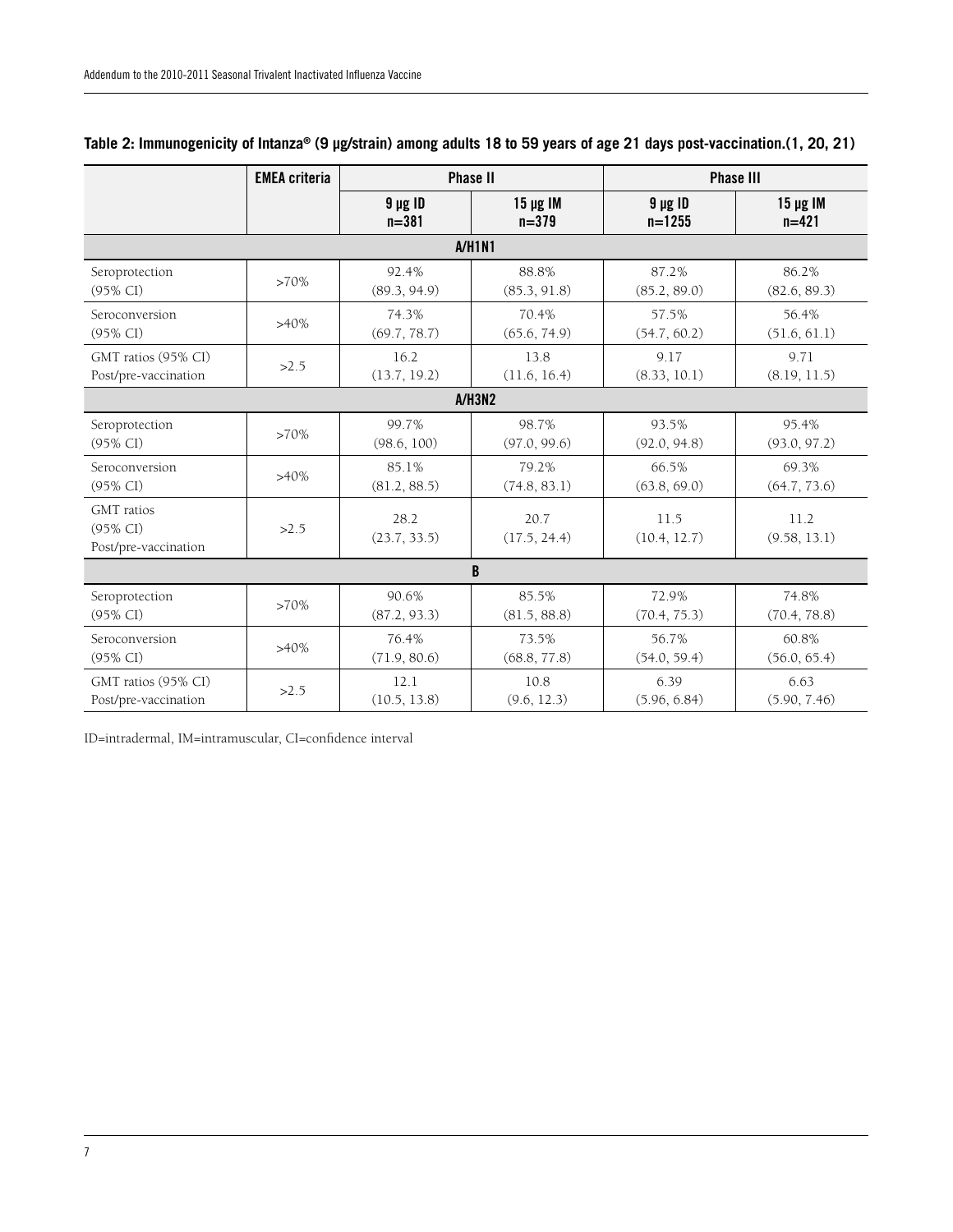#### *60 years of age and older*

Immunogenicity of Intanza® among elderly adults 60 years of age and older is summarized from phase II and III clinical trials by Holland *et al*.(13) and Arnou *et al*.(14) respectively. In Holland *et al.*(13), two dosage strengths of Intanza® (15 μg and 21 μg/strain) administered by the ID route were compared to Vaxigrip® (15 μg/strain) administered by the IM route. In Arnou *et al*.(14), Intanza® (15 μg/strain) was compared to Vaxigrip® (15 μg/strain) over three consecutive years in which 4 groups were compared (ID-ID-ID, IM-ID-ID, IM-IM-ID and IM-IM-IM) based on which vaccine was received in each year of the study.

Pre-vaccination titres were comparable between groups for all three strains in both Phase II and III studies.(13, 14) Prior immunization status was also comparable between groups in both trials with between 79.0% and 85.0% having received an influenza vaccine in the previous year.

Those with congenital or acquired immunodeficiency, treatment with immunosuppressive therapy within the last 6 months; long-term treatment with systemic corticosteroids or an unstable chronic illness were excluded from both phase II and III trials. At least one condition which increases the risk of influenza complications (including diabetes, cardiac, pulmonary, renal and neurological diseases) was present in approximately 40% of participants of the phase II trial and 65% of participants for the phase III trial(13, 14).

Primary endpoints were GMTs and seroprotection rate against all three strains, 21 days following vaccination. Immunogenicity endpoints were non-inferior if the lower bound of the 95% CI of the ratio of GMTs between the ID and IM groups (GMT<sub>ID</sub>: GMT<sub>IM</sub>) was above 0.667 for each strain OR the difference of the log transformed postvaccination GMT between the ID and IM groups was above

-0.176 for each strain. In the Holland *et al.* study(13), statistical superiority was demonstrated if the 95% CI of the  $GMT_{12}$ :  $GMT_{14}$  ratio was >1 for at least 2 strains. Arnou *et al.*(14) defined statistical superiority as being demonstrated if the lower bound of the 95% CI of the difference in postvaccination seroprotection rate between the ID and IM group was greater than 0 for at least two strains.

In Holland *et al*.(13), both ID vaccines (15 μg and 21 μg/strain) met EMEA immunogenicity criteria for those >60 years of age, were non-inferior and subsequently demonstrated to be statistically superior compared with the IM vaccine. Seroprotection rate, seroconversion rate and GMT ratios as a result of both 15 μg and 21 μg of ID vaccine were significantly higher than the IM vaccine for all three strains, with the exception of seroprotection for A/H1N1 in the 15 μg ID group which did not reach significance.  $GMT_{1D}$ :  $GMT_{1M}$  ratios for 15 μg and 21 μg respectively were 1.517 (1.285, 1.786) / 1.592 (1.368, 1.849) for A/H1N1; 1.702 (1.419, 20.46) / 1.706 (1.429, 2.037) for A/H3N2 and 1.493 (1.276, 1.746) / 1.406 (1.205, 1.641) for B strains. No significant effects on the superiority analysis were detected when immunization status was added as a covariate.

In Arnou *et al.*(14), Intanza® (15 μg/strain) ID met all EMEA criteria and was shown to be non-inferior to the control IM vaccine. Lower bound values (as per above non-inferiority description) were 0.038 for A/H1N1; 0.171 for A/H3N2 and 0.026 for B. Statistical superiority was demonstrated for all three strains with seroprotection rate differences (ID – IM) of 5.78% (2.74, 9.08), p=0.0003 for A/H1N1; 5.49% (3.40, 7.76), p<0.0001 for A/H3N2; and 6.60% (3.05, 10.1), p=0.0003 for the B strain. Post-hoc analyses to examine the effect of age on superiority found that superiority was maintained when two age strata (60 to 70 years and ≥70 years) were analyzed separately.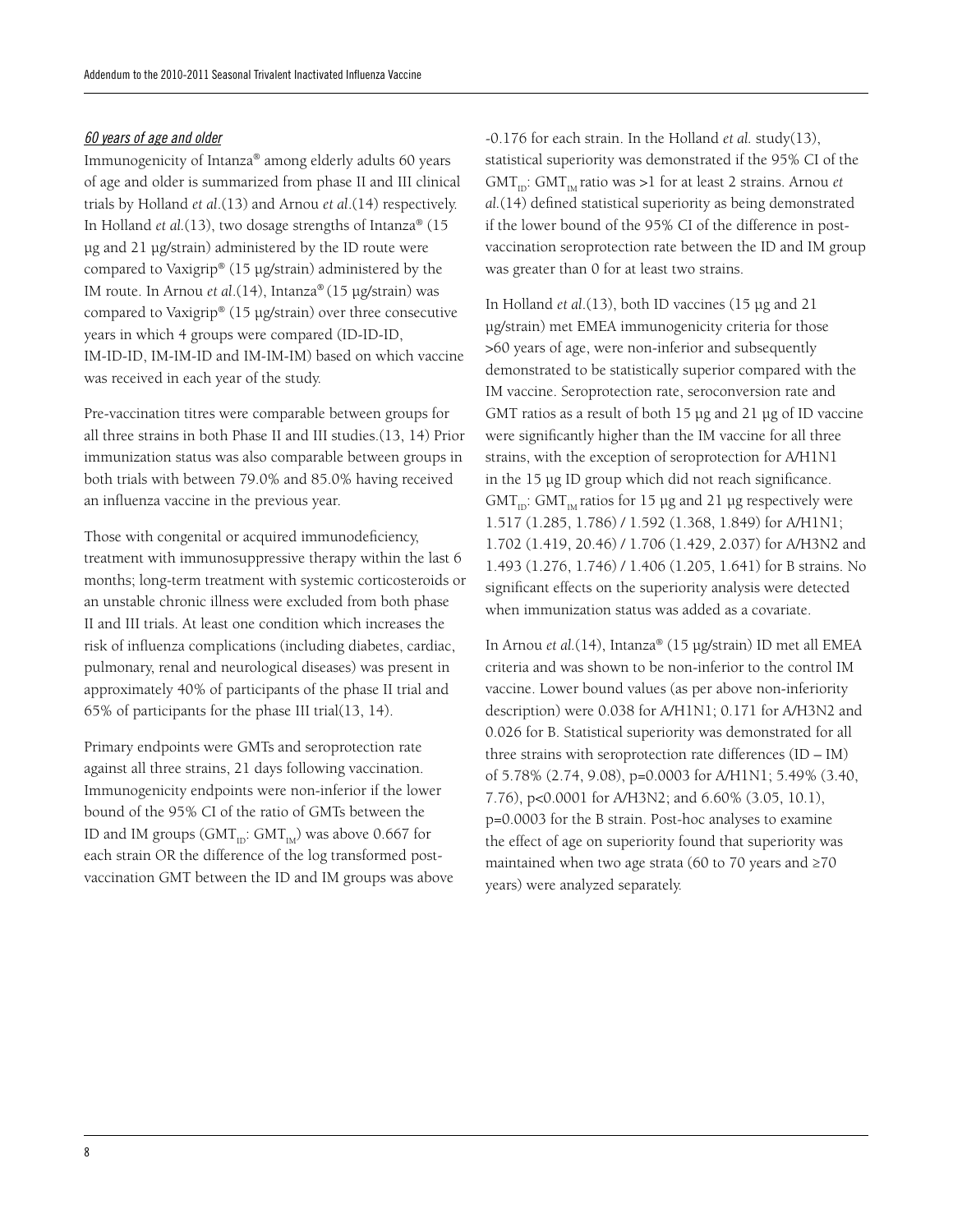|                                             | <b>EMEA</b> | <b>Phase II</b>            |                            |                            | <b>Phase III</b>     |                      |  |
|---------------------------------------------|-------------|----------------------------|----------------------------|----------------------------|----------------------|----------------------|--|
|                                             | criteria    | $15 \mu g$ ID<br>$N = 365$ | $21 \mu g$ ID<br>$N = 369$ | $15 \mu g$ IM<br>$N = 363$ | $15 \mu g$ ID        | $15 \mu g$ IM        |  |
|                                             |             |                            | <b>A/H1N1</b>              |                            |                      |                      |  |
| Seroprotection<br>(95% CI)                  | $>60\%$     | 77.5<br>(72.9, 81.7)       | N/A                        | 72.2<br>(67.3, 76.7)       | 77.0<br>(75.3, 78.6) | 71.2<br>(68.4, 73.9) |  |
| Seroconversion<br>(95% CI)                  | $>30\%$     | 41.3<br>(39.2, 46.6)       | N/A                        | 22.3<br>(18.1, 26.9)       | 38.7<br>(36.8, 40.6) | 30.0<br>(27.3, 32.9) |  |
| GMT (95% CI)                                | N/A         | 86.7<br>(76.7, 98.1)       | 90.9<br>(81.7, 101)        | 57.1<br>(51.2, 63.7)       | 81.9<br>(78.2, 85.8) | 69.1<br>(64.1, 74.4) |  |
| GMT ratios (95% CI)<br>Post/pre-vaccination | >2.0        | 3.73<br>(3.28, 4.24)       | N/A                        | 2.37<br>(2.13, 2.63)       | 3.97<br>(3.77, 4.18) | 3.19<br>(2.94, 3.45) |  |
|                                             |             |                            | <b>A/H3N2</b>              |                            |                      |                      |  |
| Seroprotection<br>(95% CI)                  | $>60\%$     | 98.1<br>(96.1, 99.2)       | N/A                        | 93.4<br>(90.3, 95.7)       | 93.3<br>(92.3, 94.3) | 87.8<br>(85.7, 89.7) |  |
| Seroconversion<br>(95% CI)                  | $>30\%$     | 42.3<br>(36.2, 46.6)       | N/A                        | 27.2<br>(22.7, 32.1)       | 61.3<br>(59.3, 63.1) | 46.9<br>(43.9, 49.9) |  |
| GMT (95% CI)                                | N/A         | 400<br>(354, 452)          | 403<br>(359, 452)          | 235<br>(205, 268)          | 298<br>(282, 315)    | 181<br>(167, 197)    |  |
| GMT ratios (95% CI)<br>Post/pre-vaccination | >2.0        | 4.14<br>(3.56, 4.83)       | N/A                        | 2.68<br>(2.36, 3.04)       | 8.19<br>(7.68, 8.74) | 5.35<br>(4.87, 5.88) |  |
|                                             |             |                            | B                          |                            |                      |                      |  |
| Seroprotection<br>(95% CI)                  | $>60\%$     | 84.7<br>(80.6, 88.2)       | N/A                        | 73.9<br>(69.2, 78.4)       | 55.7<br>(53.7, 57.6) | 49.1<br>(46.0, 52.1) |  |
| Seroconversion<br>(95% CI)                  | $>30\%$     | 43.1<br>(39.0, 48.4)       | N/A                        | 29.9<br>(25.2, 34.8)       | 36.4<br>(34.5, 38.3) | 30.7<br>(28.0, 33.6) |  |
| GMT (95% CI)                                | N/A         | 100<br>(89.6, 112)         | 95.5<br>(85.7, 106)        | 67.7<br>(60.6, 75.7)       | 39.9<br>(38.2, 41.6) | 34.9<br>(32.7, 37.3) |  |
| GMT ratios (95% CI)<br>Post/pre-vaccination | >2.0        | 3.65<br>(3.26, 4.10)       | N/A                        | 2.69<br>(2.43, 2.98)       | 3.61<br>(3.47, 3.76) | 3.04<br>(2.85, 3.24) |  |

**Table 3: Immunogenicity of Intanza® (15 μg/strain) among adults 60 years of age and older 21 days post-vaccination.\* (1, 13, 14)**

ID=intradermal, IM=intramuscular, CI=confidence interval

N/A = Values not provided in either Arnou *et al.*, 2009 or Sanofi Pasteur, 2010

\*Where values differ between the product monograph and the corresponding publication, product monograph are taken as most correct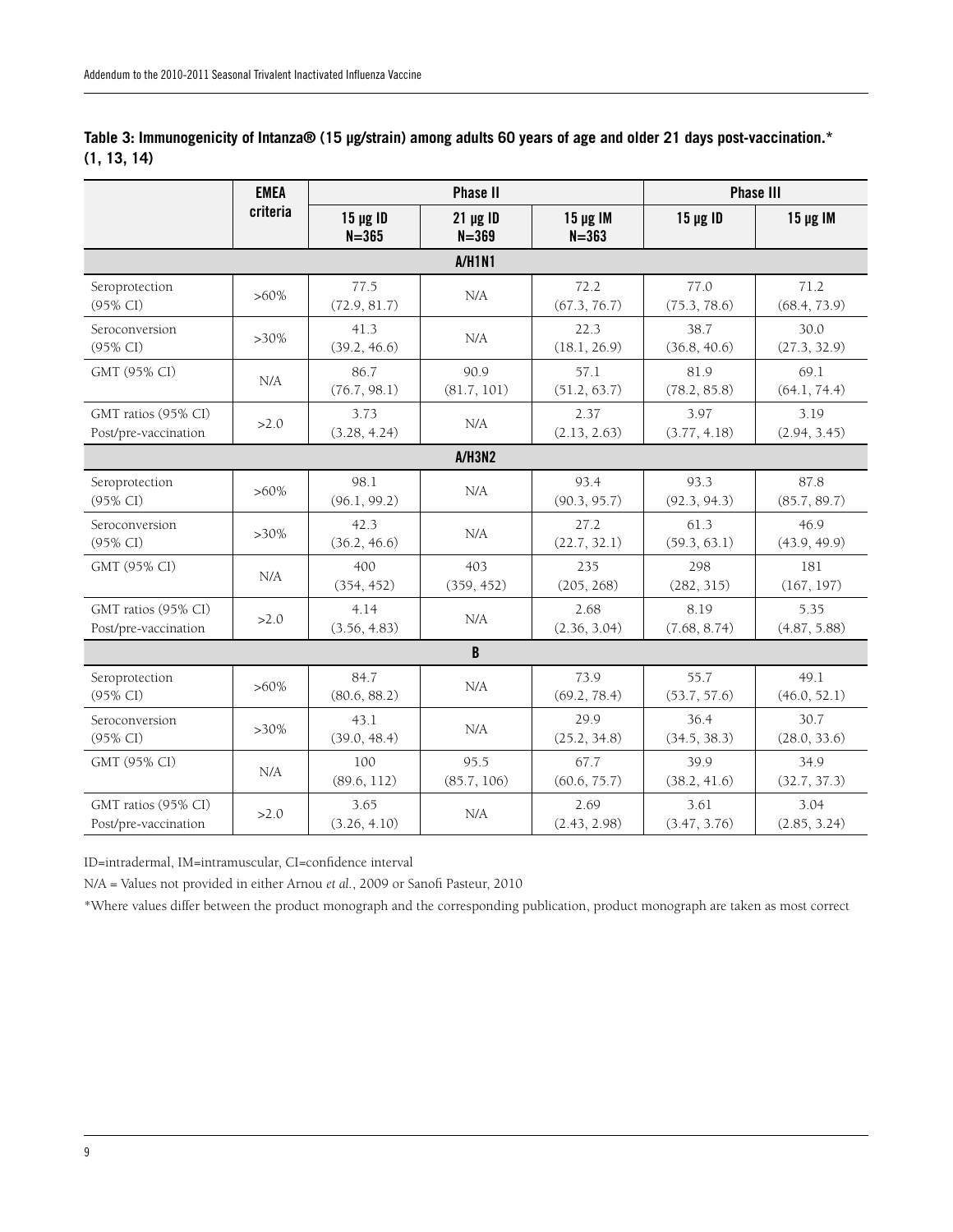Further analysis of Phase III trial data was done to determine the effect on the immune response to Intanza® of either the absence of a wheal or liquid at the injection site following vaccine administration. In both instances, no differences in post-vaccination GMTs were noted among those with / without the above circumstances.(1)

In addition to the above trials comparing Intanza® to Vaxigrip®, a phase III randomized trial in adults 65 years of age and older has also been conducted comparing Intanza® to Fluad® an inactivated influenza vaccine adjuvanted with an oil-in-water adjuvant, MF59®, administered by the IM route.(22) In this trial, two methods of immunogenicity assessment were used; haemagglutinin inhibition (HI) and single radial haemolysis (SRH). Samples were taken pre and 21 days post vaccination. Non-inferiority was defined as the upper bound of the 95% CIs around the post-vaccination ratios of GMTs (adjuvanted / intradermal vaccine) being < 1.5 for all three strains.

GMT non-inferiority criteria for Intanza® were met for all three strains for SRH method and for H1N1 and B strains only using the HI method. Post-vaccination GMT ratios (Fluad® / Intanza®) using HI and SRH methods respectively were 1.13 (0.95, 1.34) / 1.16 (1.00, 1.34) for A/H1N1; 1.31 (1.13, 1.53) / 1.18 (1.03, 1.34) for A/H3N2; and 1.08 (0.95, 1.23) / 1.03 (0.91, 1.17) for B strain. Superiority was not tested using the HI method (non-inferiority not demonstrated for all three strains) and superiority using the SRH method was tested but not demonstrated for any of the strains. Post-hoc analysis to adjust for baseline antibody titres demonstrated non-inferiority of the ID vaccine using both HI and SRH methods for all three strains.(22)

There were no significant differences between the two vaccine groups in GMT ratios, seroprotection rates and seroconversion rates for the three strains by either HI or SRH method with the exception of the seroprotection rate for the A/H1N1 strain. Seroprotection rates were high in both groups, but significantly higher in the adjuvanted group (difference of 5.8% (0.7, 10.9) and 5.8% (1.1, 10.5) by HI and SRH method respectively).(22)

Using the HI method, both vaccines satisfied all three EMEA criteria for the A/H1N1 and A/H3N2 strains GMTR criterion only for the B strain for both vaccines. With the SRH method, both vaccines satisfied all EMEA criteria for all three strains.(22)

#### *Adults with chronic health conditions*

There are five published studies that assess the use of intradermally administered influenza vaccine in those with chronic health conditions, including immunocompromising conditions, known to increase the risk for influenza complications (Table 6). In four of these studies,(23-26) antibody response to ID-administered influenza vaccine was comparable to the standard IM vaccine and no significant safety issues were identified. However, variations in the product used, ID vaccine antigen dose administered and the use of the Mantoux injection method limit the generalizeability of these findings to Intanza®.

In a phase II descriptive study, Morelon *et al.*(27) assessed the immunogenicity and safety of Intanza® in renal transplant patients known to be prior non-responders to conventional influenza vaccines. Two hundred and one adult renal transplant patients were enrolled to receive IM influenza immunization during the 2006-2007 influenza season. From this group, 62 vaccine non-responders were identified and randomized to receive Intanza® (15 μg/ strain, ID) or Vaxigrip® (15 μg/strain, IM) the following influenza season (2007-2008). In this selected, vaccine hyporesponsive population, ID dosing of Intanza® was well tolerated and demonstrated trends toward improved immunogenicity compared to IM Vaxigrip® for each of the three antigens evaluated. Antibody response on day 21 following vaccination with Intanza® (ID) met EMEA criteria for licensing of seasonal influenza vaccines in this population (with the exception of not having a minimum of 50 subjects), while the same criteria were not met in the Vaxigrip® comparison group. GMT ratios, seroprotection and seroconversion tended to be higher in the ID group with the exception of seroconversion for the B strain which was identical between groups. In the ID group GMT ratios were greater than 2.5 for A/H1N1 and A/H3N2 strains and seroprotection was greater than 70% for A/H1N1 and B strains. Equal doses of antigen (15 μg/strain) were used for each of the ID and IM vaccine (ID vaccine formulated in a reduced volume of 0.1 mL) which is notable as previous studies in this population evaluated reduced-dose ID influenza vaccine to the full-dose IM influenza vaccine.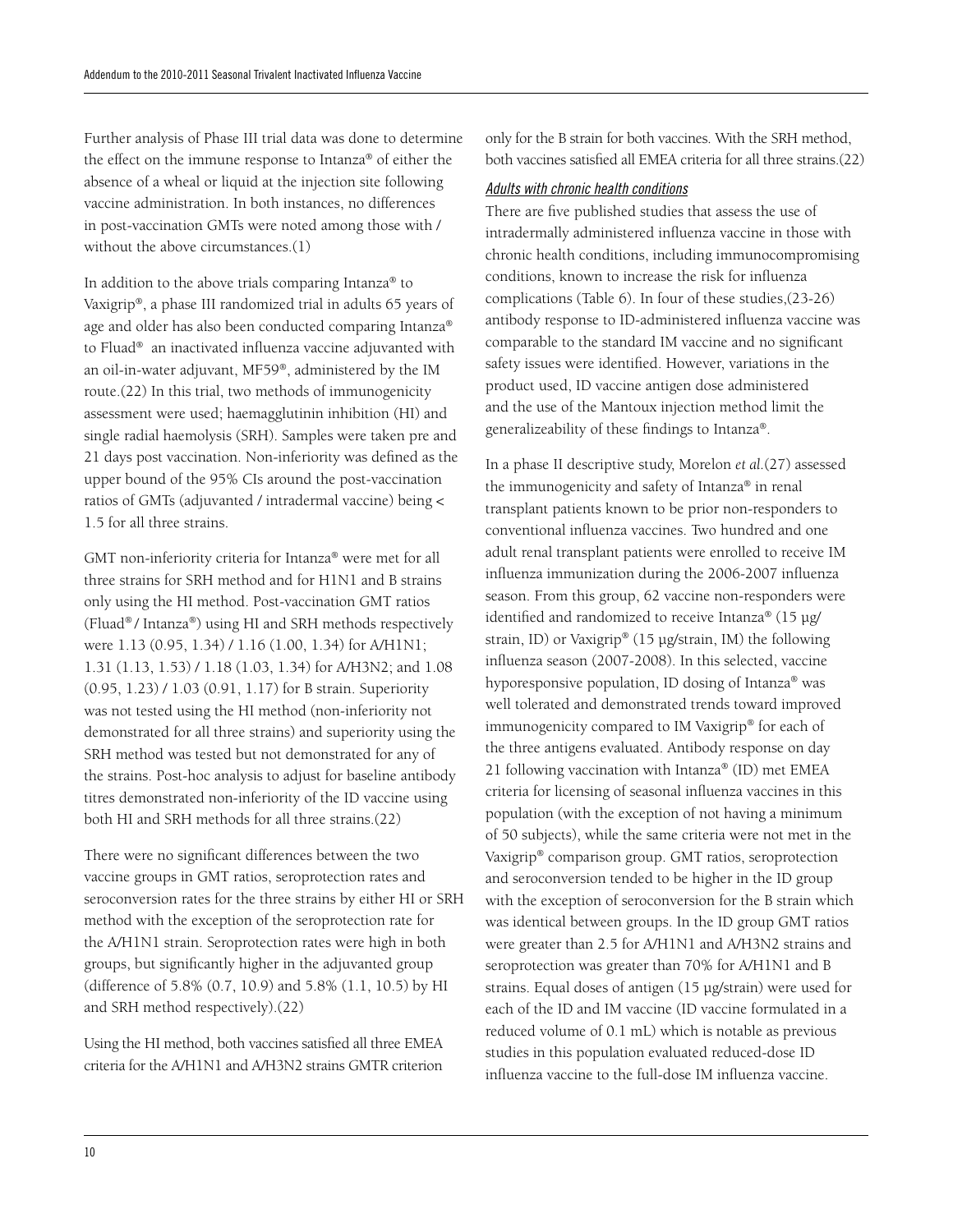A post-hoc analysis was conducted comparing persons with and without high risk conditions participating in the Intanza® Phase III trial in adults 60 years of age and over.(28) Those with risk conditions (at least one chronic health condition including diabetes as well as heart, pulmonary, renal and neurological diseases) had a similar or higher degree of seroprotection after receipt of Intanza® when compared to healthy participants (77.2%/76.6%; 93.1%/93.7%; 58.7%/50.0% high risk versus no risk for H1N1, H3N2 and B strains respectively. Of note, this trial excluded those with an unstable chronic illness (defined as an illness requiring hospitalization or clinically significant change in medication in the previous 12 weeks), congenital or acquired immunodeficiency, treatment with immunosuppressive therapy within the previous 6 months and long-term treatment with systemic corticosteroids.(14)

## IV.4. Vaccine Administration and Schedule

#### IV.4.1 Schedule and dosage

Annual influenza vaccination consists of one dose. The recommended vaccine dosage is 0.1 mL (9μg / strain) for adults 18 to 59 years of age and 0.1 mL (15 μg/strain) for adults 60 years of age and over.

#### *Intanza® is not authorized for use in persons <18 years of age.*

#### IV.4.2 Route of administration

Intanza® is administered by the ID route. The recommended site of injection is in the deltoid region. Intanza® is supplied in a micro-injection system for intradermal injection which consists of a pre-filled syringe with a micro-needle (1.5 mm) and a needle shielding system designed to cover the microneedle after use.

The micro-injection system used for Intanza® (BD Soluvia ™ Micro Injection System, BD Medical Pharmaceutical Systems) has been evaluated by Laurent and colleagues (4) using the following clinical investigation models: injection site imaging, (X-ray and 3D ultrasound echography), histological examination of injection sites, fluid injection volume accuracy measurement, subject perceived pain and local skin reactivity. The BD Soluvia ™ Micro Injection System is able to consistently inject the delivered dose into the deltoid region of the dermis correctly and a needle length of 1.5 mm has been validated in a large (n=645) multi-ethnic adult population.(4)

#### IV.5. Storage Requirements

Intanza® should be stored at 2° to 8°C and should not be frozen.

IV.6. Simultaneous Administration with Other Vaccines No studies have been conducted regarding the concomitant administration of Intanza® with other vaccines. NACI states that in general, influenza vaccine may be given at the same time as other vaccines, preferably in opposite limbs. If injections are given in the same limb, different sites on the limb should be chosen. Different administration sets (needle and syringe) must be used.

The target groups for influenza and pneumococcal polysaccharide vaccines overlap considerably. Health care providers should take the opportunity to vaccinate eligible persons against pneumococcal disease when influenza vaccine is given, according to the *Canadian Immunization Guide.*(CIG, 2006: http://www.phac-aspc.gc.ca/publicat/ cig-gci/index-eng.php)

#### IV.7. Adverse Events

A detailed summary of adverse events as they relate to inactivated influenza vaccine is available in the 2010-2011 NACI Statement on TIV.(5) Information on adverse events from pre-market clinical trials of Intanza® is summarized below.

Among adults 18 to 59 years of age and adults ages 60 years and over, systemic reactions following receipt of Intanza® were comparable with the IM control vaccine in all four trials. (13, 14, 20, 21) Injection site reactions were consistently more frequent and more extensive in the ID vaccine groups, generally beginning the day following vaccination, lasting up to 3 days and resolving spontaneously.

In a randomized controlled trial of adults 18 to 59 years of age(20), solicited injection site reactions of erythema, induration and swelling in the seven days following immunization were reported more frequently in ID compared with IM vaccine recipients. Erythema was the most frequently reported injection site reaction with 9.6% of ID vaccine recipients and 0.8 % of IM vaccine recipients reporting erythema of 5 cm or larger. Among those who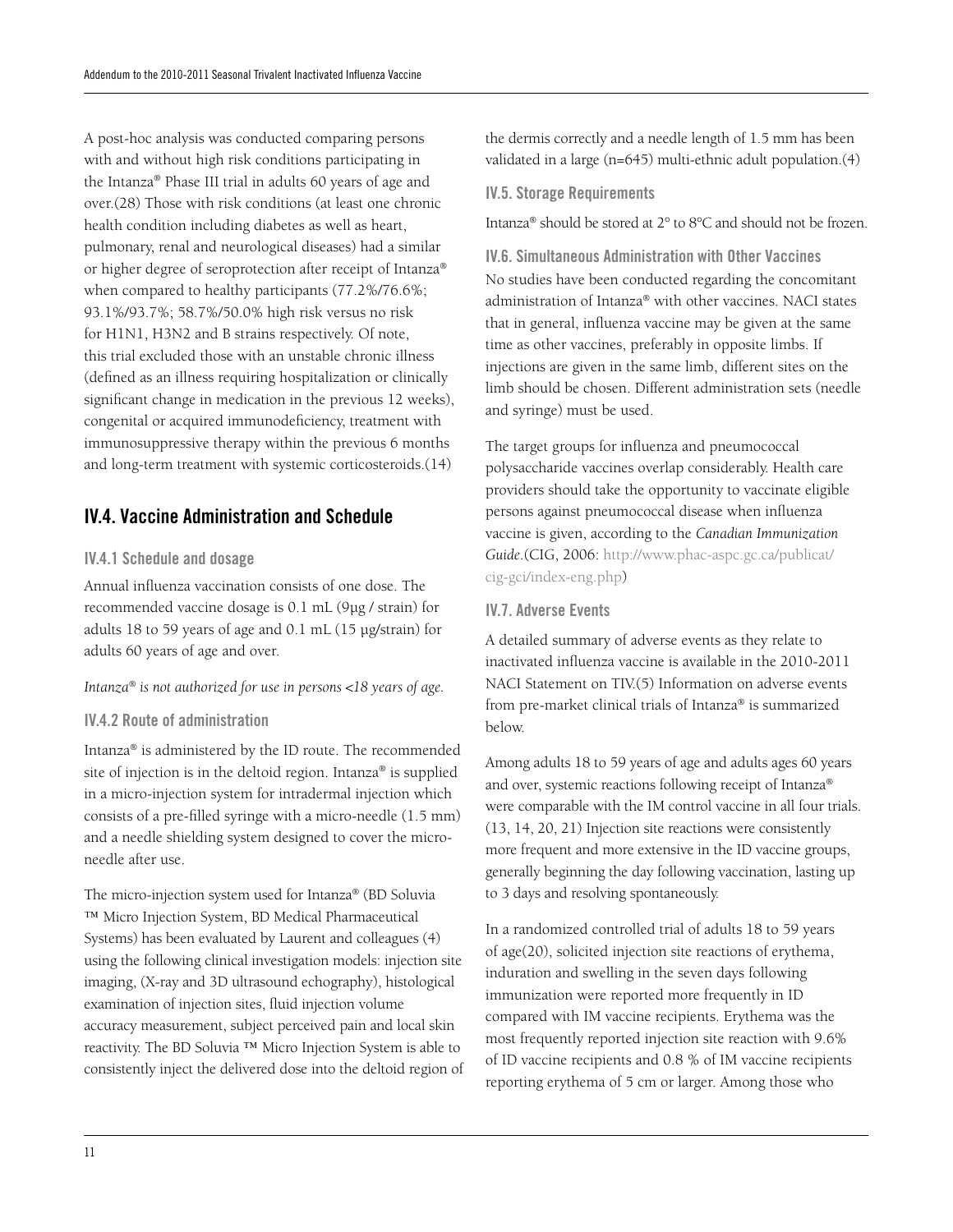received ID vaccine, 44% had erythema lasting more than 4 days compared with 1.3% of those who received IM vaccine. The frequency of systemic reactions was comparable between the two groups with the exception of myalgia, which was more frequent in the IM vaccine group (29.4% of IM recipients versus 19.7% of ID recipients).

The Phase III trial of adults 18 to 59 years showed similar results.(21) Erythema (84.4% versus 25.5%), swelling (61.9% versus 20.7%), induration (60.8 versus 26.1%) and pruritis (44.8% versus 13.1%) were all more frequent in the ID group compared with IM, while pain appeared to be slightly more frequent in the IM group (48.4% versus 43.1%). Most injection site reactions appeared the day following immunization and resolved by day four. As in the randomized controlled study by Leroux-Roels *et al*.,(20) systemic reactions were comparable between the ID and IM groups except for myalgia, which was slightly more frequent in the IM vaccine group (29.5% versus 23.5% in IM and ID groups respectively).(21)

Adults 60 years of age and older experienced a similar adverse event profile as younger adults summarized above. In Phase II, injection site erythema (78.8% versus 19.1%), swelling (62.3% versus 13.4%), induration (64.6% versus 16.7%) and pruritis (27.7% versus 8.7%) were all more frequent 7 days following immunization in those who received Intanza® 15 mg ID compared to Vaxigrip® 15 mg IM.(13) The frequency of systemic adverse reactions was also similar between groups with 30.2% experiencing at least one systemic reaction in the ID group compared to 27.4% in the IM group. Headache was the most commonly reported reaction in both groups (18.1% versus 7.4%) in the ID and IM groups respectively.

Injection site reactions reported in Phase III were consistent. Pruritis, erythema  $(32.5 \text{ cm and } >5 \text{ cm})$ , swelling and induration were all more frequent in the ID vaccine group, while ecchymosis was comparable between groups. These reactions lasted less than three days for the majority of cases, with less than 1% of subjects in either group reporting reactions lasting longer than three days.(14) This trial was conducted over three consecutive years; therefore, assessment of reactogenicity after two and three years of receiving ID vaccine was possible. Following three consecutive ID vaccines over three years (ID-ID-ID) the rate of injection site reactions (71.3%; 95 % CI 69.4, 73.2) appears higher when compared with the IM-ID-ID (67.4%, 95% CI 62.9, 71.6) and IM-IM-ID (57.3%, 95% CI 50.6, 63.8) groups. However, rates in the ID-ID-ID groups were lower overall compared with the rates observed following the first ID vaccine group in year one of the trial (77.9%). No significant difference in systemic reactions was noted between the ID and IM vaccine groups. In both groups, headache, myalgia and malaise were most frequently reported.

Pooled data from four clinical trials (Phase II and III) are presented below. Trials were conducted in adults 18 to 59 years of age and 60 years of age and older representing 2384 and 2974 subjects who received Intanza® 9 mg and 15 mg respectively, compared with 843 and 1458 subjects respectively who received the control vaccine Vaxigrip® (15 mg).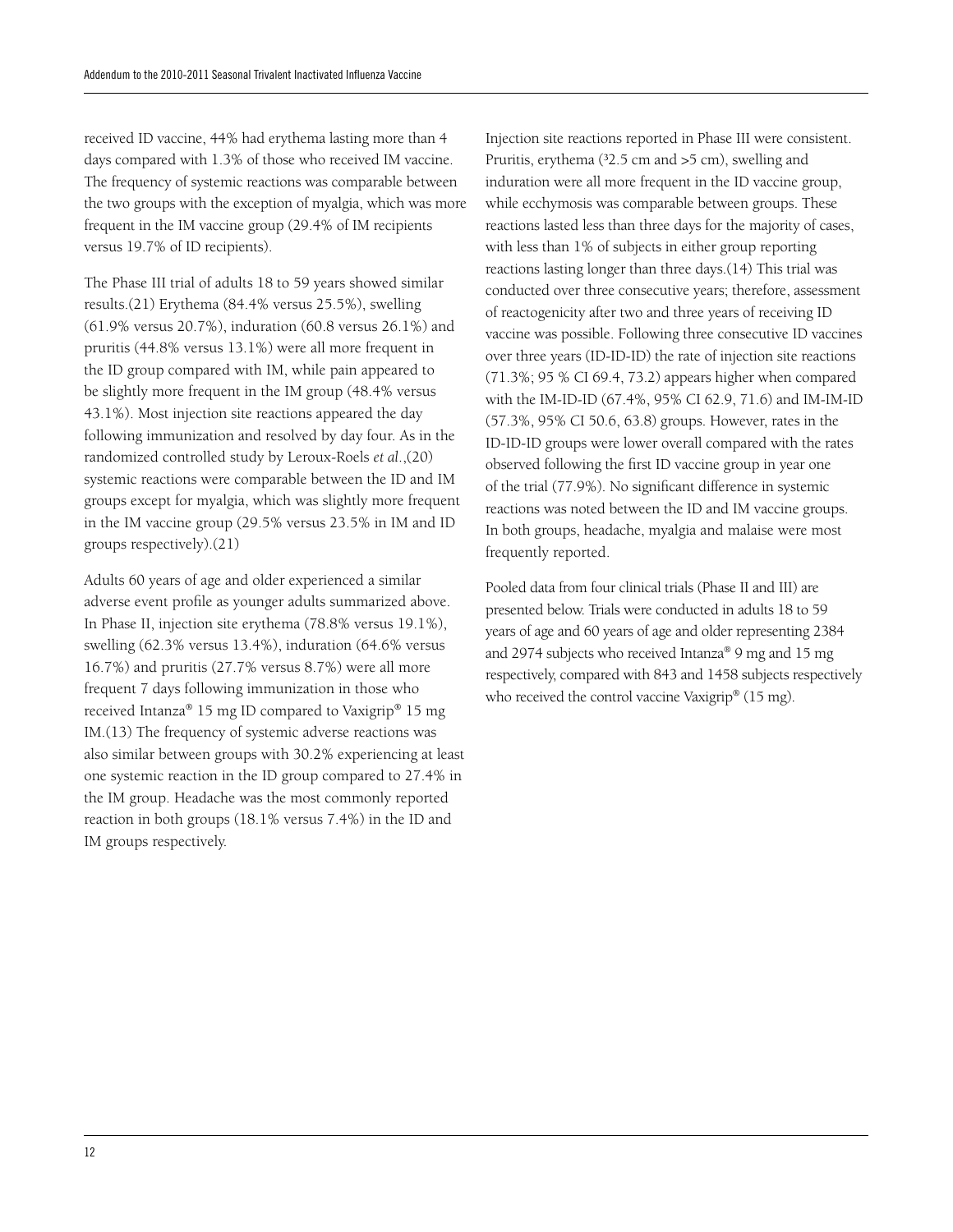| Table 4: Injection site and systemic reactions following vaccination with either Intanza® (9 µg) in adults 18 to 59 years |
|---------------------------------------------------------------------------------------------------------------------------|
| of age or Intanza® (15 µg) in adults 60 years of age and over compared with Vaxigrip® (15 µg). Combined data from         |
| Phase II and III clinical trials. (1, 13, 14, 20, 21)                                                                     |

| <b>Symptom</b> | <b>Adults</b><br>$18 - 59$ years |                              | <b>Adults</b><br>60 years and over |                             |
|----------------|----------------------------------|------------------------------|------------------------------------|-----------------------------|
|                | $9 \mu g$ ID<br>$n = 2384$       | $15 \mu g$ IM<br>$n = 843$   | $15 \mu g$ ID<br>$n = 2974$        | $15 \mu g$ IM<br>$n = 1458$ |
|                |                                  | Injection site reactions (%) |                                    |                             |
| Pain           | 41.9                             | 44.0                         | 22.2                               | 17.1                        |
| Erythema       | 85.0                             | 19.0                         | 71.9                               | 16.1                        |
| Swelling       | 62.7                             | 14.9                         | 39.0                               | 9.7                         |
| Induration     | 61.5                             | 19.9                         | 40.9                               | 12.6                        |
| Ecchymosis     | 8.3                              | 6.5                          | 4.3                                | 4.2                         |
| Pruritis       | 42.7                             | 9.1                          | 29.2                               | 6.8                         |
|                |                                  | <b>Systemic reactions</b>    |                                    |                             |
| Fever          | 3.8                              | 3.5                          | 2.4                                | 3.5                         |
| Headache       | 30.2                             | 30.1                         | 13.7                               | 13.9                        |
| Malaise        | 17.3                             | 18.4                         | 9.0                                | 8.4                         |
| Myalgia        | 22.6                             | 29.5                         | 10.8                               | 11.2                        |
| Shivering      | 8.7                              | 8.0                          | 4.1                                | 4.8                         |

ID=intradermal; IM=intramuscular

In Arnou *et al*.(21) (Phase III, adults 18 to 64 years), a post-hoc analysis was conducted to determine if there was any direct relationship between injection sites reactions and seroprotection. Seroprotection rates were subdivided by four categories of subjects who received ID vaccine: (1) subjects reporting no injection site reactions,(2) subjects reporting only mild injection site reactions, (3) subjects reporting at least one moderate injection site reaction but none that were severe, and (4) subjects reporting at least one severe injection site reaction.

Seroprotection rates were shown to be lower in the group with no injection site reactions compared with the other three groups (mild, moderate and severe) in two out of three strains; however, no direct correlation between injection site reactogenicity and seroprotection was demonstrated.

For A/H3N2, the group with no injection site reactions, seroprotection was comparable (93.1%) with the other three groups (92.7%, 93.9% and 94.4% for mild, moderate and

severe respectively). Whereas seroprotection rates for A/H1N1 and B strains were lower in the group with no injection site reactions (79.2% and 58.4% respectively) compared with the other three groups (89.3%, 85.1% and 91.2% for A/H1N1 and 75.4%, 72.9% and 74.4% for B strain for mild, moderate and severe reactions respectively).(21)

To date there is no post-marketing data available for Intanza®. For a review of post-marketing data related to the use of Vaxigrip® and other TIV products in use in Canada please refer to the 2010-11 NACI TIV statement.(5)

## IV.9. Contraindications and Precautions

## *Contraindications*

Intanza® should not be given to people who have had an anaphylactic reaction to a previous dose or to any of the vaccine components. For more information on vaccine safety and anaphylaxis, please see the *Canadian Immunization Guide* (CIG 2006: http://www.phac-aspc.gc.ca/publicat/cig-gci/ index-eng.php).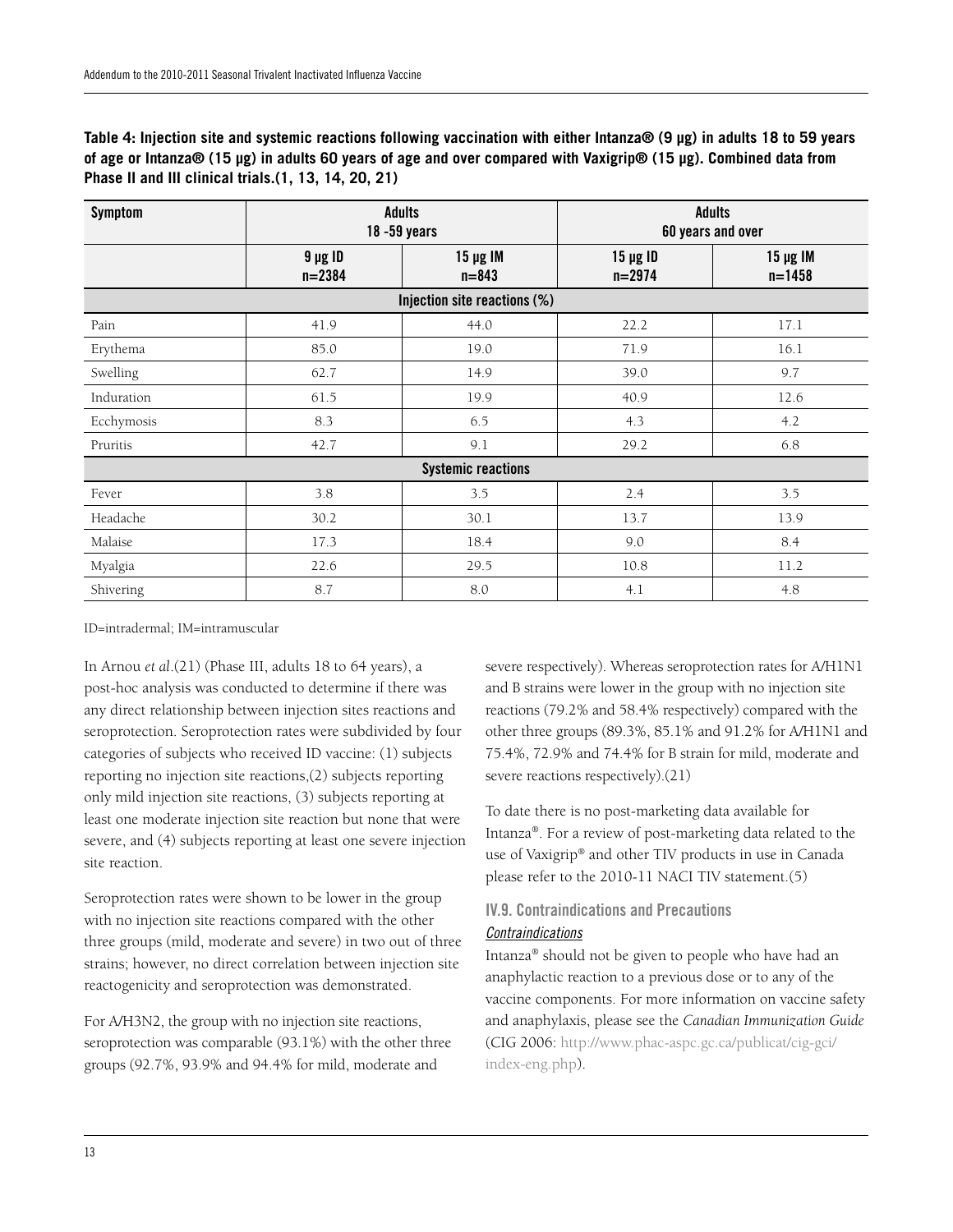#### *Precautions*

Persons with known IgE-mediated hypersensitivity to eggs (manifested as hives, swelling of the mouth and throat, difficulty in breathing, hypotension or shock) should not be routinely vaccinated with influenza vaccine. Egg-allergic individuals who are at risk of the complications of influenza should be evaluated by an allergy specialist, as vaccination might be possible after careful evaluation, skin testing and graded challenge or desensitization. If such an evaluation is not possible, the risk of an allergic reaction to the vaccine must be weighed against the risk of influenza disease. See the *Canadian Immunization Guide*'s recommendations for those with a known hypersensitivity to eggs.(5) (CIG 2006: http://www.phac-aspc.gc.ca/publicat/cig-gci/index-eng.php)

Expert review of the risks and benefits of vaccination should be sought for those who have previously experienced severe lower respiratory symptoms (wheeze, chest tightness, difficulty breathing) within 24 hours of influenza vaccination, an apparent allergic reaction to the vaccine or any other symptoms (e. g., throat constriction, difficulty swallowing) that raise concern regarding the safety of re-immunization. This advice may be obtained from local medical officers of health or other experts in infectious disease, allergy/immunology and/or public health.

Individuals who have experienced the oculorespiratory syndrome (ORS), including those with a severe presentation (bilateral red eyes, cough, sore throat, hoarseness, facial swelling) but without lower respiratory tract symptoms, may be safely re-immunized with influenza vaccine. Persons who experienced ORS with lower respiratory tract symptoms should have an expert review as described in the previous paragraph. Health care providers who are unsure whether an individual previously experienced ORS versus an IgEmediated hypersensitivity immune response should seek advice. In view of the considerable morbidity and mortality associated with influenza, a diagnosis of influenza vaccine allergy should not be made without confirmation (which may involve skin testing) from an allergy/immunology expert.

Persons with serious acute febrile illness usually should not be vaccinated until their symptoms have abated. Those with mild non-serious febrile illness (such as mild upper respiratory tract infections) may be given influenza vaccine. Opportunities for immunization should not be lost because of inappropriate deferral of immunization.

It is not known whether influenza vaccination is causally associated with increased risk of recurrent Guillain-Barré syndrome (GBS) in persons with a previous history of GBS due to any cause. Avoiding subsequent influenza vaccination of persons known to have had GBS within eight weeks of a previous influenza vaccination appears prudent at this time.

Although the influenza vaccine can inhibit the clearance of warfarin and theophylline, clinical studies have not shown any adverse effects attributable to these drugs in people receiving influenza vaccine. Therapy with beta-blocker medication is not a contraindication to influenza vaccination. Individuals who have an allergy to substances that are not components of the influenza vaccine are not at increased risk of allergy to influenza vaccine.

There are no known precautions related to the use of Intanza® in those with skin diseases.

#### IV.10. Other considerations

There is no clinical data available on the use of Intanza® in pregnant women. It is not known whether Intanza® is excreted in human milk. However, NACI has reviewed the available safety data on the use of trivalent inactivated influenza vaccine during pregnancy and finds that studies to date have not shown evidence of harm to the mother or fetus associated with influenza immunization.(5)

Serious maternal morbidity (namely hospitalization) during the seasonal influenza season supports a recommendation for seasonal TIV vaccine for healthy pregnant women since rates of influenza-associated hospitalization increase with length of gestation after the first trimester. Pregnant women with chronic health conditions are recommended by NACI as a high priority group for immunization at any stage of pregnancy.(5)

#### V. Recommendations

NACI continues to recommend that in order to reduce the morbidity and mortality associated with influenza, immunization programs should focus on those at high risk of influenza-related complications, those capable of transmitting influenza to individuals at high risk of complications and those who provide essential community services.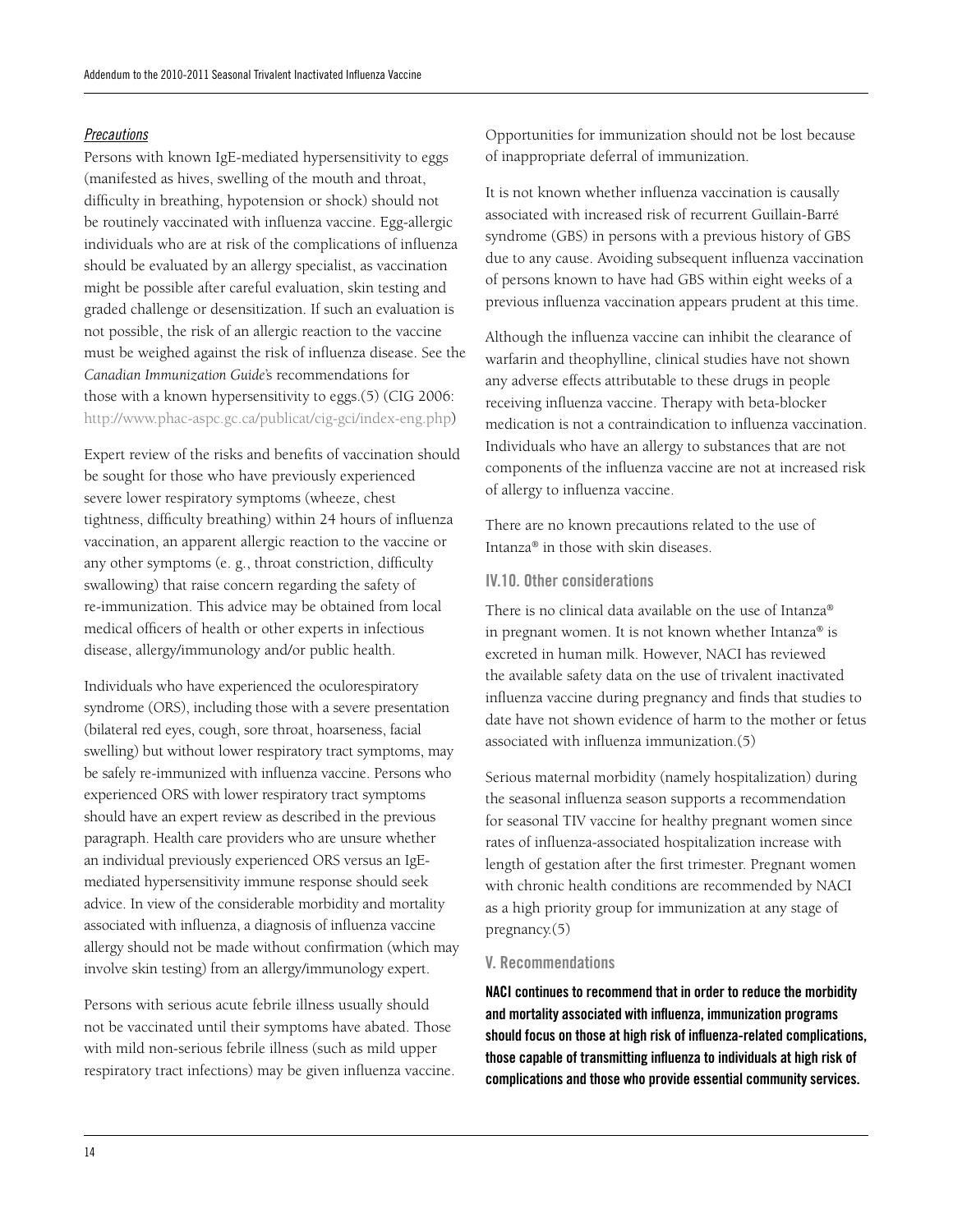For a detailed list of recommended recipients of influenza vaccine for the 2010-11 season, please see Table 3 in NACI's 2010-11 Statement on Seasonal Trivalent Influenza Vaccine (TIV), available from: http://www.phac-aspc.gc.ca/publicat/ ccdr-rmtc/10vol36/acs-6/index-eng.php.(5)

Based on the available evidence, NACI makes the following recommendations with respect to the use of Intanza® (TIV-ID). These recommendations are intended to be considered in combination with NACI's existing recommendations regarding recommended recipients of influenza vaccine.

1. NACI recommends that Intanza® (9 μg/strain) can be used for the prevention of influenza in healthy adults 18-59 years of age. (NACI Recommendation Grade A)

Clinical trial data show that Intanza® is statistically non-inferior to Vaxigrip®, a TIV product authorized and in use in Canada for many years, and meets established immunogenicity criteria for licensure of seasonal trivalent inactivated influenza vaccines (TIV).

While Intanza® is associated with an increased frequency of injection site reaction, clinical trial data indicate that the large majority of these reactions were mild and resolved spontaneously within a few days.(20, 21) No difference in systemic reactions between Intanza® and the control vaccine were observed.

The decision to include Intanza® among the influenza vaccine products available to adults 18 to 59 years of age, as part of publicly funded Provincial/Territorial (P/T) programs will depend on multiple factors such as cost-benefit evaluation and other local programmatic/ operational factors.

As part of this evaluation, P/Ts may consider the following:

• Administration of Intanza® using the micro-injection system appears to be intuitive and requires very little training. In a study by Laurent et al.,(4) immunizers (general practitioners and nurses) with varying levels of training were compared with one another. The levels of training ranged from those with no training and no opportunity to practice to those with correct written instruction, personal training and strict instruction to follow step-by-step written instructions. In all groups, Intanza® was administered correctly more than 96% of the time regardless of the level of training received prior to administration.

- Assessment of Intanza® clinical trial subjects' perception of injection site reactions indicated that >96% of participants rated injection site reactions following both ID and IM vaccination as either 'totally acceptable' or 'very acceptable' and that willingness to get vaccinated the following year and satisfaction with the ID micro-injection system or the conventional IM syringe was high and not adversely affected by the occurrence of injection site reactions.(29)
- 2. NACI recommends that Intanza® (9 µg/strain) can be used for the prevention of influenza in adults 18 to 59 years of age with chronic health conditions including diabetes, heart, pulmonary, renal and neurological diseases. (NACI Recommendation Grade B)

Data on the use of Intanza® in adults 18 to 59 years of age with chronic conditions is limited. However, currently available literature suggests that Intanza® (ID) is safe and at least as immunogenic as inactivated IM influenza vaccine in vaccine hyporesponsive populations with chronic health conditions. Further studies to assess response to Intanza® in those with specific chronic conditions/immune suppression would strengthen recommendations for this heterogeneous population.

3. NACI recommends that Intanza® (15 µg/strain) can be considered for the prevention of influenza in adults 18-59 years of age with immune compromising conditions (NACI Recommendation Grade I).

NACI concludes that there is insufficient evidence (in quantity and quality) to make a recommendation, however other factors influence decision-making.

There is limited safety and immunogenicity data in kidney transplant patients where non-responders to a 15 µg IM influenza vaccine did respond to the Intanza® 15 µg ID formulation.(27) EMEA criteria were met with the exception of the number of patients in the study. The safety profile was similar to trials of healthy subjects where injection site reactions in the ID group were more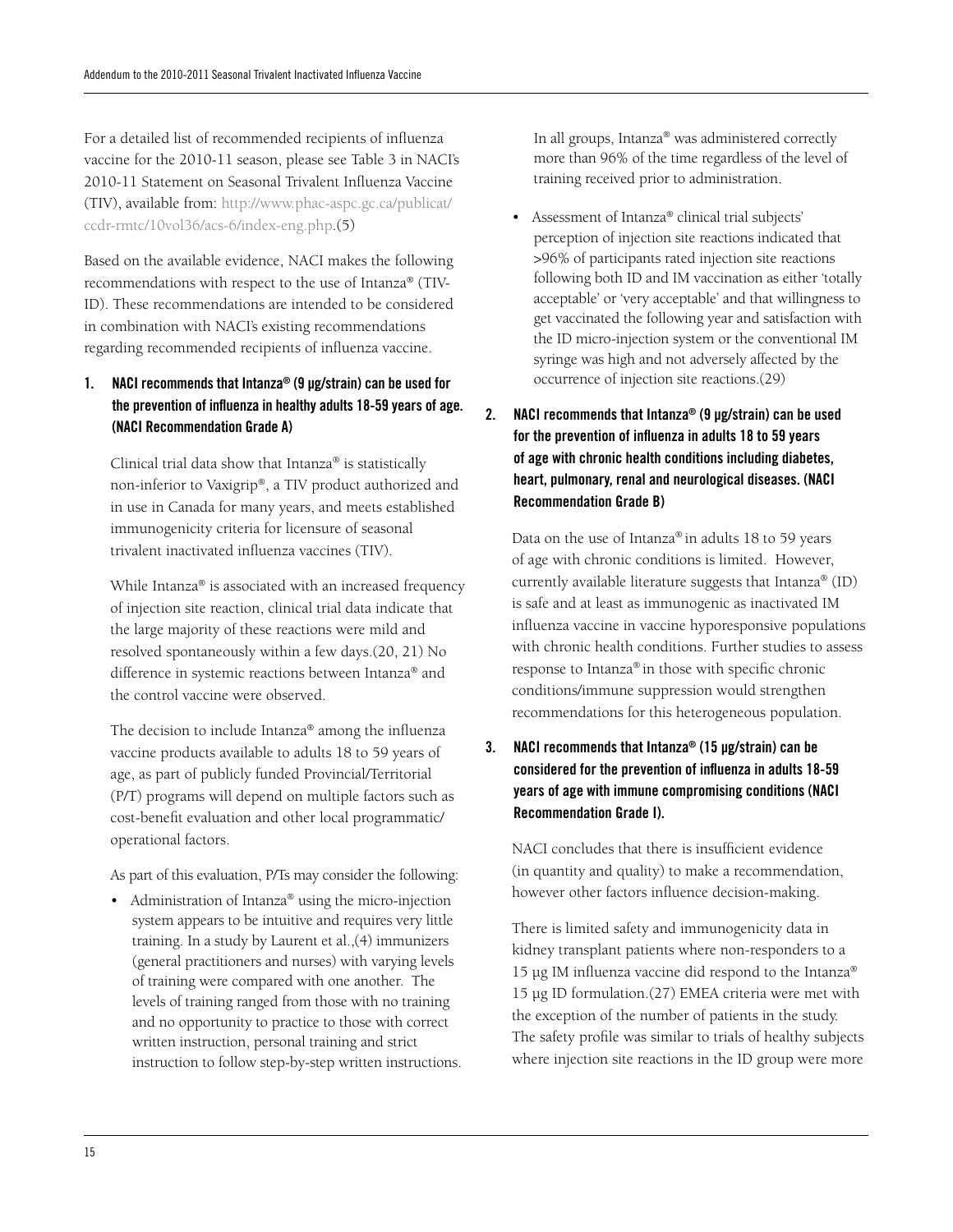frequent than the IM group while systemic reactions were comparable between groups. Other clinical trials of Intanza® (15 µg ID) excluded immune compromised patients. Some experts would recommend Intanza® (15 µg ID) for individuals with immune compromising conditions based on this evidence and theoretical concepts on immunology and vaccinology.

Further evaluation of Intanza® in these populations is advised.

4. NACI recommends that Intanza® (15 μg/strain) can be used for the prevention of influenza in all adults 60 years of age and older. (NACI Recommendation Grade A)

Data from two clinical trials with over 4800 participants demonstrated that immune response to Intanza® is statistically superior to Vaxigrip® and meets established immunogenicity criteria for licensure of seasonal trivalent inactivated influenza vaccines (TIV).

In the Phase III Intanza® trial(14) conducted in adults 60 years of age and older, seroprotection rates following receipt of Intanza® were consistently higher compared to IM vaccine, with percentage differences of 5.78  $(p=0.0003)$ ; 5.49 ( $p<0.0001$ ); and 6.60 ( $p=0.0003$ ) for A/H1N1, A/H3N2 and B strains respectively. Statistical superiority remained consistent among more elderly

participants, as no effect of age on superiority was shown when two age strata (60-70 years and ≥70 years) were analyzed separately.

No difference in immunogenicity was noted between healthy participants and those with chronic conditions. Those with at least one chronic condition, including diabetes and cardiac, pulmonary renal or neurological diseases represented approximately 65% of phase III trial participants; however, those with congenital / acquired immunodeficiency as well as treatment with immunosuppressive therapy within the last six months were excluded.

5. At this time, NACI concludes there is insufficient evidence to make a recommendation for the preferential use of Intanza® over other TIV products currently authorized for use in Canada. (NACI recommendation grade I)

There are no published studies available on the efficacy of Intanza®. While statistically significant increases in the point estimate of seroprotection ranging between 5.49 and 6.60% (depending on the strain) have been demonstrated with the use of Intanza® in adults over 60 years of age, the clinical significance in terms of protection against laboratory-confirmed influenza illness is not known.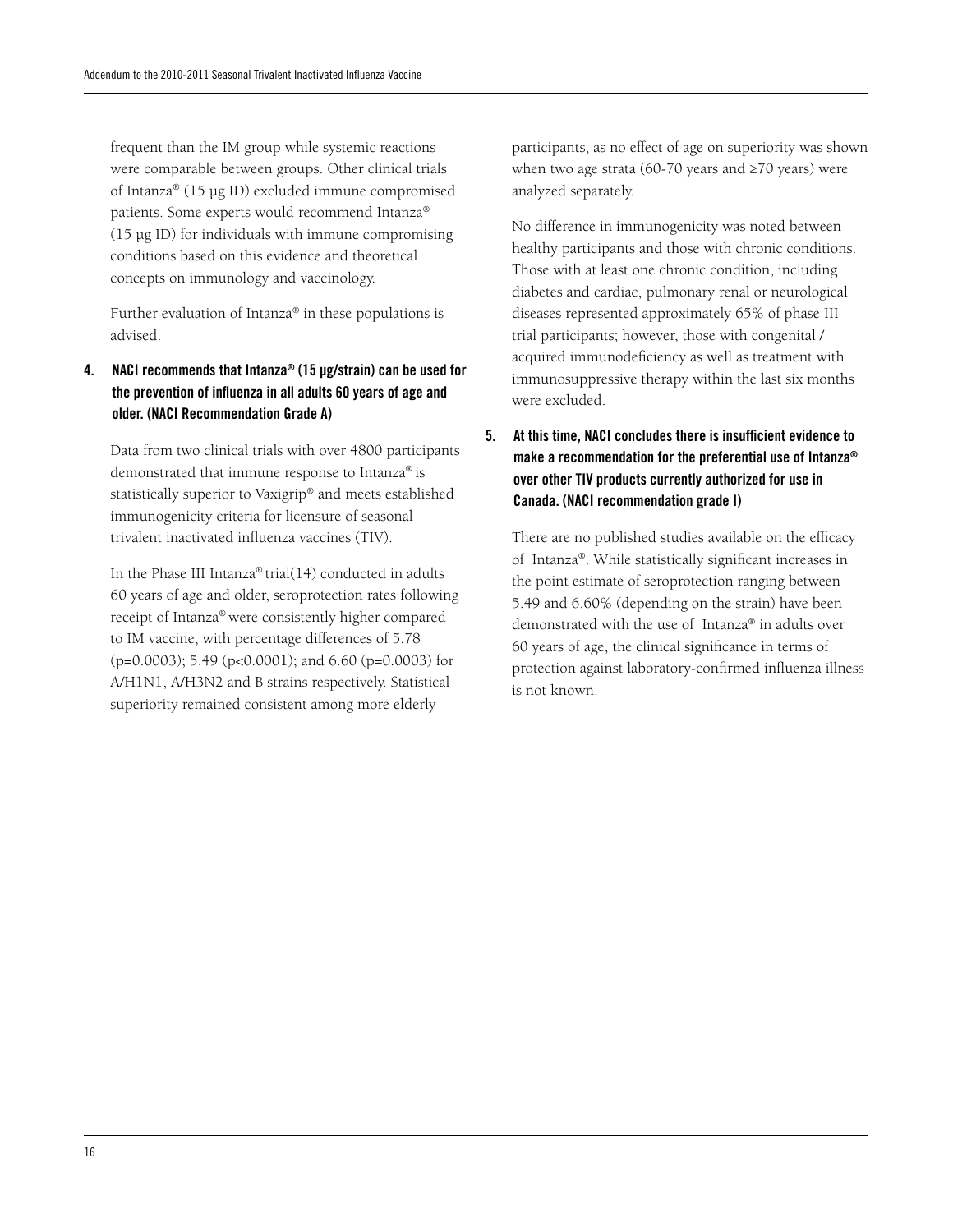#### **Table 5: Summary of Information Contained in this NACI Statement**

The following table highlights key information for immunization providers. Please refer to the remainder of the Statement for details.

| 1. What<br>a) Basic information about the Disease<br>(e.g. agent, symptoms, epidemiology)<br>b) Basic information about the Vaccine<br>(e.g. efficacy, safety) | Influenza is a respiratory infection caused by influenza A and B viruses and occurs in<br>Canada every year, generally during late fall and the winter months. Infection typically<br>starts with a headache, chills and cough, followed rapidly by fever, loss of appetite,<br>muscle aches and fatigue, running nose, sneezing, watery eyes and throat irritation.<br>Nausea, vomiting and diarrhea may also occur, especially in children.<br>Most people will recover from influenza within a week or ten days, but some - includ-<br>ing those over 65 and adults and children with chronic conditions, such as diabetes and<br>cancer - are at greater risk of more severe complications, such as pneumonia. Additional<br>information about influenza can be accessed at: http://www.phac-aspc.gc.ca/im/vpd-mev/<br>influenza-eng.php<br>Intanza® is a trivalent inactivated influenza vaccine (TIV) administered by the intra-<br>dermal (ID) route. There are two dosing formulas available containing either 9 µg of<br>influenza virus haemagglutinin antigens (HA) of each strain or 15 µg of influenza virus<br>HA of each strain indicated for adults 18 to 59 years of age and adults 60 years of age<br>and older respectively.<br>There are no published studies available on the efficacy of Intanza®. Clinical trials have<br>demonstrated that immune response to Intanza® is comparable to TIV administered by<br>the intramuscular (IM) route. Intanza® meets/exceeds immunogenicity criteria estab-<br>lished for licensure of seasonal TIV. |
|----------------------------------------------------------------------------------------------------------------------------------------------------------------|---------------------------------------------------------------------------------------------------------------------------------------------------------------------------------------------------------------------------------------------------------------------------------------------------------------------------------------------------------------------------------------------------------------------------------------------------------------------------------------------------------------------------------------------------------------------------------------------------------------------------------------------------------------------------------------------------------------------------------------------------------------------------------------------------------------------------------------------------------------------------------------------------------------------------------------------------------------------------------------------------------------------------------------------------------------------------------------------------------------------------------------------------------------------------------------------------------------------------------------------------------------------------------------------------------------------------------------------------------------------------------------------------------------------------------------------------------------------------------------------------------------------------------------------------------------------|
|                                                                                                                                                                | Intanza® is generally safe and well-tolerated. No difference in systemic reactions<br>between Intanza® and the control vaccine have been observed. An increased frequency<br>of injection site reactions was observed in clinical trials; however, these reactions were<br>mild and resolved spontaneously within a few days.                                                                                                                                                                                                                                                                                                                                                                                                                                                                                                                                                                                                                                                                                                                                                                                                                                                                                                                                                                                                                                                                                                                                                                                                                                       |
| 2. Who<br>Groups recommended to immunize                                                                                                                       | • NACI recommends that Intanza® (9 $\mu$ g/strain) can be used for the prevention of<br>influenza in healthy adults 18 to 59 years of age. (NACI Recommendation Grade A)                                                                                                                                                                                                                                                                                                                                                                                                                                                                                                                                                                                                                                                                                                                                                                                                                                                                                                                                                                                                                                                                                                                                                                                                                                                                                                                                                                                            |
|                                                                                                                                                                | • NACI recommends that Intanza® (9 µg/strain) can be used for the prevention<br>of influenza in adults 18 to 59 years of age with chronic health conditions<br>including diabetes, heart, pulmonary, renal and neurological diseases. (NACI<br>Recommendation Grade B)                                                                                                                                                                                                                                                                                                                                                                                                                                                                                                                                                                                                                                                                                                                                                                                                                                                                                                                                                                                                                                                                                                                                                                                                                                                                                              |
|                                                                                                                                                                | • NACI recommends that Intanza® (15 µg/strain) can be considered for<br>the prevention of influenza in adults 18 to 59 years of age with immune<br>compromising conditions (NACI Recommendation Grade I)                                                                                                                                                                                                                                                                                                                                                                                                                                                                                                                                                                                                                                                                                                                                                                                                                                                                                                                                                                                                                                                                                                                                                                                                                                                                                                                                                            |
|                                                                                                                                                                | • NACI recommends that Intanza® (15 µg/strain) can be used for the prevention of<br>influenza in adults 60 years of age and older. (NACI Recommendation Grade A)                                                                                                                                                                                                                                                                                                                                                                                                                                                                                                                                                                                                                                                                                                                                                                                                                                                                                                                                                                                                                                                                                                                                                                                                                                                                                                                                                                                                    |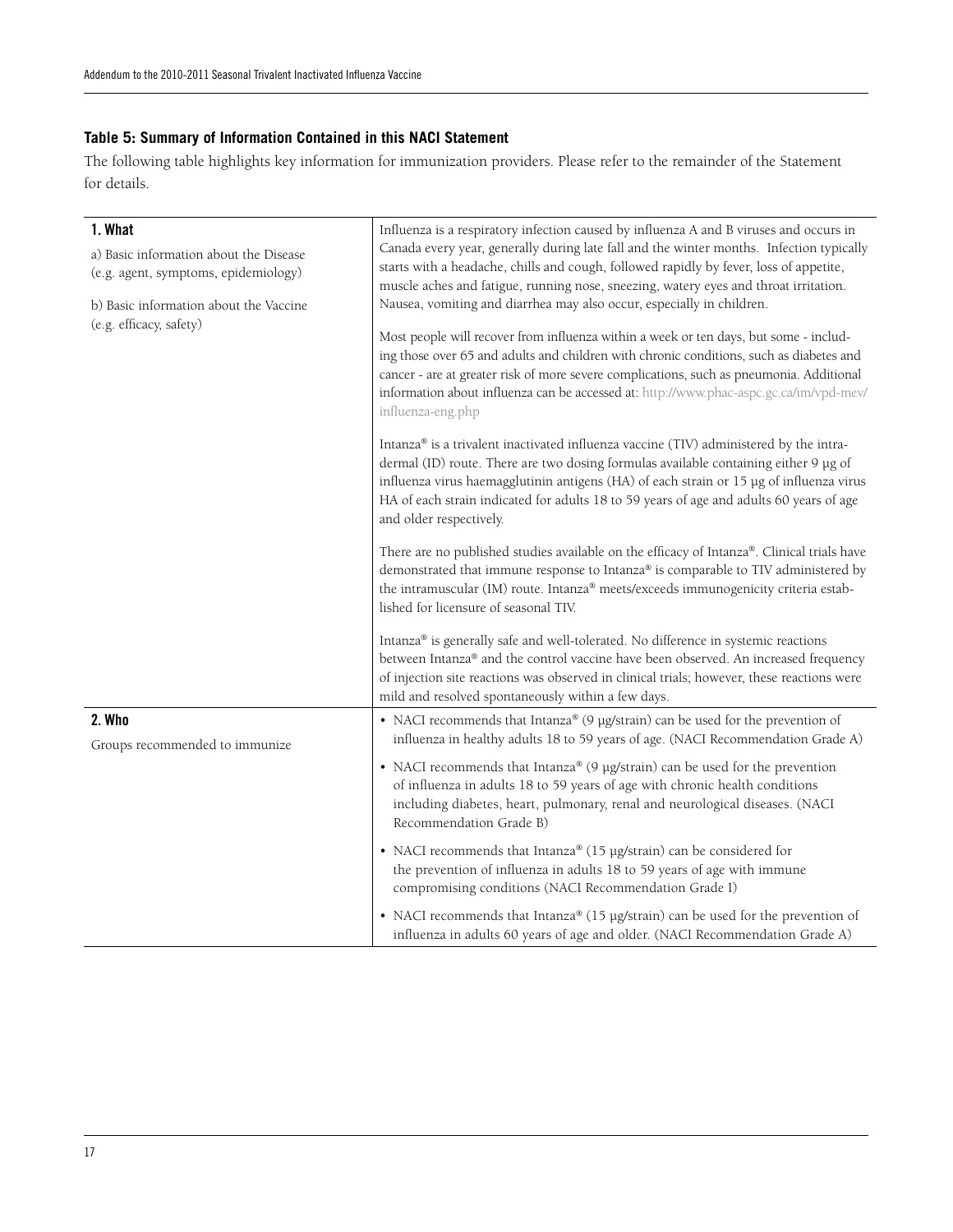| 3. How                                                                                                    | Annual influenza vaccination consists of one dose. The recommended vaccine dosage                                                                                                                                                                                                                                                       |  |  |  |  |
|-----------------------------------------------------------------------------------------------------------|-----------------------------------------------------------------------------------------------------------------------------------------------------------------------------------------------------------------------------------------------------------------------------------------------------------------------------------------|--|--|--|--|
| • Dose, schedule                                                                                          | is 0.1 mL (9 µg/strain) for adults 18 to 59 years of age and 0.1 mL (15 µg/strain) for<br>adults 60 years of age and over.                                                                                                                                                                                                              |  |  |  |  |
| • Precautions, contraindications<br>• Co-administration                                                   | Intanza® is administered intradermally. The preferred site of injection is in the deltoid<br>region. Intanza® is supplied in a micro-injection system for intradermal injection which<br>consists of a pre-filled syringe with a micro-needle (1.5 mm) and a needle shielding<br>system designed to cover the micro-needle after use.   |  |  |  |  |
|                                                                                                           | No studies have been conducted regarding the concomitant administration of Intanza®<br>with other vaccines. NACI states that in general, influenza vaccine may be given at the<br>same time as other vaccines, preferably in opposite limbs. If injections are given in the<br>same limb, different sites on the limb should be chosen. |  |  |  |  |
| 4. Why                                                                                                    | Vaccination is the most effective way to prevent influenza.                                                                                                                                                                                                                                                                             |  |  |  |  |
| • "Counseling Points" for providers to<br>emphasize with clients when discussing<br>these recommendations | Each year there is a new vaccine to protect against new strains of the influenza virus -<br>that's why you need a flu shot every year.                                                                                                                                                                                                  |  |  |  |  |
|                                                                                                           | Annual influenza vaccination is encouraged for all Canadians, particularly those at high<br>risk of influenza complications, those who could transmit influenza to someone at risk<br>and those who provide essential community services.                                                                                               |  |  |  |  |
|                                                                                                           | Intanza® is safe and well-tolerated. Redness and / or swelling at the site of injection fol-<br>lowing receipt of Intanza® is common and should disappear within a few days.                                                                                                                                                            |  |  |  |  |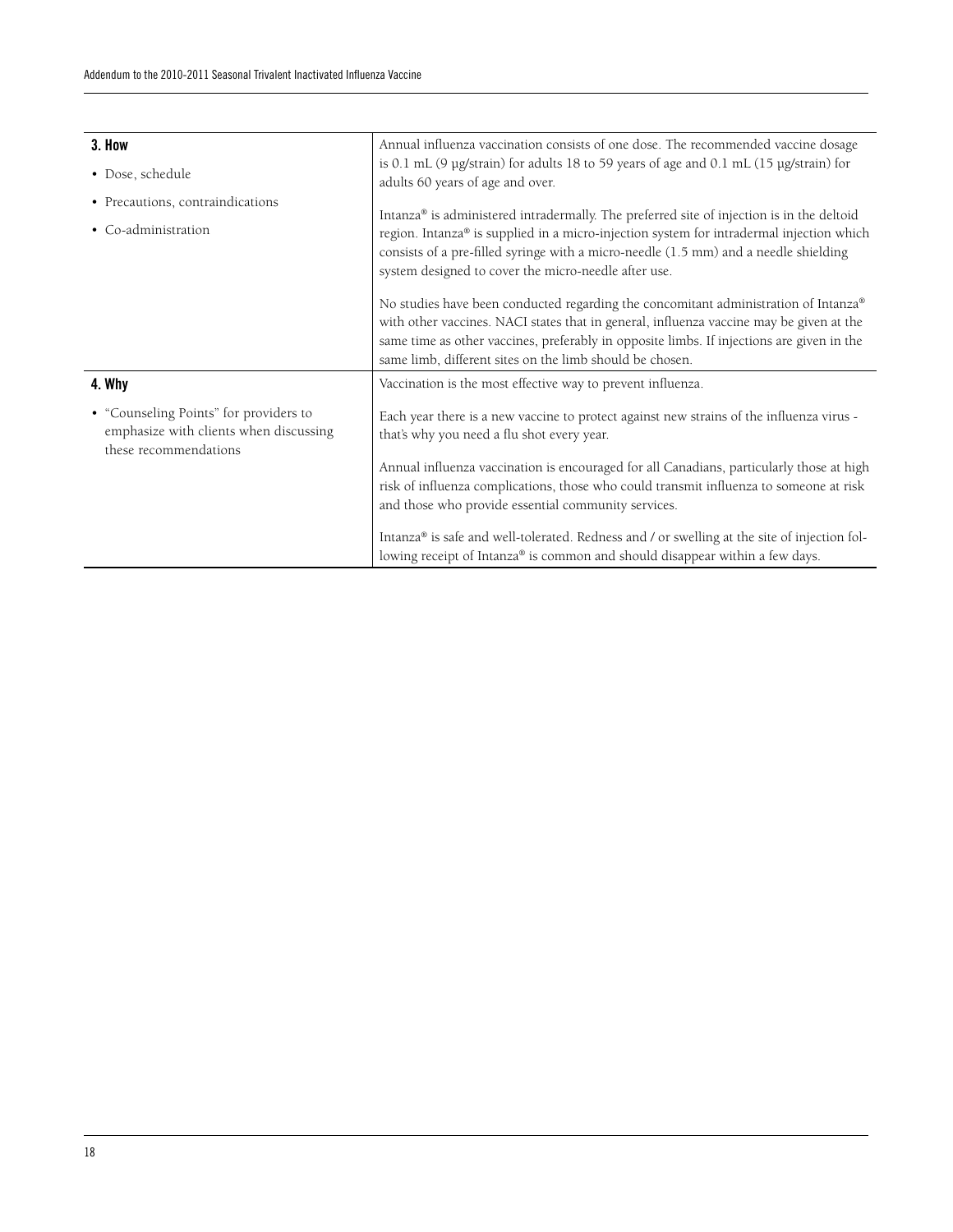| Evidence related to immunogenicity of Intanza®                                                                                                                                                                                                        |                                     |                                                                                                                                         |                                                                                                                                                                              |                                                                                                                                                                                                                                                                                                                                                                                                                                                                                                                                                                                                                                                                                                                                                                                                         |                             |                |
|-------------------------------------------------------------------------------------------------------------------------------------------------------------------------------------------------------------------------------------------------------|-------------------------------------|-----------------------------------------------------------------------------------------------------------------------------------------|------------------------------------------------------------------------------------------------------------------------------------------------------------------------------|---------------------------------------------------------------------------------------------------------------------------------------------------------------------------------------------------------------------------------------------------------------------------------------------------------------------------------------------------------------------------------------------------------------------------------------------------------------------------------------------------------------------------------------------------------------------------------------------------------------------------------------------------------------------------------------------------------------------------------------------------------------------------------------------------------|-----------------------------|----------------|
| <b>STUDY DETAILS</b>                                                                                                                                                                                                                                  |                                     |                                                                                                                                         |                                                                                                                                                                              |                                                                                                                                                                                                                                                                                                                                                                                                                                                                                                                                                                                                                                                                                                                                                                                                         | <b>SUMMARY</b>              |                |
| <b>Study</b>                                                                                                                                                                                                                                          | <b>Vaccine</b>                      | <b>Study Design</b>                                                                                                                     | <b>Participants</b>                                                                                                                                                          | <b>Summary of Key Findings</b><br><b>Using Text or Data</b>                                                                                                                                                                                                                                                                                                                                                                                                                                                                                                                                                                                                                                                                                                                                             | Level of<br><b>Evidence</b> | <b>Quality</b> |
| Leroux-Roels I, Vets<br>E, Freese R, et al.<br>Seasonal influenza<br>vaccine delivered by<br>intradermal microin-<br>jection: A random-<br>ized controlled safety<br>and immunogenicity<br>trial in adults. Vaccine.<br>2008;26(51):6614-<br>6619(20) | Intanza®<br>(9 µg HA per<br>strain) | Phase II RCT,<br>open-label<br>NCT00258934<br>Control vaccine:<br>Vaxigrip <sup>®</sup> IM<br>(intramuscular)<br>15 µg HA per<br>strain | $N = 978$<br>$(n=588 \text{ ID},$<br>$n=390$ IM)<br>Healthy adults<br>18 to 57 years<br>Excluded<br>those in<br>receipt of<br>influenza vac-<br>cine in the last<br>6 months | Primary endpoint was<br>strain-specific GMT 21 days<br>post-vaccination for each<br>strain; secondary endpoints<br>were EMEA criteria* for GMT<br>ratios, seroconversion and<br>seroprotection<br>Seroprotection:<br>H1N1 - ID 92.4% (89.3, 94.9);<br>IM 88.8% (85.3, 91.8)<br>H3N2 - ID 99.7% (98.6, 100);<br>IM 98.7% (97.0, 99.6)<br>B - ID 90.6% (87.2, 93.3); IM<br>85.5% (81.5, 88.8)<br>Seroconversion:<br>H1N1 - ID 74.3% (69.7, 78.7);<br>IM 70.4% (65.6, 74.9)<br>H3N2 - ID 85.1% (81.2, 88.5);<br>IM 79.2% (74.8, 83.1)<br>B - ID 76.4% (71.9, 80.6); IM<br>73.5% (68.8, 77.8)<br>GMT ratio<br>(pre/post-vaccination):<br>H1N1 - ID 16.2 (13.7, 19.2);<br>IM 13.8 (11.6, 16.4)<br>H3N2 - ID 28.2 (23.7, 33.5);<br>IM 20.7 (17.5, 24.4)<br>B - ID 12.1 (10.5, 13.8); IM<br>10.8 (9.56, 12.29) | Level 1                     | Good           |

### **Table 6: Summary of Evidence for NACI Recommendation(s)**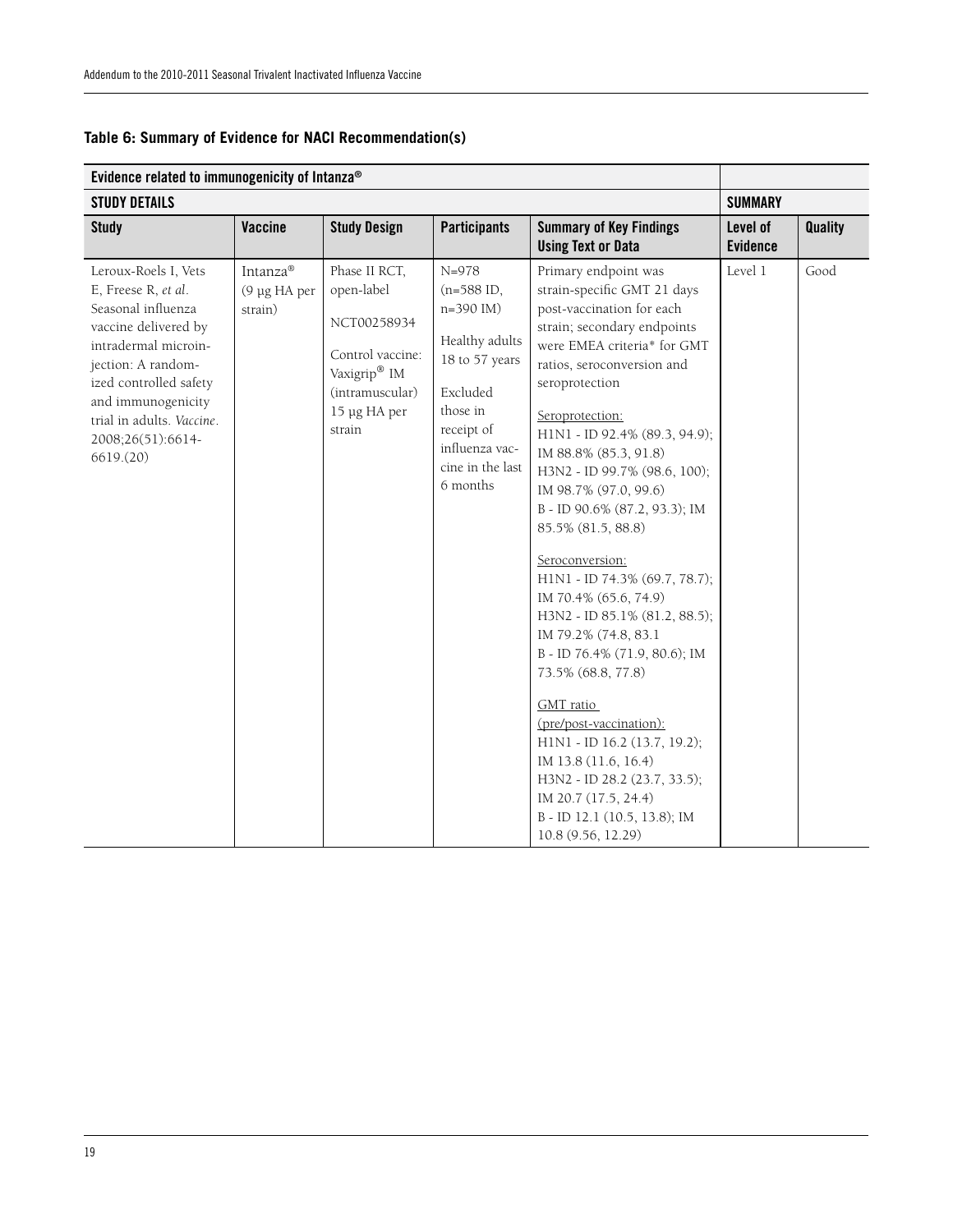| Evidence related to immunogenicity of Intanza®                                                                                                                                                                                                                       |                                     |                                                                                                                                                                                                                       |                                                                                                                                                                                            |                                                                                                                                                                                                                                                                                                                                                                                                                                                                                                                                                                                                                                                                                                                                                                                                                                 |                             |                |
|----------------------------------------------------------------------------------------------------------------------------------------------------------------------------------------------------------------------------------------------------------------------|-------------------------------------|-----------------------------------------------------------------------------------------------------------------------------------------------------------------------------------------------------------------------|--------------------------------------------------------------------------------------------------------------------------------------------------------------------------------------------|---------------------------------------------------------------------------------------------------------------------------------------------------------------------------------------------------------------------------------------------------------------------------------------------------------------------------------------------------------------------------------------------------------------------------------------------------------------------------------------------------------------------------------------------------------------------------------------------------------------------------------------------------------------------------------------------------------------------------------------------------------------------------------------------------------------------------------|-----------------------------|----------------|
| <b>STUDY DETAILS</b>                                                                                                                                                                                                                                                 |                                     |                                                                                                                                                                                                                       |                                                                                                                                                                                            |                                                                                                                                                                                                                                                                                                                                                                                                                                                                                                                                                                                                                                                                                                                                                                                                                                 | <b>SUMMARY</b>              |                |
| <b>Study</b>                                                                                                                                                                                                                                                         | Vaccine                             | <b>Study Design</b>                                                                                                                                                                                                   | <b>Participants</b>                                                                                                                                                                        | <b>Summary of Key Findings</b><br><b>Using Text or Data</b>                                                                                                                                                                                                                                                                                                                                                                                                                                                                                                                                                                                                                                                                                                                                                                     | Level of<br><b>Evidence</b> | <b>Quality</b> |
| Arnou R, Eavis P, Pardo<br>JR, et al. Immunogenic-<br>ity, large scale safety and<br>lot consistency of an<br>intradermal influenza<br>vaccine in adults aged<br>18-60 years: Random-<br>ized, controlled, phase<br>III trial. Hum vaccin.<br>2010;6(4):346-354.(21) | Intanza®<br>(9 µg HA per<br>strain) | Phase III RCT,<br>double blind for<br>lot consistency,<br>open label for<br>administration<br>route (ID versus<br>IM)<br>NCT00383539<br>Control vaccine:<br>Vaxigrip® IM<br>(intramuscular)<br>15 µg HA per<br>strain | $N = 2255$<br>$(n=1803$ ID;<br>three lots<br>pooled, n=452<br>IM)<br>Healthy adults<br>18-60 years<br>Excluded<br>those in<br>receipt of<br>influenza vac-<br>cine in the last<br>6 months | Primary endpoint was strain-<br>specific GMT 21 days post-<br>vaccination for each strain and<br>lot; secondary endpoints were<br>EMEA criteria* for GMT ratios,<br>seroconversion and seroprotec-<br>tion (lots pooled)<br>Seroprotection:<br>H1N1 - ID 87.2% (85.2, 89.0);<br>IM 86.2% (82.6, 89.3)<br>H3N2 - ID 93.5% (92.0, 94.8);<br>IM 95.4% (93.0, 97.2)<br>B - ID 72.9 (70.4, 75.3); IM<br>74.8% (70.4, 78.8)<br>Seroconversion:<br>H1N1 - ID 57.5% (54.7, 60.2);<br>IM 56.4% (51.6, 61.1)<br>H3N2 - ID 66.5% (63.8, 69.0);<br>IM 69.3% (64.7, 73.6)<br>B - ID 56.7% (54.0, 59.4); IM<br>60.8% (56.0, 65.4)<br>GMT ratio<br>(pre/post-vaccination):<br>H1N1 - ID 9.17 (8.33, 10.1);<br>IM 9.71 (8.19, 11.5)<br>H3N2 - ID 11.5 (10.4, 12.7);<br>IM 11.2 (9.58, 13.1)<br>B - ID 6.39 (5.96, 6.84); IM<br>6.63(5.90, 7.46) | Level 1                     | Good           |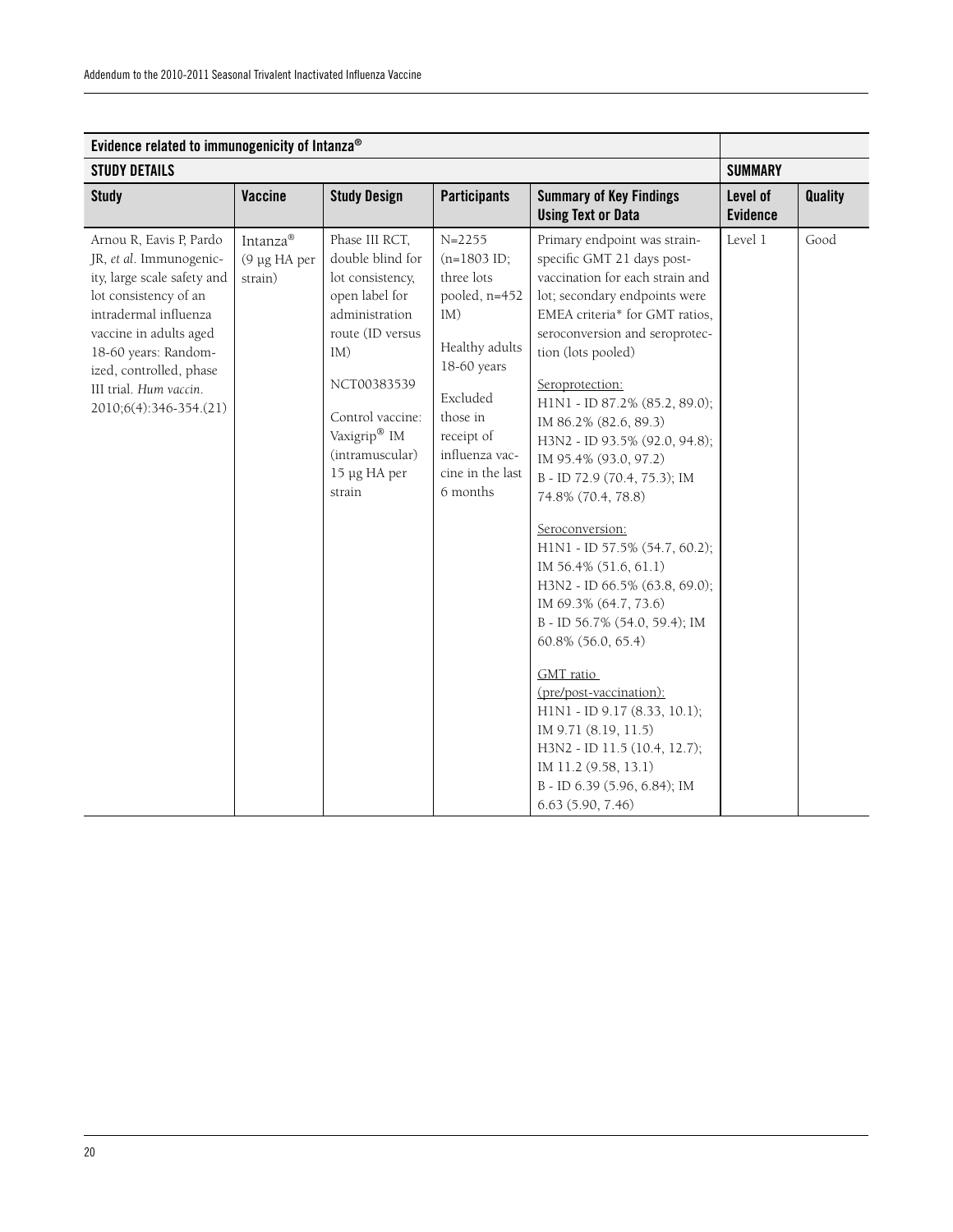| Evidence related to immunogenicity of Intanza®                                                                                                                                                                                                                                     |                                                |                                                                                                                                                                                    |                                                                                                                                                                                                                        |                                                                                                                                                                                                                                                                                                                                                                                                                                                                                                                                                                                                                                                                                                                                                                                                                                                                                                                                                                                                                                                                                                                            |                             |         |
|------------------------------------------------------------------------------------------------------------------------------------------------------------------------------------------------------------------------------------------------------------------------------------|------------------------------------------------|------------------------------------------------------------------------------------------------------------------------------------------------------------------------------------|------------------------------------------------------------------------------------------------------------------------------------------------------------------------------------------------------------------------|----------------------------------------------------------------------------------------------------------------------------------------------------------------------------------------------------------------------------------------------------------------------------------------------------------------------------------------------------------------------------------------------------------------------------------------------------------------------------------------------------------------------------------------------------------------------------------------------------------------------------------------------------------------------------------------------------------------------------------------------------------------------------------------------------------------------------------------------------------------------------------------------------------------------------------------------------------------------------------------------------------------------------------------------------------------------------------------------------------------------------|-----------------------------|---------|
| <b>STUDY DETAILS</b>                                                                                                                                                                                                                                                               |                                                |                                                                                                                                                                                    |                                                                                                                                                                                                                        |                                                                                                                                                                                                                                                                                                                                                                                                                                                                                                                                                                                                                                                                                                                                                                                                                                                                                                                                                                                                                                                                                                                            |                             |         |
| <b>Study</b>                                                                                                                                                                                                                                                                       | Vaccine                                        | <b>Study Design</b>                                                                                                                                                                | <b>Participants</b>                                                                                                                                                                                                    | <b>Summary of Key Findings</b><br><b>Using Text or Data</b>                                                                                                                                                                                                                                                                                                                                                                                                                                                                                                                                                                                                                                                                                                                                                                                                                                                                                                                                                                                                                                                                | Level of<br><b>Evidence</b> | Quality |
| Holland D, Booy R,<br>De Looze F, et al.<br>Intradermal influenza<br>vaccine administered<br>using a new microinjec-<br>tion system produces<br>superior immunogenic-<br>ity in elderly adults: a<br>randomized controlled<br>trial. J Infect Dis.<br>2008;198(5):650-658.<br>(13) | Intanza®<br>(15 and 21<br>µg HA per<br>strain) | Phase II RCT;<br>double-blind for<br>ID dose, open-<br>label for route<br>NCT00296829<br>Control vaccine:<br>Vaxigrip <sup>®</sup> IM<br>(intramuscular)<br>15 µg HA per<br>strain | $N = 1107$<br>$(n=370$ ID 15<br>µg, n=369 ID<br>$21 \mu g$ , n=368<br>IM 15 μg)<br>Medically<br>stable adults<br>60-85 years<br>Excluded<br>those in<br>receipt of<br>influenza vac-<br>cine in the last<br>six months | Primary endpoint was<br>strain-specific GMT 21 days<br>post-vaccination for each<br>strain; secondary endpoints<br>were EMEA criteria* for GMT<br>ratios, seroconversion and<br>seroprotection<br>• seroprotection rates for ID<br>15 and 21 µg significantly<br>higher (p<0.05) for H3N2<br>and B strains compared<br>with 15 µg IM; for H1N1<br>strain, ID 21 µg was<br>significantly higher and<br>15 µg ID was non-inferior<br>compared with 15 µg IM<br>• seroconversion for ID 15<br>and 21 µg was significantly<br>higher (p<0.05) for all three<br>strains compared with 15<br>μg IM<br>GMTs pre / post-vaccination:<br>H1N1 - ID 15 µg 23.2 (20.8,<br>26.0) / 86.6 (76.5, 98.1); ID<br>21 µg 21.3 (19.1, 23.7) / 90.9<br>(81.7-101); IM 15 µg 24.1<br>(21.6, 26.8) / 57.1 (51.2, 63.7)<br>H3N2 - ID 15 µg 96.5 (83.5,<br>112) / 402 (355, 455); ID 21<br>µg 85.0 (72.9, 99.2) / 403<br>(359, 452); IM 15 µg 87.1<br>$(75.1, 101)$ / 236 (206, 271)<br>B - ID 15 µg 27.4 (24.4, 30.7)<br>/ 101 (90.8, 113); ID 21 µg<br>22.2 (19.8, 24.9) / 95.5 (85.7,<br>106); IM 15 µg 25.1 (22.5,<br>28.1) / 67.9 (60.7, 76.0) | Level 1                     | Good    |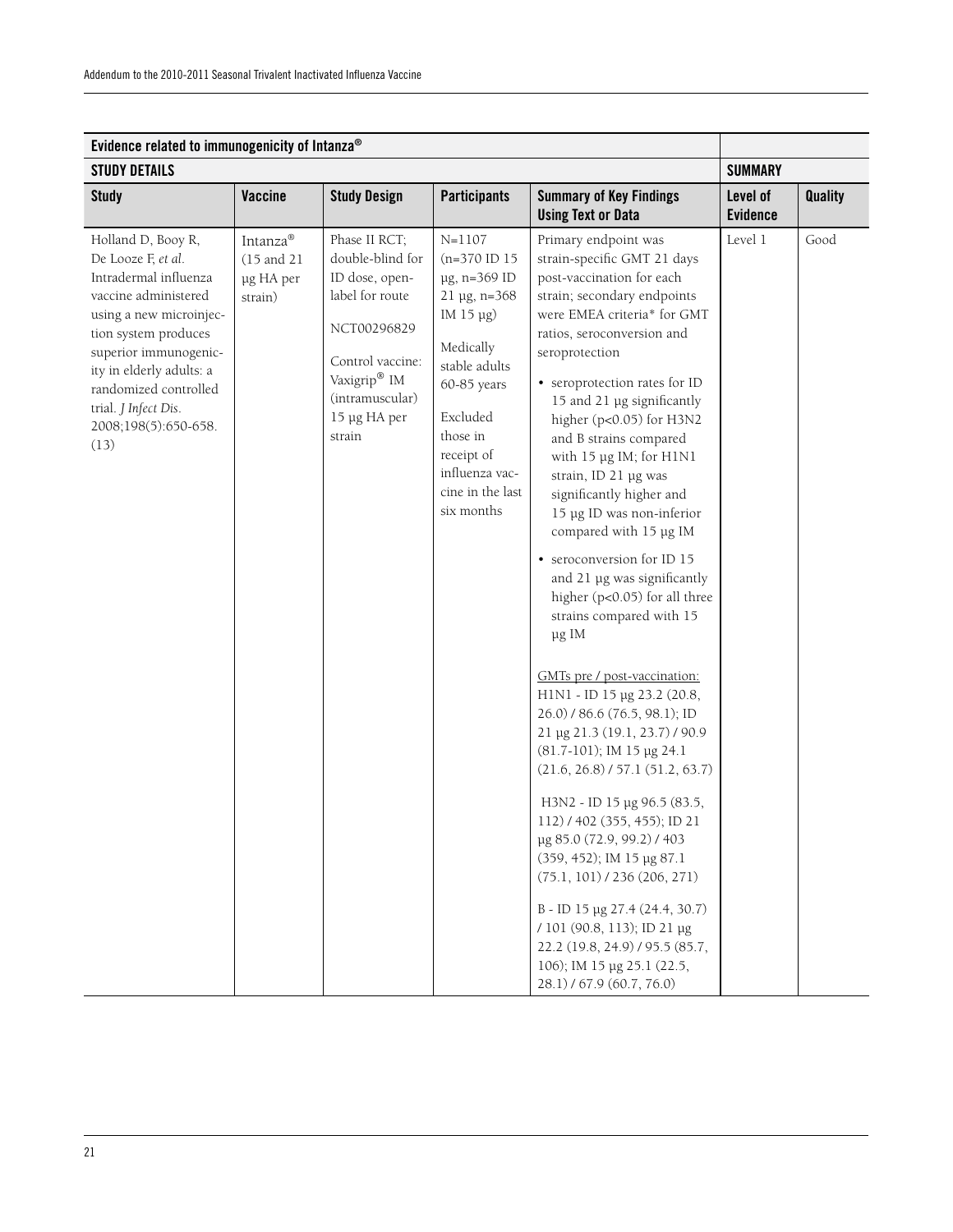| Evidence related to immunogenicity of Intanza®                                                                                                                                                             |                                            |                                                                                                                                                                                                 |                                                                                                                                                                               |                                                                                                                                                                                                                                                                                                                                                                                                                                                                                                                                                                                                                                                                                                                                                                                                                                                                                                                                          |                             |                |
|------------------------------------------------------------------------------------------------------------------------------------------------------------------------------------------------------------|--------------------------------------------|-------------------------------------------------------------------------------------------------------------------------------------------------------------------------------------------------|-------------------------------------------------------------------------------------------------------------------------------------------------------------------------------|------------------------------------------------------------------------------------------------------------------------------------------------------------------------------------------------------------------------------------------------------------------------------------------------------------------------------------------------------------------------------------------------------------------------------------------------------------------------------------------------------------------------------------------------------------------------------------------------------------------------------------------------------------------------------------------------------------------------------------------------------------------------------------------------------------------------------------------------------------------------------------------------------------------------------------------|-----------------------------|----------------|
| <b>STUDY DETAILS</b>                                                                                                                                                                                       |                                            |                                                                                                                                                                                                 |                                                                                                                                                                               |                                                                                                                                                                                                                                                                                                                                                                                                                                                                                                                                                                                                                                                                                                                                                                                                                                                                                                                                          |                             |                |
| <b>Study</b>                                                                                                                                                                                               | <b>Vaccine</b>                             | <b>Study Design</b>                                                                                                                                                                             | <b>Participants</b>                                                                                                                                                           | <b>Summary of Key Findings</b><br><b>Using Text or Data</b>                                                                                                                                                                                                                                                                                                                                                                                                                                                                                                                                                                                                                                                                                                                                                                                                                                                                              | Level of<br><b>Evidence</b> | <b>Quality</b> |
| Arnou R, Icardi G,<br>De Decker M, et al.<br>Intradermal influ-<br>enza vaccine for older<br>adults: a randomized<br>controlled multicenter<br>phase III study. Vaccine.<br>2009;27(52):7304-<br>7312.(14) | Intanza®<br>$(15 \mu g HA)$<br>per strain) | Phase III RCT,<br>open-label<br>3 seasons:<br>2006-2007,<br>2007-2008,<br>2008-2009<br>NCT00383526<br>Control vaccine:<br>Vaxigrip <sup>®</sup> IM<br>(intramuscular)<br>15 µg HA per<br>strain | $N = 3707$<br>$(n=2618)$<br>ID, n=1089<br>IM for the<br>first season,<br>randomized<br>1:1 for each<br>subsequent<br>season)<br>Medically<br>stable adults<br>$\geq 60$ years | Primary endpoints was<br>strain-specific GMT and<br>seroprotection 21 days post-<br>vaccination for each strain;<br>secondary endpoints were<br>EMEA criteria* for GMT<br>ratios and seroconversion<br>• seroprotection rate for<br>ID 15 µg was statistically<br>superior for all three strains<br>compared with 15 µg IM<br>• difference in seroprotection<br>rates (ID minus IM) were<br>5.78 (2.74-9.08), p=0.0003<br>for the A/H1N1 strain; 5.49<br>$(3.40-7.76)$ p<0.0001 for<br>the A/H3N2 strain, and<br>$6.60$ $(3.05-10.1)$ p=0.0003<br>for the B strain.<br>• superiority maintained in<br>age strata 60 to 70 and $\geq 70$<br>years<br>• seroprotection in years 2<br>and 3 also consistently<br>higher for ID compared<br>with IM with no<br>consistent trend for higher<br>seroprotection in any<br>sub-group<br>• GMT ratios significantly<br>higher for ID compared with<br>IM ( $p < 0.0001$ for all three<br>strains) | Level 1                     | Good           |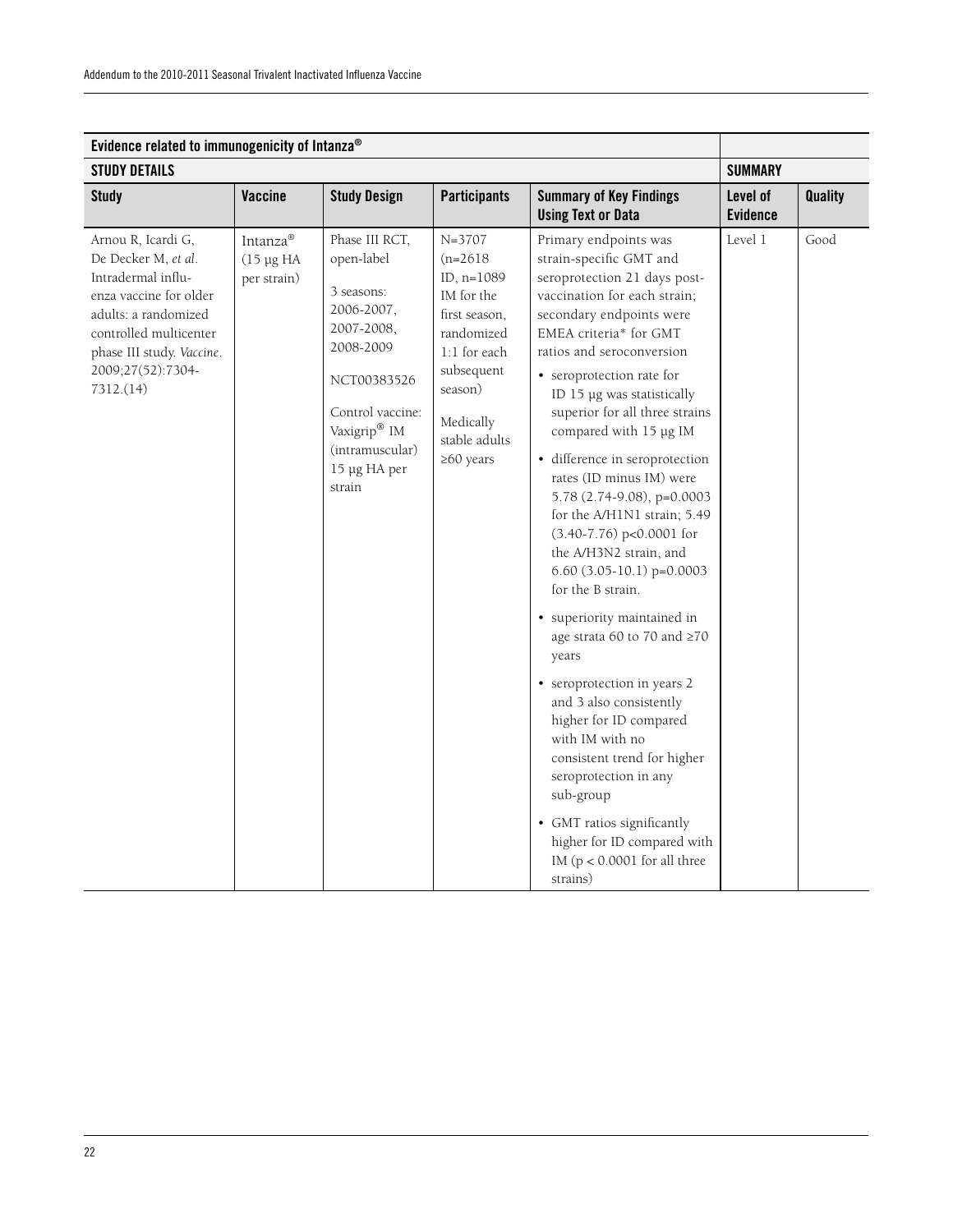| Evidence related to immunogenicity of Intanza®                                                                                                                                                                                                                                       |                                                       |                                                                                                                                                      |                              |                                                                                                                                                                                                                                                                                                                                                                                                                                                                                                                                                                                                                                                                                                                                                                                                                                                                                                                                                                                                                                                                              |                             |                |
|--------------------------------------------------------------------------------------------------------------------------------------------------------------------------------------------------------------------------------------------------------------------------------------|-------------------------------------------------------|------------------------------------------------------------------------------------------------------------------------------------------------------|------------------------------|------------------------------------------------------------------------------------------------------------------------------------------------------------------------------------------------------------------------------------------------------------------------------------------------------------------------------------------------------------------------------------------------------------------------------------------------------------------------------------------------------------------------------------------------------------------------------------------------------------------------------------------------------------------------------------------------------------------------------------------------------------------------------------------------------------------------------------------------------------------------------------------------------------------------------------------------------------------------------------------------------------------------------------------------------------------------------|-----------------------------|----------------|
| <b>STUDY DETAILS</b>                                                                                                                                                                                                                                                                 |                                                       |                                                                                                                                                      |                              |                                                                                                                                                                                                                                                                                                                                                                                                                                                                                                                                                                                                                                                                                                                                                                                                                                                                                                                                                                                                                                                                              | <b>SUMMARY</b>              |                |
| <b>Study</b>                                                                                                                                                                                                                                                                         | Vaccine                                               | <b>Study Design</b>                                                                                                                                  | <b>Participants</b>          | <b>Summary of Key Findings</b><br><b>Using Text or Data</b>                                                                                                                                                                                                                                                                                                                                                                                                                                                                                                                                                                                                                                                                                                                                                                                                                                                                                                                                                                                                                  | Level of<br><b>Evidence</b> | <b>Quality</b> |
| Beran J, Ambrozaitis<br>A, Laiskonis A, et al.<br>Intradermal influenza<br>vaccination of healthy<br>adults using a new<br>microinjection system:<br>a 3-year randomised<br>controlled safety and<br>immunogenicity trial.<br>BMC Med. 2009;7:13.<br>10.1186/1741-7015-7-<br>13.(19) | Intanza®<br>(3, 6, 9, and)<br>15 µg HA<br>per strain) | Phase II RCT<br>(dose ranging<br>study)<br>3 seasons<br>NCT00703651<br>Control vaccine:<br>Vaxigrip® IM<br>(intramuscular)<br>15 µg HA per<br>strain | $N = 1150$<br>18 to 57 years | Primary endpoint was strain-<br>specific GMT 21 days post-<br>vaccination for each strain and<br>each dose group; secondary<br>endpoints were EMEA criteria*<br>for GMT ratios, seroconversion<br>and seroprotection<br>• 3 and 6 µg ID formulations<br>did not meet pre-defined<br>EMEA non-inferiority<br>criteria (lower boundary<br>of the 95% CI post-<br>vaccination GMT ratio (ID/<br>IM) was lower than 1/1.5 in<br>both ID vaccine groups for<br>each strain)<br>• 9 µg ID met EMEA criteria*<br>in both years 2 and 3<br>GMT pre / post-vaccination<br>ratio: (9 µg ID / 15 µg IM)<br>H1N1: 4.3 (3.8, 4.8) / 4.7<br>(4.2, 5.3)<br>H3N2: 4.4 (4.0, 5.0) / 4.4<br>(3.9, 5.0)<br>B: $7.8$ $(7.0, 8.8)$ / $8.3$ $(7.5, 9.1)$<br>Seroprotection<br>H1N1: 90.0 (87.1, 92.4) / 93.4<br>(90.0, 95.3)<br>H3N2: 97.2 (95.4, 98.4) / 99.4<br>(98.4, 99.9)<br>B: 73.0 (69.1, 76.8) / 74.4<br>(70.5, 78.0)<br>Seroconversion<br>H1N1: 43.0 (38.8, 47.3) / 45.7<br>(41.4, 50.0)<br>H3N2: 53.1 (48.8, 57.4) / 50.8<br>(46.5, 55.1)<br>B: 63.4 (59.2, 67.5) / 66.6<br>(62.5, 70.6) | Level 1                     | Good           |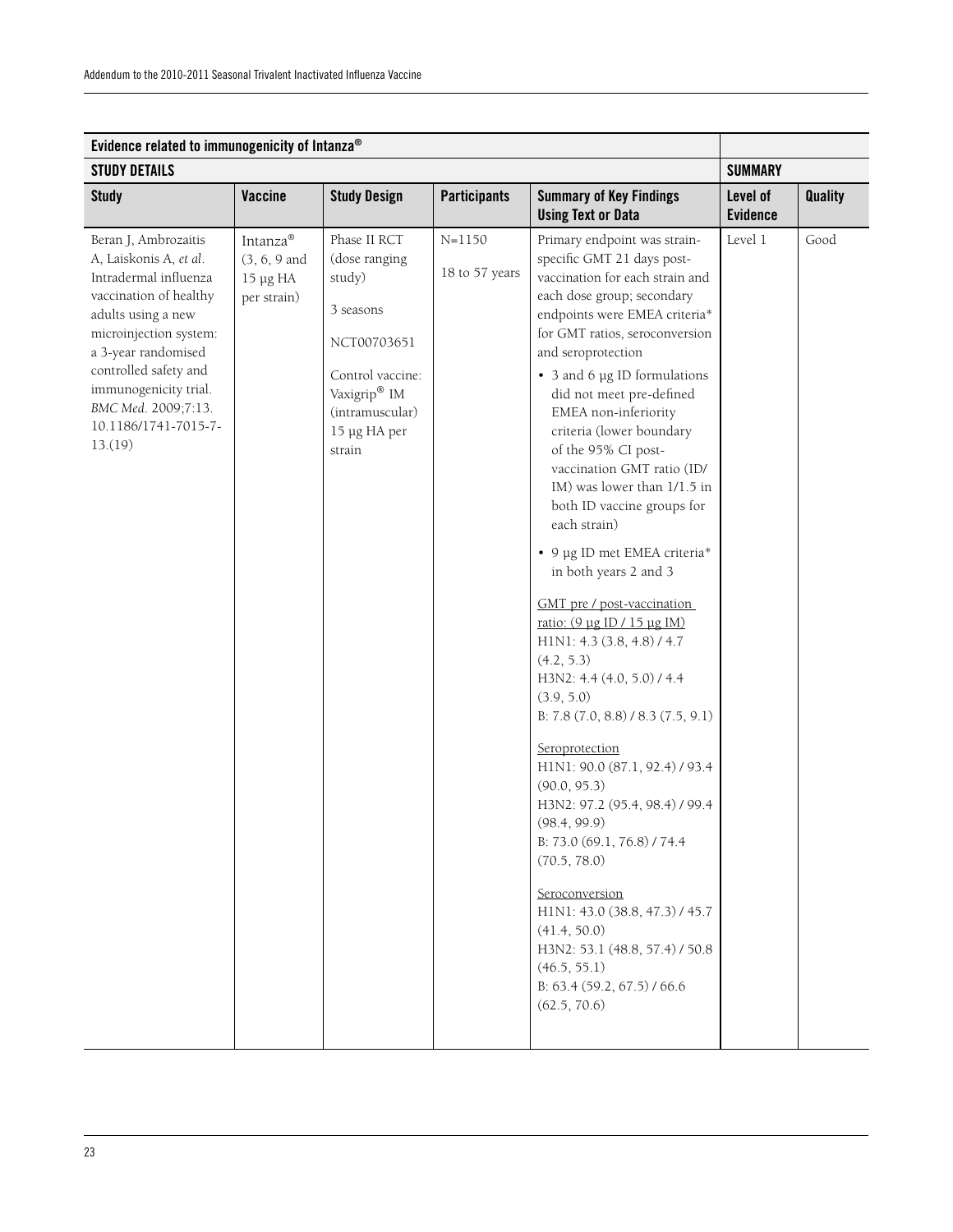| Evidence related to immunogenicity of Intanza®                                                                                                                                                                                                                         |                                            |                                                                                                                              |                                                                       |                                                                                                                                                                                                                                                                                                                                                                                                                                                                                                                                                                                                                                                                                                                                                                                                                                                                                                                                                                                                                                             |                             |                |
|------------------------------------------------------------------------------------------------------------------------------------------------------------------------------------------------------------------------------------------------------------------------|--------------------------------------------|------------------------------------------------------------------------------------------------------------------------------|-----------------------------------------------------------------------|---------------------------------------------------------------------------------------------------------------------------------------------------------------------------------------------------------------------------------------------------------------------------------------------------------------------------------------------------------------------------------------------------------------------------------------------------------------------------------------------------------------------------------------------------------------------------------------------------------------------------------------------------------------------------------------------------------------------------------------------------------------------------------------------------------------------------------------------------------------------------------------------------------------------------------------------------------------------------------------------------------------------------------------------|-----------------------------|----------------|
| <b>STUDY DETAILS</b>                                                                                                                                                                                                                                                   |                                            |                                                                                                                              |                                                                       |                                                                                                                                                                                                                                                                                                                                                                                                                                                                                                                                                                                                                                                                                                                                                                                                                                                                                                                                                                                                                                             | <b>SUMMARY</b>              |                |
| <b>Study</b>                                                                                                                                                                                                                                                           | Vaccine                                    | <b>Study Design</b>                                                                                                          | <b>Participants</b>                                                   | <b>Summary of Key Findings</b><br><b>Using Text or Data</b>                                                                                                                                                                                                                                                                                                                                                                                                                                                                                                                                                                                                                                                                                                                                                                                                                                                                                                                                                                                 | Level of<br><b>Evidence</b> | <b>Quality</b> |
| Van Damme P, Arnou R,<br>Kafeja F, et al. Evalua-<br>tion of non-inferiority<br>of intradermal versus<br>adjuvanted seasonal<br>influenza vaccine using<br>two serological tech-<br>niques: a randomised<br>comparative study. BMC<br>Infect Dis. 2010;10:134.<br>(22) | Intanza®<br>$(15 \mu g HA)$<br>per strain) | Phase III RCT,<br>open-label<br>NCT00554333<br>Compared to<br>Fluad® (split<br>virion, MF59C.1<br>adjuvanted, IM)<br>2007-08 | $N = 795$<br>$(n=398$ ID,<br>$n=397$ IM)<br>Adults $\geq 65$<br>years | Primary endpoint was strain-<br>specific GMT 21 days post-<br>vaccination for each strain;<br>secondary endpoints were<br>anti-HA antibody titres using<br>SRH (single radial haemolysis)<br>method, GMTRs, seroconver-<br>sion and seroprotection using<br>HI (haemagglutinin inhibition)<br>and SRH methods<br>• GMT non-inferiority criteria<br>met for all three strains for<br>SRH method and for H1N1<br>and B strains for HI method<br>(non-inferiority criteria not<br>met for H3N2 using HI<br>method)<br>Post-vaccine GMT ratio (ID<br>versus adjuvanted IM) HI /<br>SRH method:<br>A/H1N1 - 1.13 (0.95, 1.34) /<br>1.16(1.00, 1.34)<br>A/H3N2 - 1.31 (1.13, 1.53) /<br>1.18(1.03, 1.34)<br>B-1.08 (0.95, 1.23) / 1.03<br>(0.91, 1.17)<br>• All strains non-inferior<br>using both methods when<br>post-vaccination GMTs<br>were adjusted for pre-<br>vaccination titres and ratios<br>of GMT (IM/ID)<br>• Superiority not tested for<br>HI method (non-inferiority<br>not shown) and tested<br>but not shown using SRH<br>method | Level 1                     | Good           |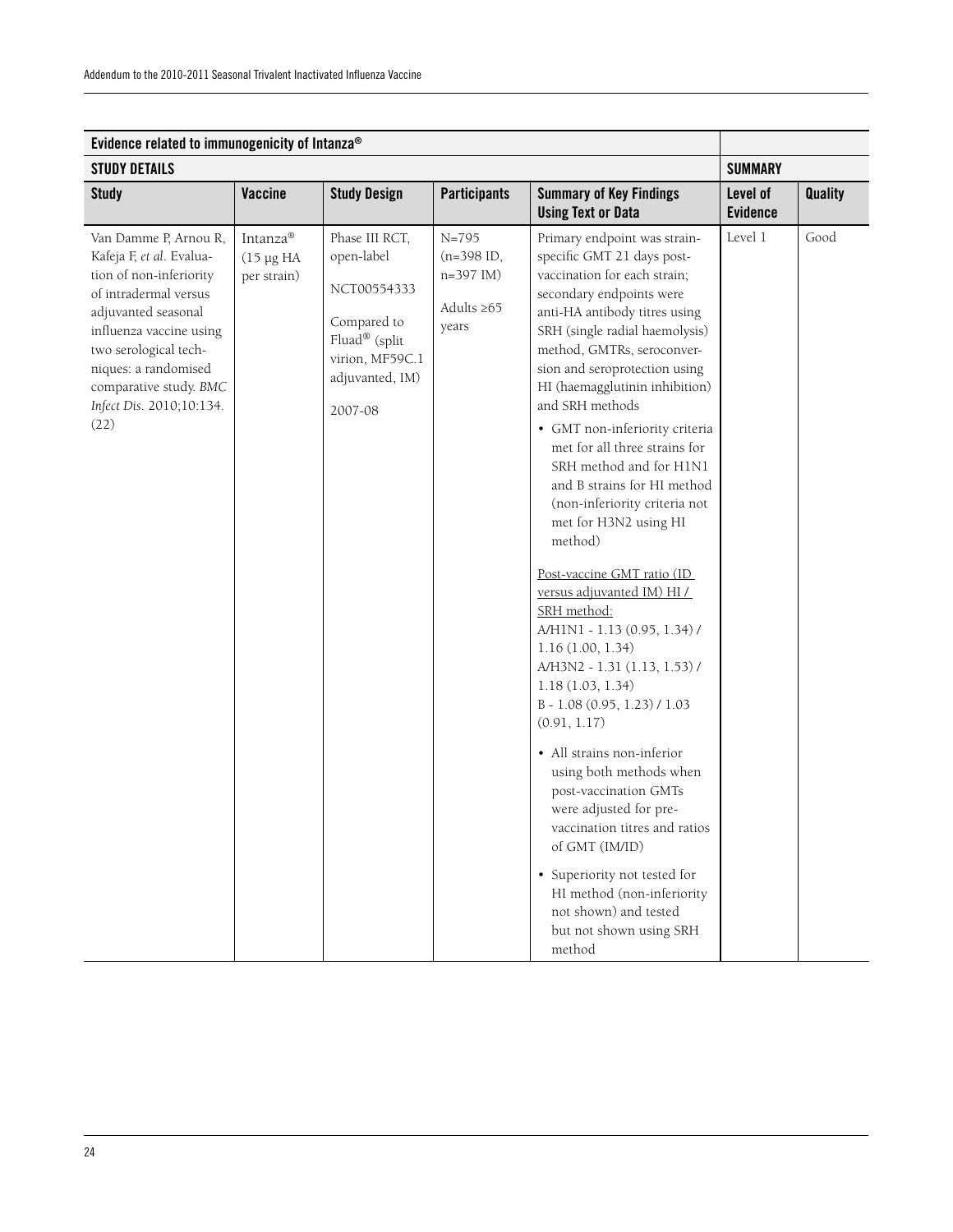| Evidence related to immunogenicity of Intanza®                                                                                                                                                                                                       |                                                          |                         |                                                                                                                                                                  |                                                                                                                                                                                                                                                                                                                                                                                                                                                                                                                                                                                                                 |                             |                |
|------------------------------------------------------------------------------------------------------------------------------------------------------------------------------------------------------------------------------------------------------|----------------------------------------------------------|-------------------------|------------------------------------------------------------------------------------------------------------------------------------------------------------------|-----------------------------------------------------------------------------------------------------------------------------------------------------------------------------------------------------------------------------------------------------------------------------------------------------------------------------------------------------------------------------------------------------------------------------------------------------------------------------------------------------------------------------------------------------------------------------------------------------------------|-----------------------------|----------------|
| <b>STUDY DETAILS</b>                                                                                                                                                                                                                                 |                                                          |                         |                                                                                                                                                                  |                                                                                                                                                                                                                                                                                                                                                                                                                                                                                                                                                                                                                 | <b>SUMMARY</b>              |                |
| <b>Study</b>                                                                                                                                                                                                                                         | Vaccine                                                  | <b>Study Design</b>     | <b>Participants</b>                                                                                                                                              | <b>Summary of Key Findings</b><br><b>Using Text or Data</b>                                                                                                                                                                                                                                                                                                                                                                                                                                                                                                                                                     | Level of<br><b>Evidence</b> | <b>Quality</b> |
| Leroux-Roels I,<br>Vets E, Freese R, et al.<br>Seasonal influenza<br>vaccine delivered by<br>intradermal microin-<br>jection: A randomised<br>controlled safety<br>and immunogenicity<br>trial in adults. Vaccine.<br>2008;26(51):6614-6619.<br>(20) | $Intanza^{\circledast}$<br>$(9 \mu g HA)$<br>per strain) | Phase II<br>NCT00258934 | $N = 978$<br>(n=588 ID,<br>n=390 IM)<br>Healthy adults<br>18 to 57 years<br>Excluded<br>those in<br>receipt of<br>influenza vac-<br>cine in the last<br>6 months | · Erythema, induration<br>and swelling were more<br>frequent after Intanza®<br>ID (intradermal)<br>compared with Vaxigrip®<br>IM (intramuscular)<br>• 9.6% versus 0.8%<br>reported erythema >5<br>cm compared with 0.8%<br>while 44% versus 1.3%<br>had erythema >4 days<br>for ID and IM vaccine<br>respectively<br>• Frequency of reported<br>systemic adverse events<br>was comparable except<br>for myalgia which was<br>more frequent after IM<br>(29.4 versus 19.7%)<br>• 7 SAEs (serious adverse<br>events) observed;<br>6 unrelated, one<br>peritonsillar abcess,<br>likely unrelated to<br>vaccination | Level 1                     | Good           |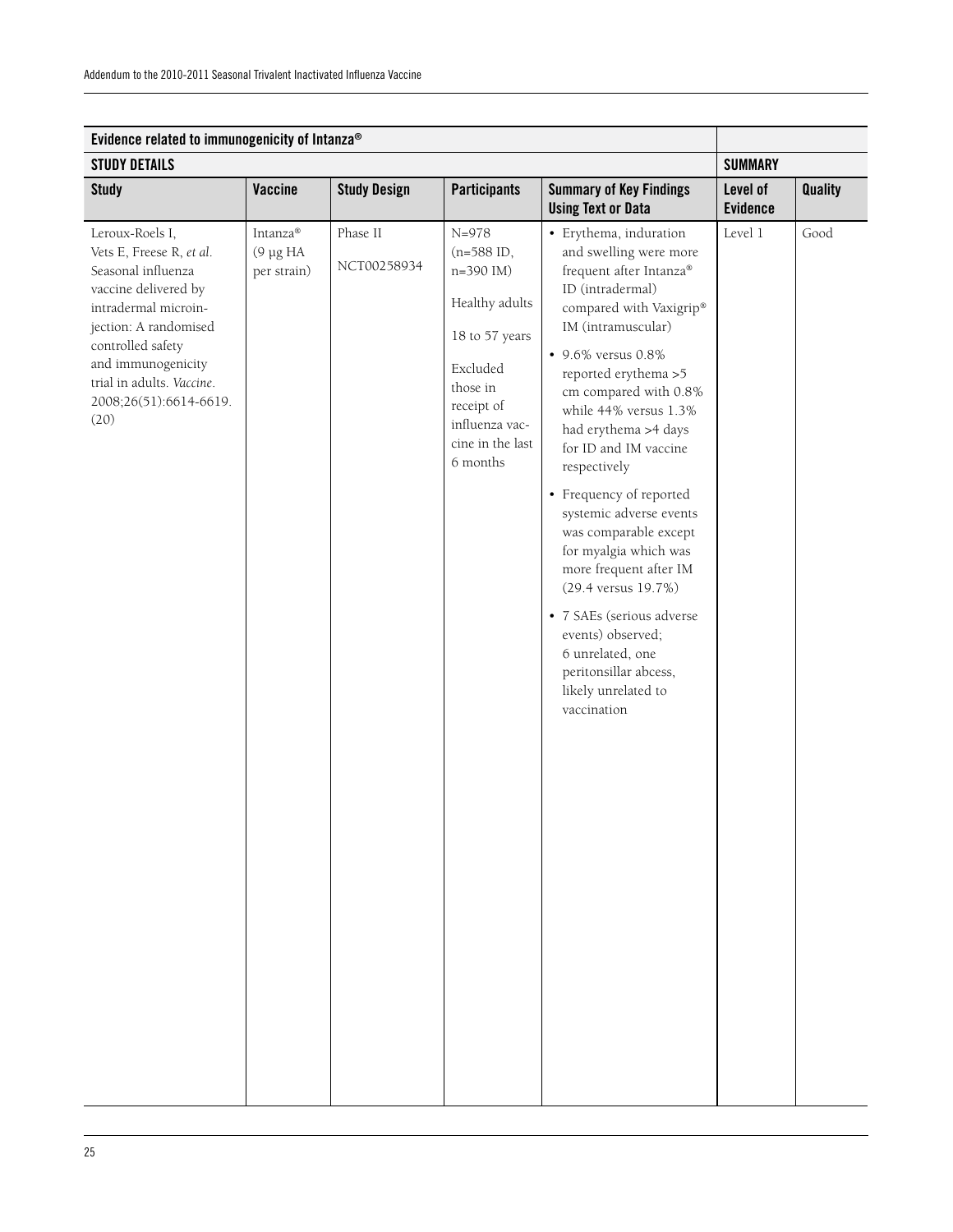|                                                                                                                                                                                                                                                                      |                                           | Evidence related to immunogenicity of Intanza®                                                                                       |                                                                                                                                                                                               |                                                                                                                                                                                                                                                                                                                                                                                                                                                                                                                                                                                                                                                                                                                                                                                                                                                                                                                                                |                             |                |  |
|----------------------------------------------------------------------------------------------------------------------------------------------------------------------------------------------------------------------------------------------------------------------|-------------------------------------------|--------------------------------------------------------------------------------------------------------------------------------------|-----------------------------------------------------------------------------------------------------------------------------------------------------------------------------------------------|------------------------------------------------------------------------------------------------------------------------------------------------------------------------------------------------------------------------------------------------------------------------------------------------------------------------------------------------------------------------------------------------------------------------------------------------------------------------------------------------------------------------------------------------------------------------------------------------------------------------------------------------------------------------------------------------------------------------------------------------------------------------------------------------------------------------------------------------------------------------------------------------------------------------------------------------|-----------------------------|----------------|--|
| <b>STUDY DETAILS</b>                                                                                                                                                                                                                                                 |                                           |                                                                                                                                      |                                                                                                                                                                                               |                                                                                                                                                                                                                                                                                                                                                                                                                                                                                                                                                                                                                                                                                                                                                                                                                                                                                                                                                | <b>SUMMARY</b>              |                |  |
| <b>Study</b>                                                                                                                                                                                                                                                         | <b>Vaccine</b>                            | <b>Study Design</b>                                                                                                                  | <b>Participants</b>                                                                                                                                                                           | <b>Summary of Key Findings</b><br><b>Using Text or Data</b>                                                                                                                                                                                                                                                                                                                                                                                                                                                                                                                                                                                                                                                                                                                                                                                                                                                                                    | Level of<br><b>Evidence</b> | <b>Quality</b> |  |
| Arnou R, Eavis P, Pardo<br>JR, et al. Immunogenic-<br>ity, large scale safety and<br>lot consistency of an<br>intradermal influenza<br>vaccine in adults aged<br>18-60 years: Random-<br>ized, controlled, phase<br>III trial. Hum vaccin.<br>2010;6(4):346-354.(21) | Intanza®<br>$(9 \mu g HA)$<br>per strain) | Phase III RCT,<br>double blind for<br>lot consistency,<br>open label for<br>administration<br>route (ID versus<br>IM)<br>NCT00383539 | $N = 2255$<br>$(n=1803$ ID;<br>three lots<br>pooled, n=452<br>IM)<br>Healthy adults<br>18 to 60 years<br>Excluded<br>those in<br>receipt of<br>influenza vac-<br>cine in the last<br>6 months | • Injection site erythema<br>(84.4 versus 25.5%),<br>swelling (61.9 versus<br>20.7%), induration<br>60.8 versus 26.1%) and<br>pruritis (44.8 versus<br>13.1%) were more<br>frequent after ID vaccine<br>compared with IM<br>• Frequency of reported<br>systemic adverse<br>events was comparable<br>with the exception<br>of myalgia which<br>appeared more frequent<br>after IM 29.5% (25.3,<br>34.0) versusID23.5%<br>$(21.6, 25.6)$ although<br>confidence intervals<br>overlap slightly<br>$\bullet$ 39 (2.2%) SAEs reported<br>(compared with 1.8%<br>for IM group), none<br>considered related to<br>vaccination<br>• Post-hoc analysis<br>conducted to<br>determine relationship<br>between injection site<br>reactogenicity and<br>antibody response<br>showed that while lower<br>seroprotection rates were<br>observed for 2/3 strains<br>among those reporting<br>no injection site reaction,<br>no direct correlation was<br>found | Level 1                     | Good           |  |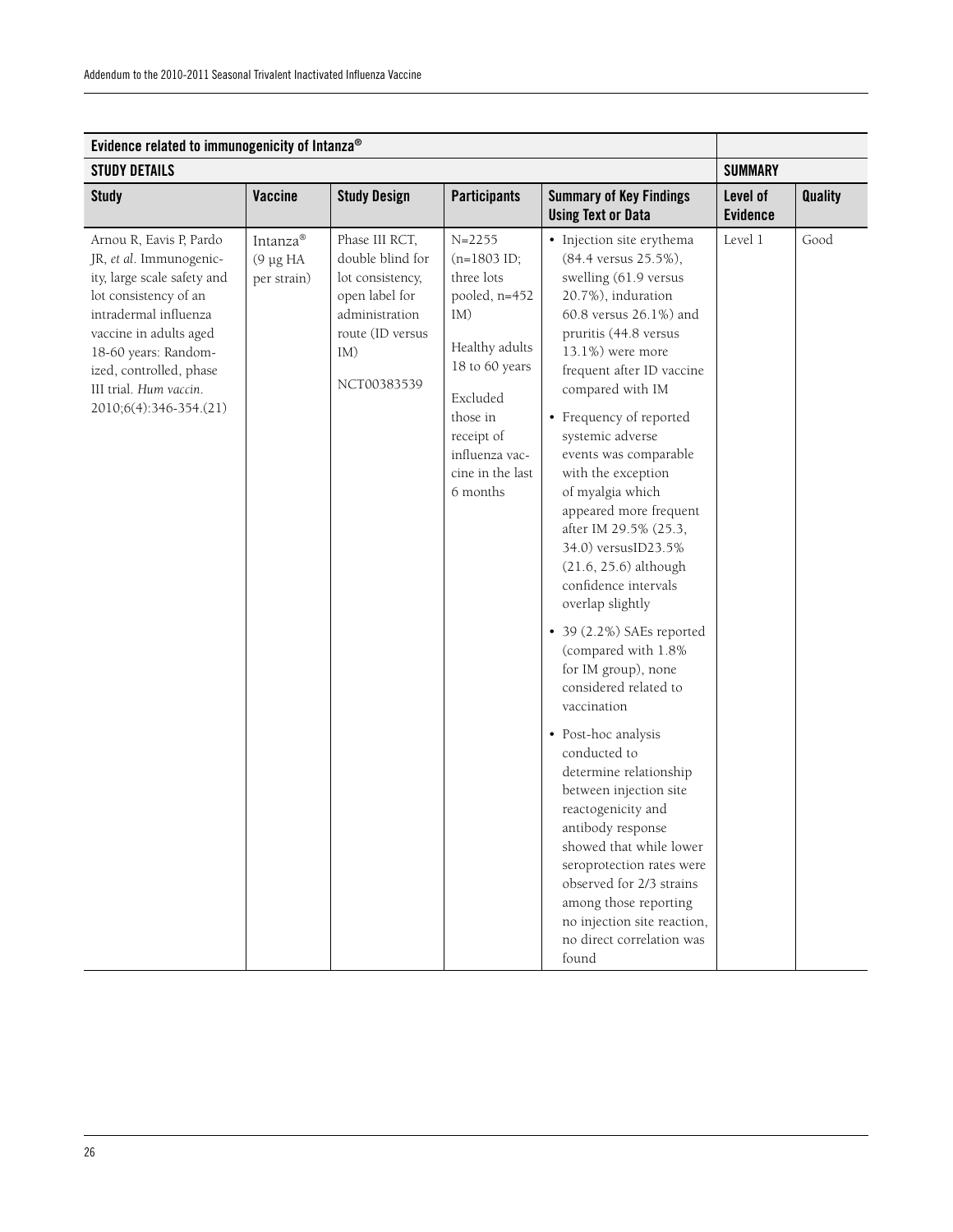| Evidence related to immunogenicity of Intanza <sup>®</sup>                                                                                                                                                                                                                             |                                                             |                                                                                                                   |                                                                                                                                                                                                                                                    |                                                                                                                                                                                                                                                                                                                                                                               |                             |                |
|----------------------------------------------------------------------------------------------------------------------------------------------------------------------------------------------------------------------------------------------------------------------------------------|-------------------------------------------------------------|-------------------------------------------------------------------------------------------------------------------|----------------------------------------------------------------------------------------------------------------------------------------------------------------------------------------------------------------------------------------------------|-------------------------------------------------------------------------------------------------------------------------------------------------------------------------------------------------------------------------------------------------------------------------------------------------------------------------------------------------------------------------------|-----------------------------|----------------|
| <b>STUDY DETAILS</b>                                                                                                                                                                                                                                                                   |                                                             |                                                                                                                   |                                                                                                                                                                                                                                                    |                                                                                                                                                                                                                                                                                                                                                                               | <b>SUMMARY</b>              |                |
| <b>Study</b>                                                                                                                                                                                                                                                                           | Vaccine                                                     | <b>Study Design</b>                                                                                               | <b>Participants</b>                                                                                                                                                                                                                                | <b>Summary of Key Findings</b><br><b>Using Text or Data</b>                                                                                                                                                                                                                                                                                                                   | Level of<br><b>Evidence</b> | <b>Quality</b> |
| Holland D, Booy R, De<br>Looze F, et al. Intrader-<br>mal influenza vaccine<br>administered using a new<br>microinjection system<br>produces superior im-<br>munogenicity in elderly<br>adults: a randomized<br>controlled trial. <i>J Infect</i><br>Dis. 2008;198(5):650-<br>658.(13) | Intanza <sup>®</sup><br>(15 and 21)<br>µg HA per<br>strain) | Phase II RCT;<br>double-blind for<br>ID dose, open-<br>label for route<br>NCT00296829<br>Compared to<br>Vaxigrip® | $N = 1107$<br>$(n=370)$<br>ID $15 \mu g$ ,<br>$n = 369$<br>ID $21 \mu g$ ,<br>$n = 368$<br>IM $15 \mu g$ )<br>Medically<br>stable adults<br>60 to 85 years<br>Excluded<br>those in<br>receipt of<br>influenza vac-<br>cine in the last<br>6 months | • Incidence of erythema<br>(78.8 and 77.7 versus)<br>19.1%), swelling (62.3<br>and 58.2 versus 13.4<br>$%$ ), induration (64.6)<br>and 65.2 versus 16.7%)<br>and pruritis (27.7 and<br>32.1 versus 8.7%) were<br>more frequent for ID<br>$(15/21 \text{ µg respectively})$<br>compared with IM 15 µg<br>• Incidence of systemic<br>reactions was comparable<br>between groups | Level 1                     | Good           |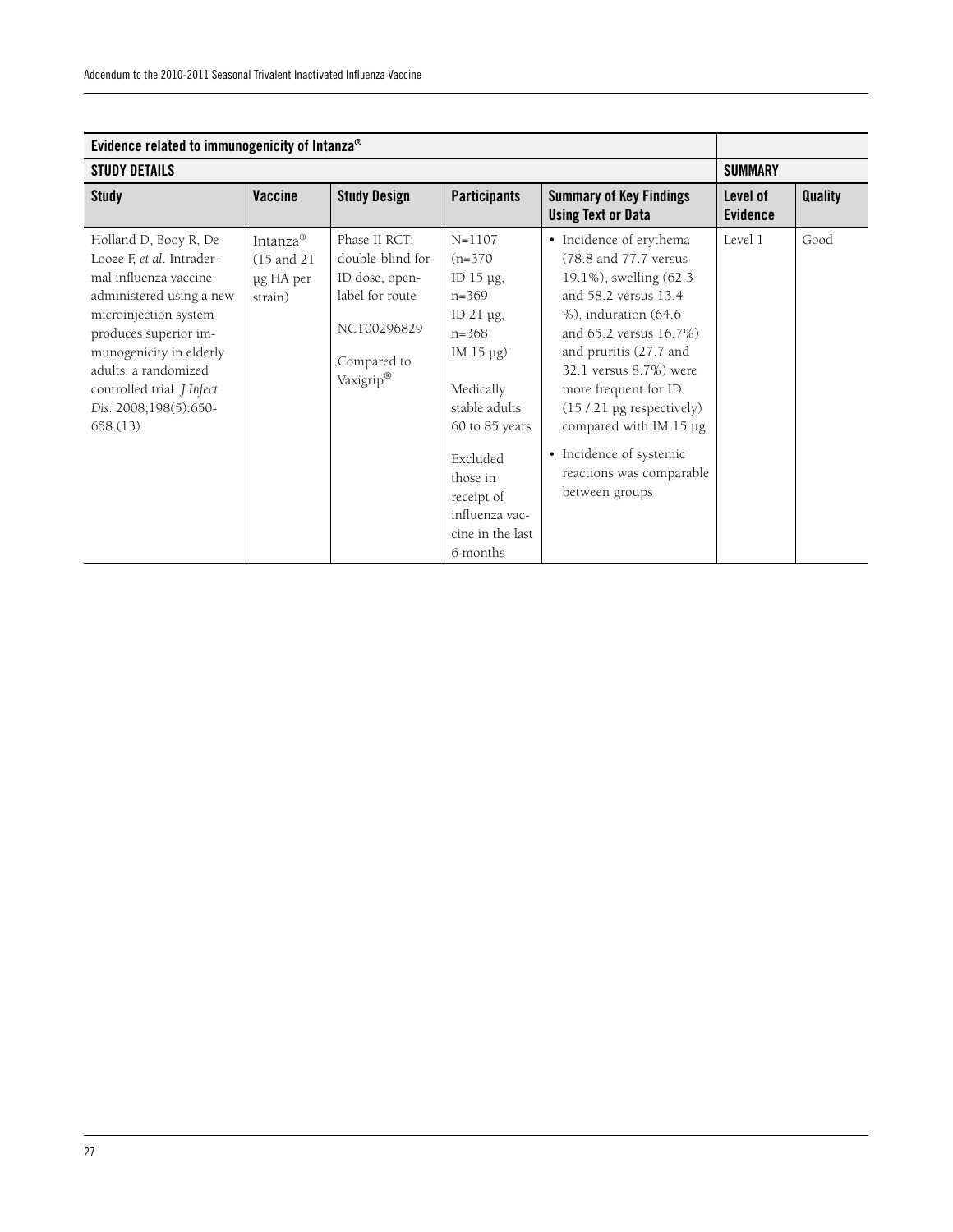| Evidence related to immunogenicity of Intanza®                                                                                                                                                             |                                            |                                                                                                                               |                                                                                                                                |                                                                                                                                                                                                                                                                                                                                                                                                                                                                                                                                                                                                                                                                                                                                                                                                                                                                                                                                                                                                                                                           |                             |                |
|------------------------------------------------------------------------------------------------------------------------------------------------------------------------------------------------------------|--------------------------------------------|-------------------------------------------------------------------------------------------------------------------------------|--------------------------------------------------------------------------------------------------------------------------------|-----------------------------------------------------------------------------------------------------------------------------------------------------------------------------------------------------------------------------------------------------------------------------------------------------------------------------------------------------------------------------------------------------------------------------------------------------------------------------------------------------------------------------------------------------------------------------------------------------------------------------------------------------------------------------------------------------------------------------------------------------------------------------------------------------------------------------------------------------------------------------------------------------------------------------------------------------------------------------------------------------------------------------------------------------------|-----------------------------|----------------|
| <b>STUDY DETAILS</b>                                                                                                                                                                                       |                                            |                                                                                                                               |                                                                                                                                |                                                                                                                                                                                                                                                                                                                                                                                                                                                                                                                                                                                                                                                                                                                                                                                                                                                                                                                                                                                                                                                           | <b>SUMMARY</b>              |                |
| <b>Study</b>                                                                                                                                                                                               | Vaccine                                    | <b>Study Design</b>                                                                                                           | <b>Participants</b>                                                                                                            | <b>Summary of Key Findings</b><br><b>Using Text or Data</b>                                                                                                                                                                                                                                                                                                                                                                                                                                                                                                                                                                                                                                                                                                                                                                                                                                                                                                                                                                                               | Level of<br><b>Evidence</b> | <b>Quality</b> |
| Arnou R, Icardi G,<br>De Decker M, et al.<br>Intradermal influ-<br>enza vaccine for older<br>adults: a randomized<br>controlled multicenter<br>phase III study. Vaccine.<br>2009;27(52):7304-7312.<br>(14) | Intanza®<br>$(15 \mu g HA)$<br>per strain) | Phase III RCT,<br>open-label<br>3 seasons: 2006-<br>2007, 2007-<br>2008, 2008-2009<br>NCT00383526<br>Compared to<br>Vaxigrip® | $N = 3707$<br>$(n=2618)$<br>ID, $n=1089$<br>IM for the<br>first season,<br>randomized<br>1:1 for each<br>subsequent<br>season) | • Injection site reactions<br>pruritis (29.5 versus<br>6.1%, p<0.0001),<br>erythema (70.9 versus<br>15.1%, p<0.0001),<br>swelling (35.8 versus<br>8.4%, p<0.0001), pain<br>(22.7 versus 17.2%,<br>p=0.0002)and induration<br>(37.6 versus 11.3%,<br>p<0.0001) were more<br>frequent the ID group<br>compared with IM<br>• majority of cases lasted<br>≤3 days (1% lasted >3<br>days)<br>· no significant differences<br>between systemic<br>reactions in the ID group<br>compared to IM<br>• reactogenicity<br>comparable after 2 <sup>nd</sup><br>season between ID-ID<br>and IM-ID groups<br>however overall rate of<br>injection site reactions<br>appeared higher in the<br>third season for the<br>ID-ID-ID group (71.3%,<br>95% CI: 69.4-73.2)<br>compared with IM-ID-ID<br>(67.4%, 95% CI: 62.9-<br>71.6) and IM-IM-ID<br>(57.3%, 95% CI:<br>$\cdot$ 50.6–63.8) primarily due<br>to more frequent reports<br>of erythema and swelling<br>• 2 SAEs evaluated<br>as vaccine-related,<br>both in ID group;<br>myopericarditis and<br>facial neuralgia | Level 1                     | Good           |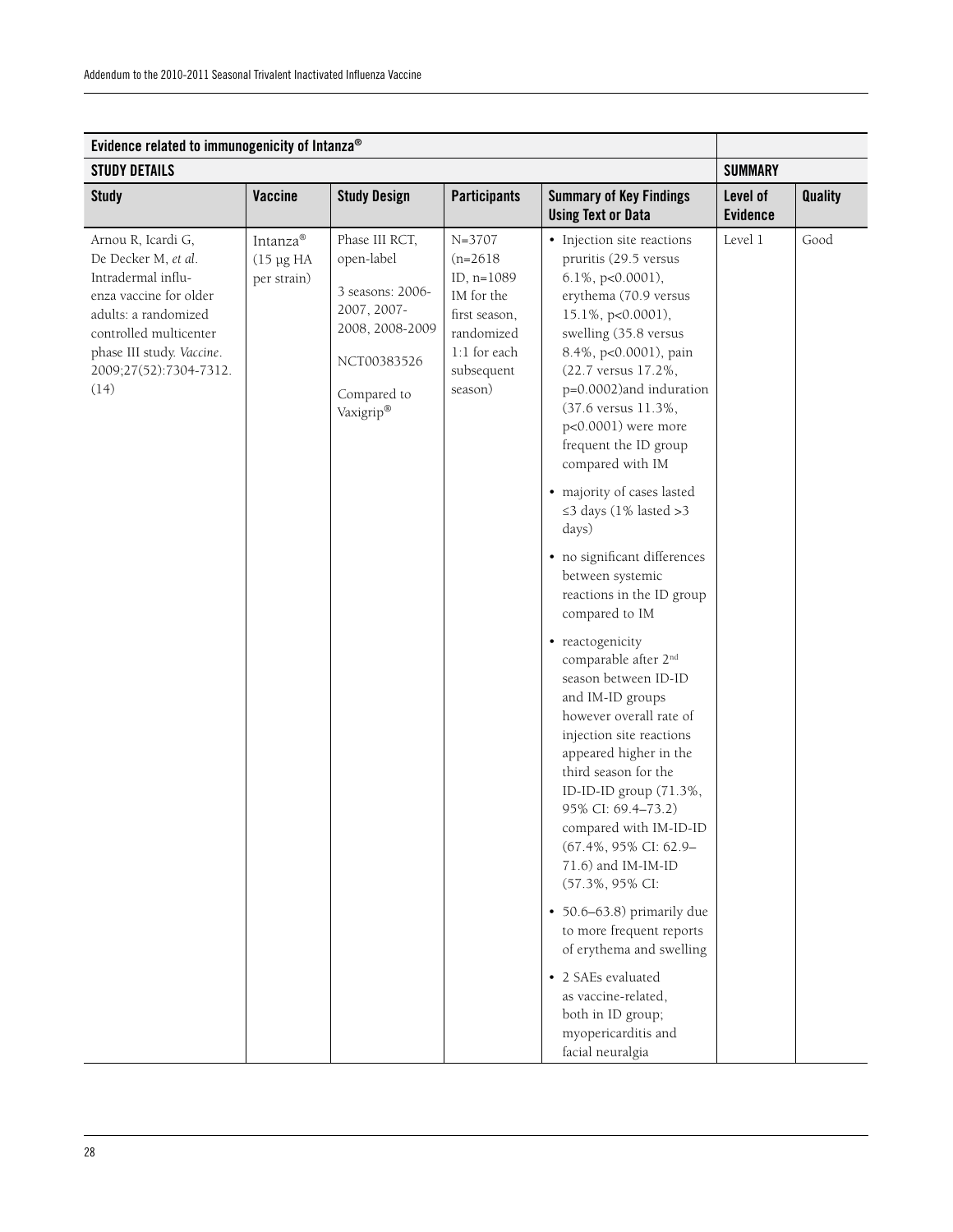| Evidence related to immunogenicity of Intanza®                                                                                                                                                                                                                    |          |                                                                                                                   |                                                                       |                                                                                                                                                                                                                                                                                                                                                                                                                                                                               |                             |                |
|-------------------------------------------------------------------------------------------------------------------------------------------------------------------------------------------------------------------------------------------------------------------|----------|-------------------------------------------------------------------------------------------------------------------|-----------------------------------------------------------------------|-------------------------------------------------------------------------------------------------------------------------------------------------------------------------------------------------------------------------------------------------------------------------------------------------------------------------------------------------------------------------------------------------------------------------------------------------------------------------------|-----------------------------|----------------|
| <b>STUDY DETAILS</b>                                                                                                                                                                                                                                              |          |                                                                                                                   |                                                                       |                                                                                                                                                                                                                                                                                                                                                                                                                                                                               | <b>SUMMARY</b>              |                |
| <b>Study</b>                                                                                                                                                                                                                                                      | Vaccine  | <b>Study Design</b>                                                                                               | <b>Participants</b>                                                   | <b>Summary of Key Findings</b><br><b>Using Text or Data</b>                                                                                                                                                                                                                                                                                                                                                                                                                   | Level of<br><b>Evidence</b> | <b>Quality</b> |
| Van Damme P, Arnou R,<br>Kafeja F, et al. Evaluation<br>of non-inferiority of intra-<br>dermal versus adjuvanted<br>seasonal influenza vaccine<br>using two serological<br>techniques: a randomised<br>comparative study. BMC<br>Infect Dis. 2010;10:134.<br>(22) | Intanza® | Phase III RCT,<br>open-label<br>NCT00554333<br>Compared to<br>Fluad® (split<br>virion, MF59C.1<br>adjuvanted, IM) | $N = 795$<br>$(n=398$ ID,<br>$n=397$ IM)<br>Adults $\geq 65$<br>years | • Erythema (63.1% versus<br>13.4%), swelling<br>• $(34.2\%$ versus $8.6\%$ ),<br>induration (32.9% versus<br>10.6%) and pruritis<br>$(28.1\%$ versus $6.5\%)$<br>were reported more<br>frequently in the ID<br>group<br>• Incidence of systemic<br>reactions was comparable<br>for the two groups<br>• 2/6 serious adverse<br>events were determined<br>to be vaccine-related;<br>pneumonia and facial<br>herpes zoster in the<br>ID and adjuvanted IM<br>groups respectively | Level 1                     | Good           |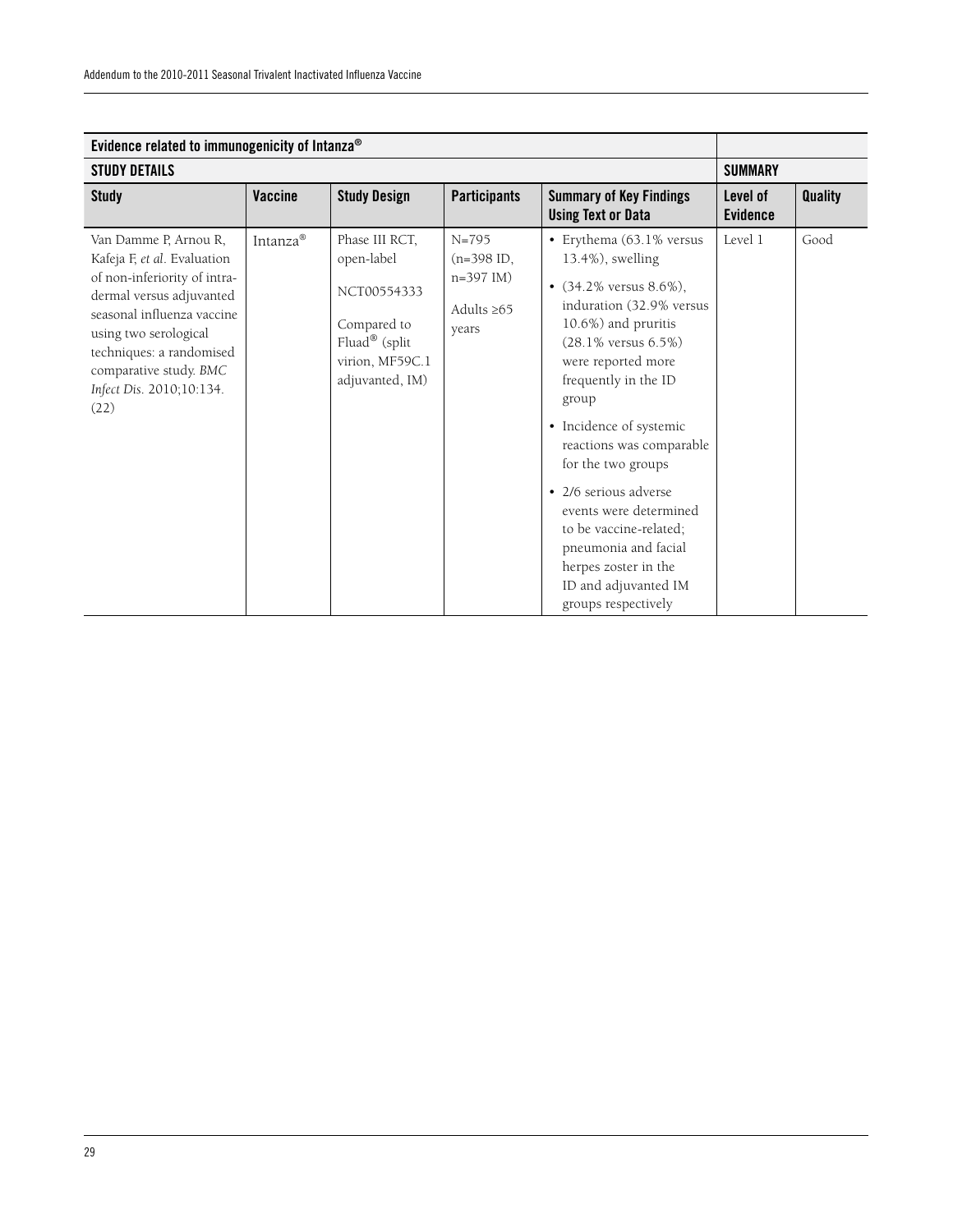| Evidence related to immunogenicity of Intanza®                                                                                                                                                                                                                                          |                                                               |                                                                                                                                                                                                              |                              |                                                                                                                                                                                                                                                                                                                                                                                                                                                                                                                                                                                                                                                                                                                                      |                             |                |
|-----------------------------------------------------------------------------------------------------------------------------------------------------------------------------------------------------------------------------------------------------------------------------------------|---------------------------------------------------------------|--------------------------------------------------------------------------------------------------------------------------------------------------------------------------------------------------------------|------------------------------|--------------------------------------------------------------------------------------------------------------------------------------------------------------------------------------------------------------------------------------------------------------------------------------------------------------------------------------------------------------------------------------------------------------------------------------------------------------------------------------------------------------------------------------------------------------------------------------------------------------------------------------------------------------------------------------------------------------------------------------|-----------------------------|----------------|
| <b>STUDY DETAILS</b>                                                                                                                                                                                                                                                                    |                                                               |                                                                                                                                                                                                              |                              |                                                                                                                                                                                                                                                                                                                                                                                                                                                                                                                                                                                                                                                                                                                                      | <b>SUMMARY</b>              |                |
| <b>Study</b>                                                                                                                                                                                                                                                                            | <b>Vaccine</b>                                                | <b>Study Design</b>                                                                                                                                                                                          | <b>Participants</b>          | <b>Summary of Key Findings</b><br><b>Using Text or Data</b>                                                                                                                                                                                                                                                                                                                                                                                                                                                                                                                                                                                                                                                                          | Level of<br><b>Evidence</b> | <b>Quality</b> |
| Beran J, Ambrozaitis<br>A, Laiskonis A, et al.<br>Intradermal influenza vac-<br>cination of healthy adults<br>using a new microinjec-<br>tion system: a 3-year ran-<br>domised controlled safety<br>and immunogenicity trial.<br>BMC Med. 2009;7:13.<br>10.1186/1741-7015-7-<br>13.(19) | Intanza®<br>$(3, 6, 9 \text{ or }$<br>15 µg HA<br>per strain) | Phase II RCT<br>(dose ranging<br>study)<br>3 years (Year 1<br>3 µg versus 6 µg<br>ID; year 2 9 µg<br>ID versus 15 µg<br>IM; year 3 9 µg<br>ID versus 15 µg<br>IM)<br>NCT00703651<br>Compared to<br>Vaxigrip® | $N = 1150$<br>18 to 57 years | • Erythema (74.9% versus<br>10.3% year 2; 71.6%<br>versus 12.7% year 3),<br>swelling<br>• $(44.5\%$ versus $5.5\%$<br>year 2; 37.6% versus<br>8.5% year 3), induration<br>(40.3% versus 9.0% in<br>year 2; 40.2% versus<br>12.5% in year 3) and<br>pruritis (32.2% versus<br>7.3% in year 2; 30.3%<br>versus 7.8% in year 3)<br>were reported more<br>frequently in the 9 µg ID<br>group compared with 15<br>µg IM<br>• Incidence of systemic<br>reactions was comparable<br>for the two groups for<br>years 2 and 3<br>• 1 or 2 previous ID<br>vaccinations<br>· did not increase the<br>reactogenicity to ID<br>vaccination in Year 3<br>(in comparison with<br>vaccinated with the IM<br>control vaccine in the<br>first 2 years) | Level 1                     | Good           |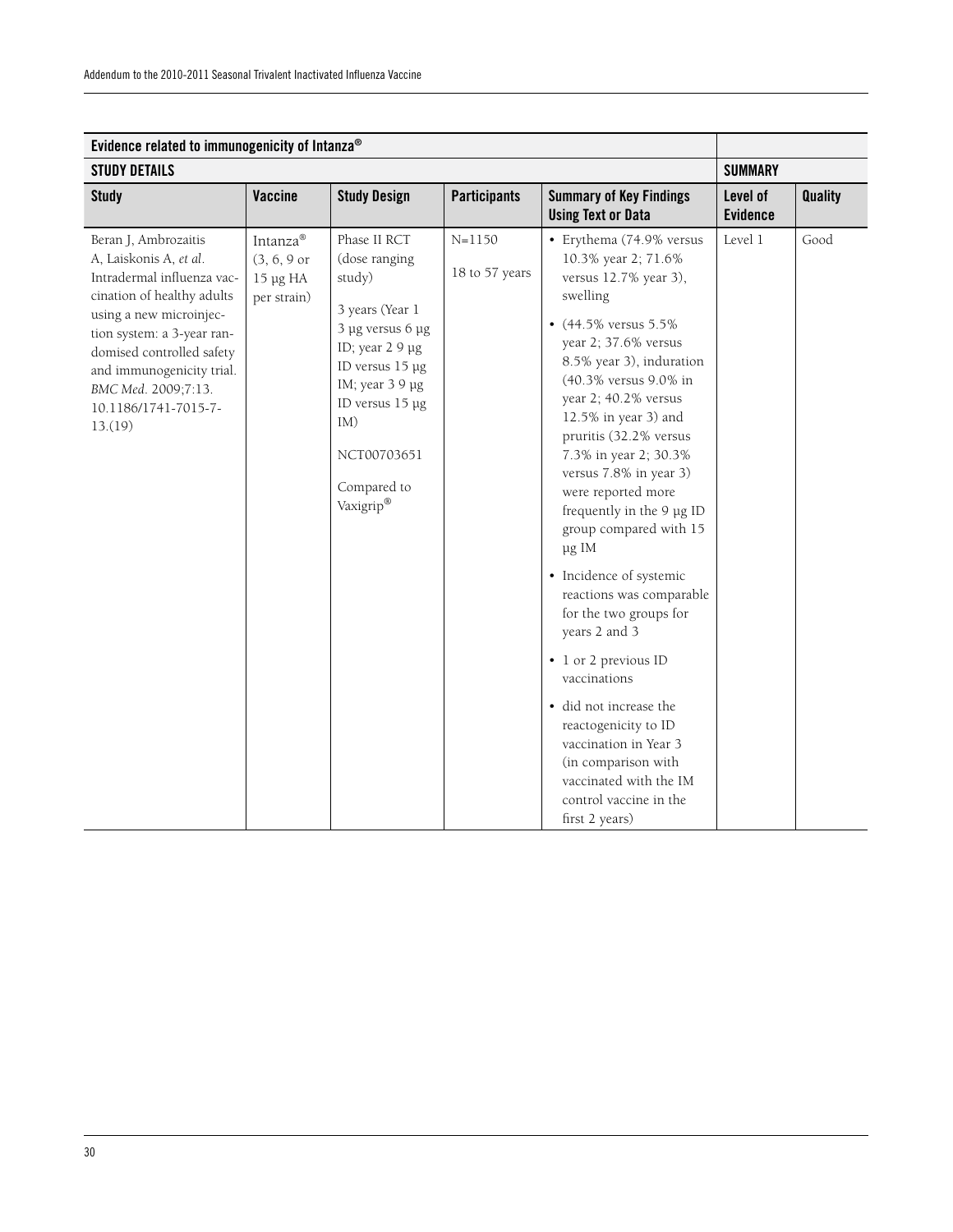| Evidence related to immunogenicity of Intanza®                                                                                                                                                                                                         |                                                                                             |                        |                                                                                                     |                                                                                                                                                                                                                                                                                                                                                                                                                                                                                                         |                             |                                                              |
|--------------------------------------------------------------------------------------------------------------------------------------------------------------------------------------------------------------------------------------------------------|---------------------------------------------------------------------------------------------|------------------------|-----------------------------------------------------------------------------------------------------|---------------------------------------------------------------------------------------------------------------------------------------------------------------------------------------------------------------------------------------------------------------------------------------------------------------------------------------------------------------------------------------------------------------------------------------------------------------------------------------------------------|-----------------------------|--------------------------------------------------------------|
| <b>STUDY DETAILS</b>                                                                                                                                                                                                                                   |                                                                                             |                        |                                                                                                     |                                                                                                                                                                                                                                                                                                                                                                                                                                                                                                         | <b>SUMMARY</b>              |                                                              |
| <b>Study</b>                                                                                                                                                                                                                                           | <b>Vaccine</b>                                                                              | <b>Study Design</b>    | <b>Participants</b>                                                                                 | <b>Summary of Key</b><br><b>Findings Using Text or</b><br><b>Data</b>                                                                                                                                                                                                                                                                                                                                                                                                                                   | Level of<br><b>Evidence</b> | Quality                                                      |
| Manuel O, Humar<br>A, Chen MH, et al.<br>Immunogenicity<br>and safety of an in-<br>tradermal boosting<br>strategy for vaccina-<br>tion against influ-<br>enza in lung trans-<br>plant recipients.<br>Am J Transplant.<br>2007;7(11):2567-<br>2572.(23) | Vaxigrip®<br>$15 \mu g$ IM fol-<br>lowed by 3 µg<br>ID (Mantoux<br>method) 4<br>weeks later | Observational<br>study | $N=60$<br>Mean age 47.3 years<br>Adult lung transplant<br>recipients (>3 months<br>post-transplant) | • 63% (38/60) subjects<br>had a response after<br>IM vaccination<br>• GMTs increased for<br>all three vaccine<br>antigens<br>• following the first<br>dose (p<0.001)<br>· No significant<br>increases in titre<br>observed after the<br>booster dose for all<br>three antigens.<br>• Among non-<br>responders, 3/22<br>(13.6%) additional<br>patients responded<br>after the intradermal<br>booster $(p=0.14)$ .<br>• Use of basiliximab<br>was associated with<br>a positive response<br>$(p=0.024)$ . | Level II-3                  | Good<br>Small, un-<br>controlled<br>observa-<br>tional study |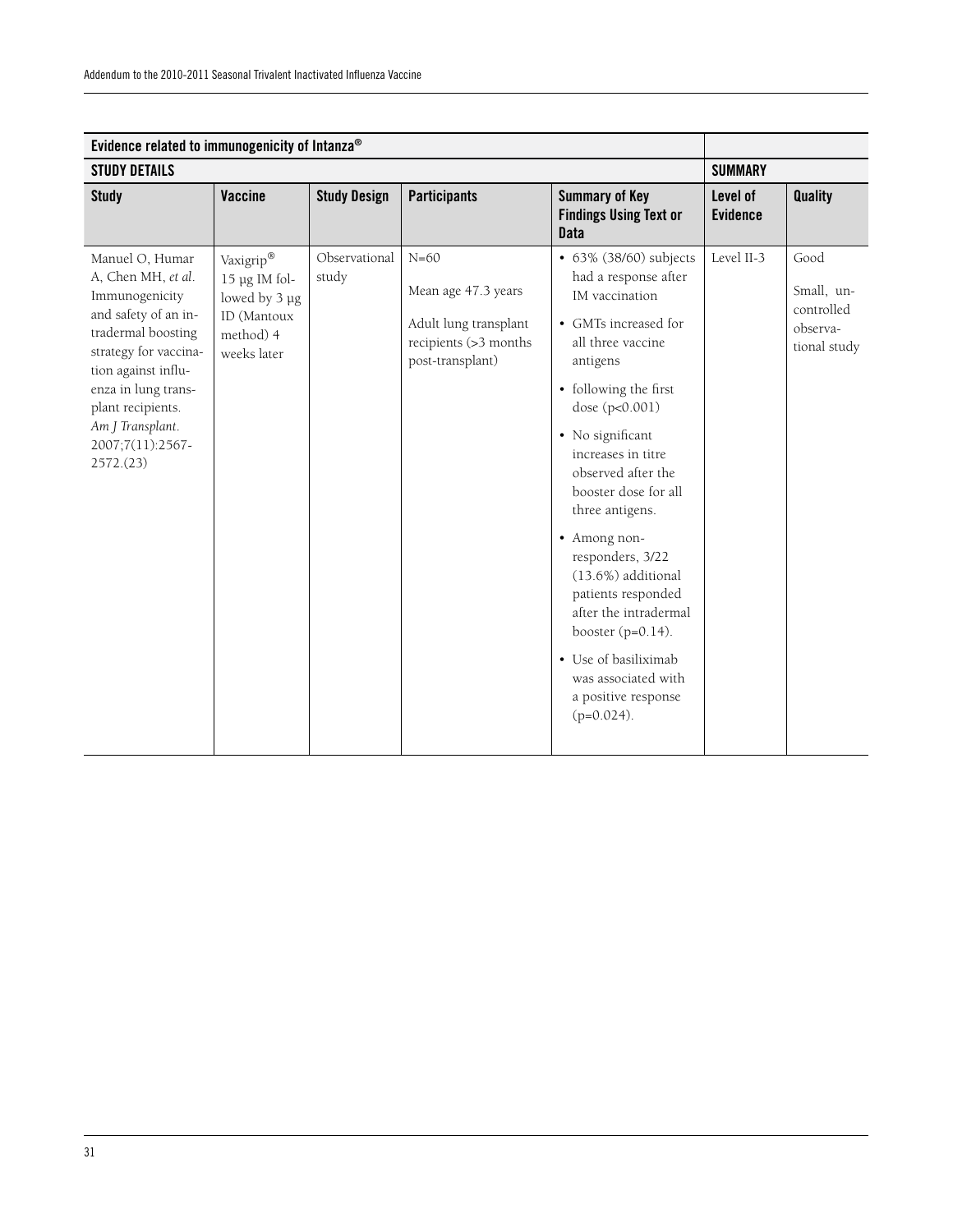| Evidence related to immunogenicity of Intanza®                                                                                                                                                    |                                                          |                     |                                                                                                                             |                                                                                                                                                                                                                                                                                                                                                                                                                                                                                                                                                                                                                                                                                                           |                             |                                                |
|---------------------------------------------------------------------------------------------------------------------------------------------------------------------------------------------------|----------------------------------------------------------|---------------------|-----------------------------------------------------------------------------------------------------------------------------|-----------------------------------------------------------------------------------------------------------------------------------------------------------------------------------------------------------------------------------------------------------------------------------------------------------------------------------------------------------------------------------------------------------------------------------------------------------------------------------------------------------------------------------------------------------------------------------------------------------------------------------------------------------------------------------------------------------|-----------------------------|------------------------------------------------|
| <b>STUDY DETAILS</b>                                                                                                                                                                              |                                                          |                     |                                                                                                                             |                                                                                                                                                                                                                                                                                                                                                                                                                                                                                                                                                                                                                                                                                                           | <b>SUMMARY</b>              |                                                |
| <b>Study</b>                                                                                                                                                                                      | <b>Vaccine</b>                                           | <b>Study Design</b> | <b>Participants</b>                                                                                                         | <b>Summary of Key</b><br><b>Findings Using Text or</b><br><b>Data</b>                                                                                                                                                                                                                                                                                                                                                                                                                                                                                                                                                                                                                                     | Level of<br><b>Evidence</b> | <b>Quality</b>                                 |
| Jo YM, Song JY,<br>Hwang IS, et al.<br>Dose sparing<br>strategy with in-<br>tradermal influ-<br>enza vaccination in<br>patients with solid<br>cancer. J Med Virol.<br>2009;81(4):722-<br>727.(24) | Fluarix®<br>15 µg IM, 7.5<br>µg ID (Man-<br>toux method) | <b>RCT</b>          | N=113 (n=59 15 µg IM,<br>n=54 7.5 µg ID (Man-<br>toux method)<br>Adults 19 to 64 years<br>with carcinoma of solid<br>organs | · No significant<br>differences between<br>ID and IM route for<br>HI response and<br>the fold increase<br>in titre for A/<br>H1N1, A/H3N2,<br>and B 4 to 6 weeks<br>post-vaccination<br>• seroprotection rates<br>were above 70%<br>against all three<br>influenza strains in<br>both the intradermal<br>and intramuscular<br>groups.<br>Seroprotection rate (15<br>ug IM versus 7.5 µg ID)<br>H1N1: 94.5% versus<br>96.1% (p=1.00)<br>H3N2: 98.1% versus<br>96.1% (p=0.61)<br>B: 81.8% versus 78.8%<br>$(p=0.80)$<br>Seroconversion rate (15<br>$\mu$ g IM versus 7.5 $\mu$ g ID)<br>H1N1: 74.5% versus<br>73.0% (p=1.00)<br>H3N2: 43.6% versus<br>53.8% (p=0.34)<br>B: 67.3% versus 53.8%<br>$(p=0.11)$ | Level I                     | Good<br>No 7.5<br>µg IM<br>comparison<br>group |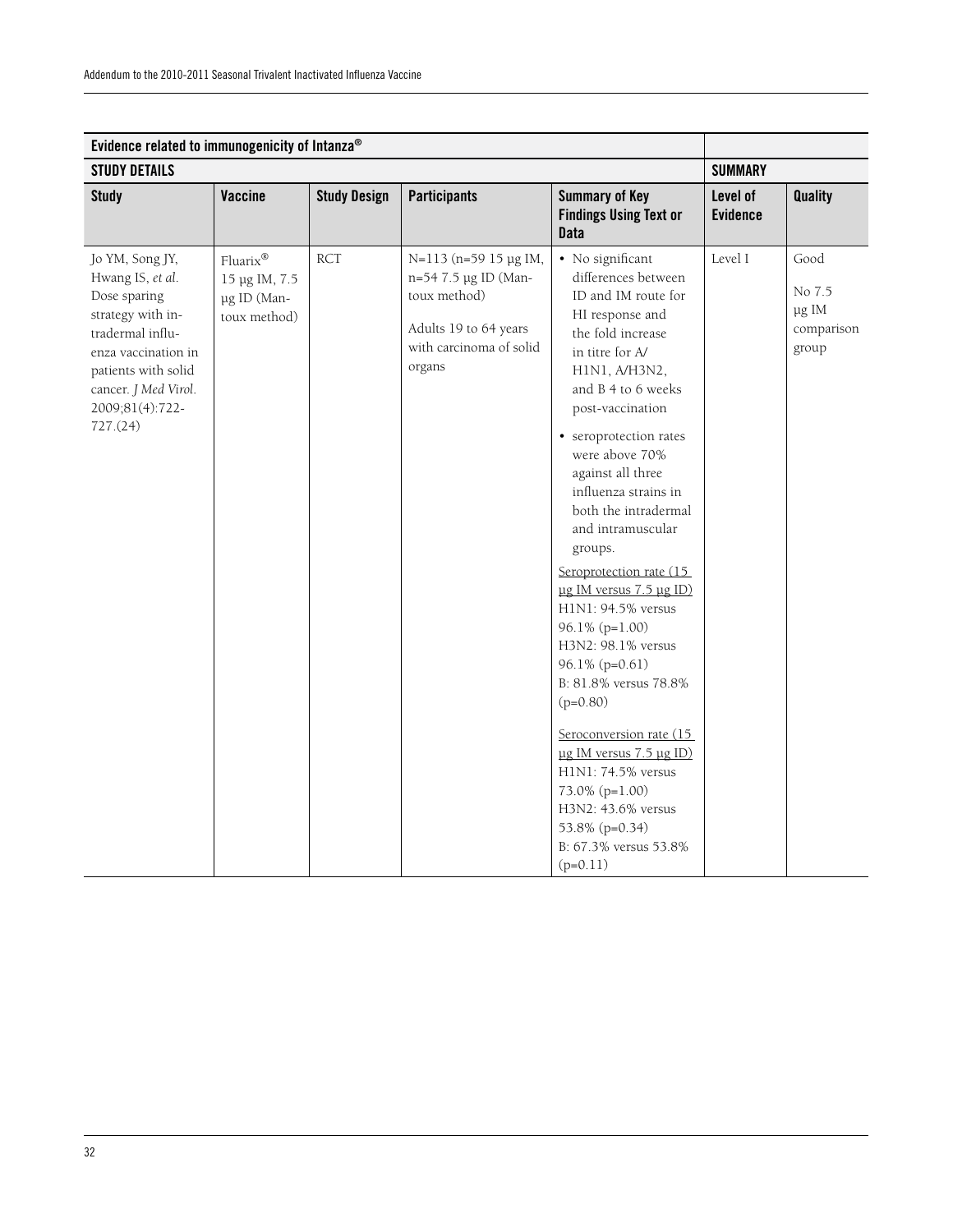| Evidence related to immunogenicity of Intanza®                                                                                                                                            |                                                                                                                                                 |                     |                                                                                       |                                                                                                                                                                                                                                                                                                                                                                                                                                                                                                                                                                                                                                                                                                                                                                                                                                                   |                             |                                                                         |
|-------------------------------------------------------------------------------------------------------------------------------------------------------------------------------------------|-------------------------------------------------------------------------------------------------------------------------------------------------|---------------------|---------------------------------------------------------------------------------------|---------------------------------------------------------------------------------------------------------------------------------------------------------------------------------------------------------------------------------------------------------------------------------------------------------------------------------------------------------------------------------------------------------------------------------------------------------------------------------------------------------------------------------------------------------------------------------------------------------------------------------------------------------------------------------------------------------------------------------------------------------------------------------------------------------------------------------------------------|-----------------------------|-------------------------------------------------------------------------|
| <b>STUDY DETAILS</b>                                                                                                                                                                      |                                                                                                                                                 |                     |                                                                                       |                                                                                                                                                                                                                                                                                                                                                                                                                                                                                                                                                                                                                                                                                                                                                                                                                                                   | <b>SUMMARY</b>              |                                                                         |
| <b>Study</b>                                                                                                                                                                              | Vaccine                                                                                                                                         | <b>Study Design</b> | <b>Participants</b>                                                                   | <b>Summary of Key</b><br><b>Findings Using Text or</b><br><b>Data</b>                                                                                                                                                                                                                                                                                                                                                                                                                                                                                                                                                                                                                                                                                                                                                                             | Level of<br><b>Evidence</b> | <b>Quality</b>                                                          |
| Chuaychoo B,<br>Wongsurakiat P,<br>Nana A, et al. The<br>immunogenic-<br>ity of intradermal<br>influenza vac-<br>cination in COPD<br>patients. Vaccine.<br>2010;28(24):4045-<br>4051.(25) | TIV (Merieux<br>Biological<br>Products,<br>Thailand)<br>15 μg IM, 6<br>µg ID (Man-<br>toux method;<br>half-dose<br>administered<br>in each arm) | RCT, un-<br>blinded | $N = 156$<br>Adults 36 to 91 years<br>Dx of COPD with ratio<br>$FEV1$ to FVC of <0.70 | • GMTs, seroconversion<br>factors, seroconversion<br>rates and seroprotection<br>rates at 4 weeks post-<br>vaccination were less in<br>the ID group compared<br>to the IM group;<br>however only the<br>seroconversion factor<br>to influenza B in the ID<br>group was statistically<br>significant<br>Seroprotection rate (15<br>ug IM versus 6 µg ID)<br>H1N1: 93.3% (85.3,<br>97.1) / 92.6 (84.8, 96.6)<br>H3N2: 88.0% (78.7,<br>93.6) / 87.7 (78.7, 93.2)<br>B: 72.0% (61.0, 80.9) /<br>67.9(57.1, 77.1)<br>Seroconversion rate (15<br>ug IM versus 6 µg ID)<br>H1N1: 80.0% (69.6,<br>87.5) / 71.6 (61.0, 80.3)<br>H3N2: 84.0% (74.1,<br>$90.6$ / 72.8 (62.3, 81.3)<br>B: 61.3% (50., 71.5)/<br>56.8 (45.9, 67.0)<br>Each strain of the ID<br>vaccination met all the<br>Committee for Propri-<br>etary Medicinal Products<br>(CPMP) criteria | Level I                     | Fair<br>Unblinded,<br>no single-<br>site ID dose<br>comparison<br>group |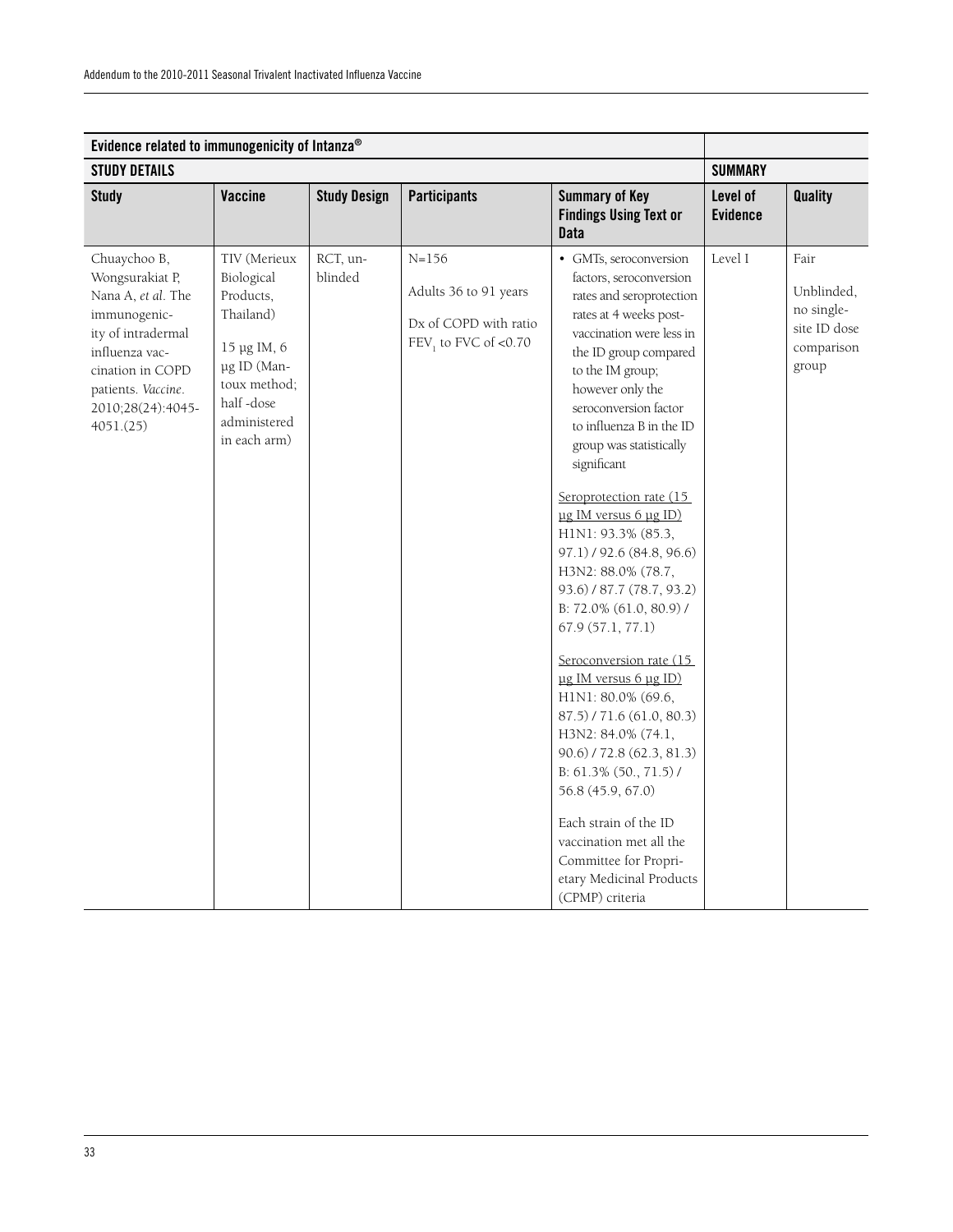| Evidence related to immunogenicity of Intanza <sup>®</sup>                                                                                                                                                     |                                                                                          |                     |                                                                                                                                                                                                                    |                                                                                                                                                                                                                                                                                                                                                                                                                                                                                                               |                             |                   |
|----------------------------------------------------------------------------------------------------------------------------------------------------------------------------------------------------------------|------------------------------------------------------------------------------------------|---------------------|--------------------------------------------------------------------------------------------------------------------------------------------------------------------------------------------------------------------|---------------------------------------------------------------------------------------------------------------------------------------------------------------------------------------------------------------------------------------------------------------------------------------------------------------------------------------------------------------------------------------------------------------------------------------------------------------------------------------------------------------|-----------------------------|-------------------|
| <b>STUDY DETAILS</b>                                                                                                                                                                                           |                                                                                          |                     |                                                                                                                                                                                                                    |                                                                                                                                                                                                                                                                                                                                                                                                                                                                                                               | <b>SUMMARY</b>              |                   |
| <b>Study</b>                                                                                                                                                                                                   | Vaccine                                                                                  | <b>Study Design</b> | <b>Participants</b>                                                                                                                                                                                                | <b>Summary of Key</b><br><b>Findings Using Text or</b><br><b>Data</b>                                                                                                                                                                                                                                                                                                                                                                                                                                         | Level of<br><b>Evidence</b> | Quality           |
| Gelinck LB, van den<br>Bemt BJ, Marijt WA,<br>et al. Intradermal in-<br>fluenza vaccination<br>in immunocompro-<br>mised patients is<br>immunogenic and<br>feasible. Vaccine.<br>2009;27(18):2469-<br>2474(26) | <b>TIV</b><br>$(Influvac^{TM})$<br>2005-06<br>15 μg IM, 3<br>µg ID (Man-<br>toux method) | RCT, open-<br>label | $N = 197$<br>Immuno-compromised<br>adults (n=81 HIV, n=50<br>rheumotologic treated<br>with anti-TNF (tumour<br>necrosis factor), n=26<br>haematologic stem cell<br>transplantation(HSCT))<br>+ 41 healthy controls | • Post-vaccination<br>titres were similar<br>between ID and IM<br>recipients in all four<br>groups<br>• Overall hierarchy of<br>titres was shown for<br>both ID and IM with<br>healthy controls the<br>highest, followed<br>by those on anti-<br>TNF, HIV and HSCT<br>patients<br>• Injection site<br>reactions after<br>ID less frequent<br>and milder in<br>immunocompromised<br>patients compared<br>to healthy subjects<br>predictive of response<br>to at least one out<br>of three antigens<br>(p<0.05) | Level 1                     | Fair<br>Unblinded |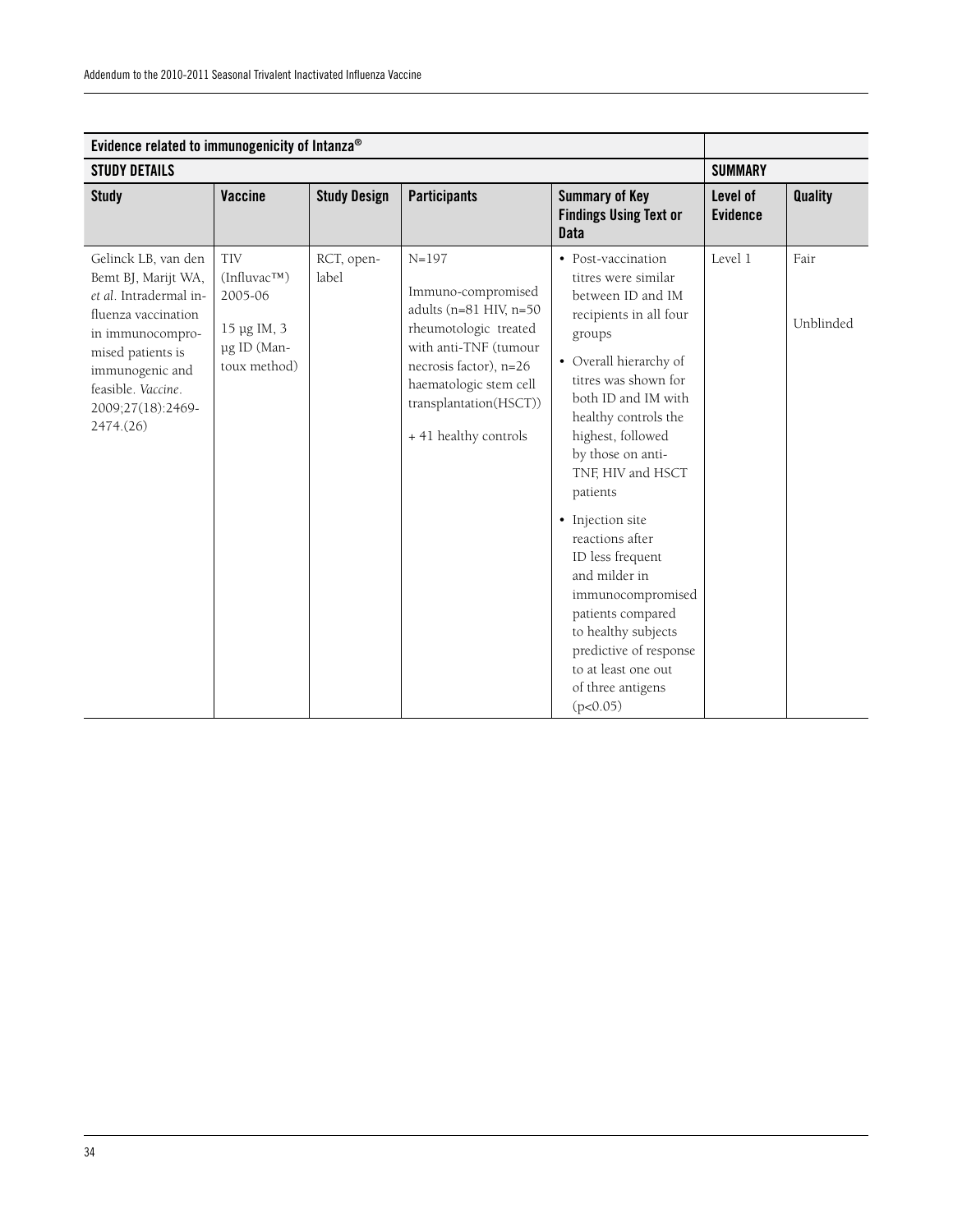| Evidence related to immunogenicity of Intanza®                                                                                                                                                                                                                                        |                                                                    |                                                                                 |                                                                                                                                                              |                                                                                                                                                                                                                                                                                                                                                                                                                                                                                                                                                                                                                                                                                                                                                                                                                  |                             |                                                                                 |  |  |
|---------------------------------------------------------------------------------------------------------------------------------------------------------------------------------------------------------------------------------------------------------------------------------------|--------------------------------------------------------------------|---------------------------------------------------------------------------------|--------------------------------------------------------------------------------------------------------------------------------------------------------------|------------------------------------------------------------------------------------------------------------------------------------------------------------------------------------------------------------------------------------------------------------------------------------------------------------------------------------------------------------------------------------------------------------------------------------------------------------------------------------------------------------------------------------------------------------------------------------------------------------------------------------------------------------------------------------------------------------------------------------------------------------------------------------------------------------------|-----------------------------|---------------------------------------------------------------------------------|--|--|
| <b>STUDY DETAILS</b>                                                                                                                                                                                                                                                                  |                                                                    |                                                                                 |                                                                                                                                                              |                                                                                                                                                                                                                                                                                                                                                                                                                                                                                                                                                                                                                                                                                                                                                                                                                  | <b>SUMMARY</b>              |                                                                                 |  |  |
| <b>Study</b>                                                                                                                                                                                                                                                                          | Vaccine                                                            | <b>Study Design</b>                                                             | <b>Participants</b>                                                                                                                                          | <b>Summary of Key</b><br><b>Findings Using Text or</b><br><b>Data</b>                                                                                                                                                                                                                                                                                                                                                                                                                                                                                                                                                                                                                                                                                                                                            | Level of<br><b>Evidence</b> | <b>Quality</b>                                                                  |  |  |
| Morelon E, Noble<br>CP, Daoud S, et<br>al. Immunogenic-<br>ity and safety of<br>intradermal influ-<br>enza vaccination<br>in renal transplant<br>patients who were<br>non-responders to<br>conventional influ-<br>enza vaccination.<br>Vaccine. 2010 Oct<br>4;28(42):6885-90.<br>(27) | Vaxigrip®<br>2006-07<br>15 μg IM,<br>Versus<br>Intanza®15<br>µg ID | Randomized<br>controlled<br>trial nested<br>in a larger<br>descriptive<br>study | N=62 non-responders<br>randomized 1:1 to ID<br>and IM groups<br>Larger study had 201<br>adults 18 to 60 years<br>(non-responder group<br>was 40 to 56 years) | • GMT and<br>seroprotection rates<br>tended to be higher<br>in the ID group<br>compared with IM;<br>met EMEA criteria<br>with the exception of<br>not having a min. of<br>50 subjects<br>Seroprotection rate (15<br>ug IM versus 15 µg ID)<br>H1N1: 52% (33.1,<br>69.8) / 71% (52.0, 85.8)<br>H3N2: 36% (19.2, 54.6)<br>/ 52% (33.1, 69.8)<br>B: 61% (42.2, 78.2) /<br>71% (52.0, 85.8)<br>Seroconversion rate (15<br>ug IM versus 15 µg ID)<br>H1N1: 19% (7.5, 37.5) /<br>35% (19.2, 54.6)<br>H3N2: 19% (7.5, 37.5) /<br>35% (19.2, 54.6)<br>B: 19% (7.5, 37.5) /<br>19% (7.5, 37.5)<br>GMT ratio pre/post-<br>vaccination (15 µg IM<br>versus $15 \mu g \, ID$ )<br>H1N1: 1.93 (1.30, 2.88)<br>13.09(2.17, 4.40)<br>H3N2: 2.34 (1.56, 3.51)<br>/3.50(2.29, 5.34)<br>B: 1.77 (1.38, 2.27) /<br>1.96(1.57, 2.44) | Level I                     | Fair<br>Small<br>study,<br>unblinded,<br>lack of<br>healthy<br>control<br>group |  |  |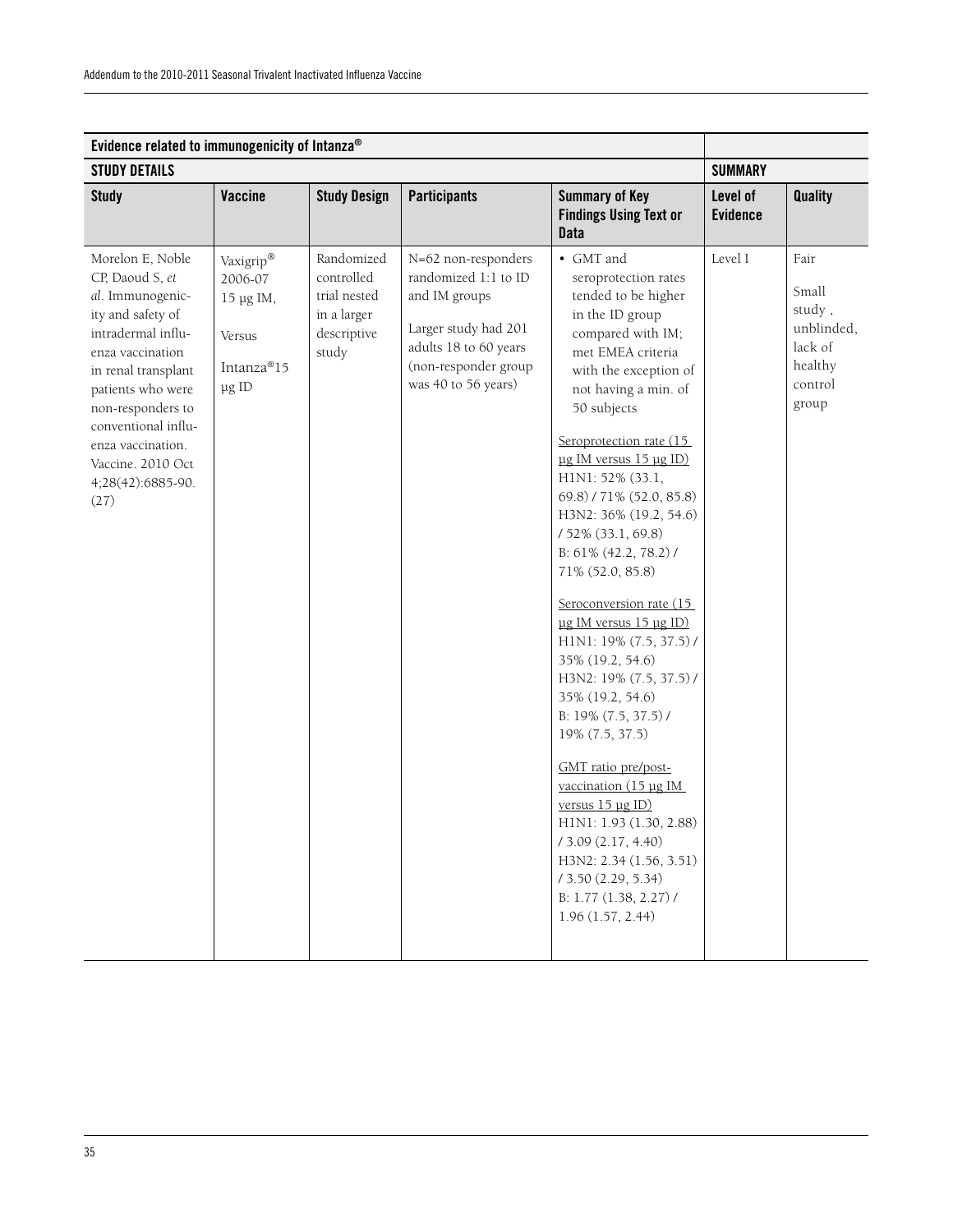|        | Evidence from randomized controlled trial(s).                                                                                                                                                                                                                 |
|--------|---------------------------------------------------------------------------------------------------------------------------------------------------------------------------------------------------------------------------------------------------------------|
| $II-1$ | Evidence from controlled trial(s) without randomization.                                                                                                                                                                                                      |
| $II-2$ | Evidence from cohort or case–control analytic studies, preferably from more than one centre or research group using clinical<br>outcome measures of vaccine efficacy.                                                                                         |
| $II-3$ | Evidence obtained from multiple time series with or without the intervention. Dramatic results in uncontrolled experiments<br>(such as the results of the introduction of penicillin treatment in the 1940s) could also be regarded as this type of evidence. |
| Ш      | Opinions of respected authorities, based on clinical experience, descriptive studies and case reports, or reports of expert committees.                                                                                                                       |

#### **Table 7: Levels of Evidence Based on Research Design**

#### **Table 8: Quality (internal validity) Rating of Evidence**

| Good                                                               | A study (including meta-analyses or systematic reviews) that meets all design-specific criteria* well.                                                                                                                                        |  |
|--------------------------------------------------------------------|-----------------------------------------------------------------------------------------------------------------------------------------------------------------------------------------------------------------------------------------------|--|
| Fair                                                               | A study (including meta-analyses or systematic reviews) that does not meet (or it is not clear that it meets) at least one<br>design-specific criterion* but has no known "fatal flaw".                                                       |  |
| Poor                                                               | A study (including meta-analyses or systematic reviews) that has at least one design-specific* "fatal flaw", or an accumulation of<br>lesser flaws to the extent that the results of the study are not deemed able to inform recommendations. |  |
| Caparal decim creating origins are quiliped in Harris at al. 2001. |                                                                                                                                                                                                                                               |  |

\* General design specific criteria are outlined in Harris et al., 20011 .

#### **Table 9: NACI Recommendation for Immunization - Grades**

| A   | NACI concludes that there is good evidence to recommend immunization.                                                                                                                      |
|-----|--------------------------------------------------------------------------------------------------------------------------------------------------------------------------------------------|
| B   | NACI concludes that there is fair evidence to recommend immunization.                                                                                                                      |
| - C | NACI concludes that the existing evidence is conflicting and does not allow making a recommendation for or against immuni-<br>zation, however other factors may influence decision-making. |
|     | NACI concludes that there is fair evidence to recommend against immunization.                                                                                                              |
|     | NACI concludes that there is good evidence to recommend against immunization.                                                                                                              |
|     | NACI concludes that there is insufficient evidence (in either quantity and/or quality) to make a recommendation, however<br>other factors may influence decision-making.                   |

1 Harris RP, Helfand M, Woolf SH, *et al*. Current methods of the US Preventive Services Task Force: a review of the process. *Am J Prev* Med 2001;20:21-35.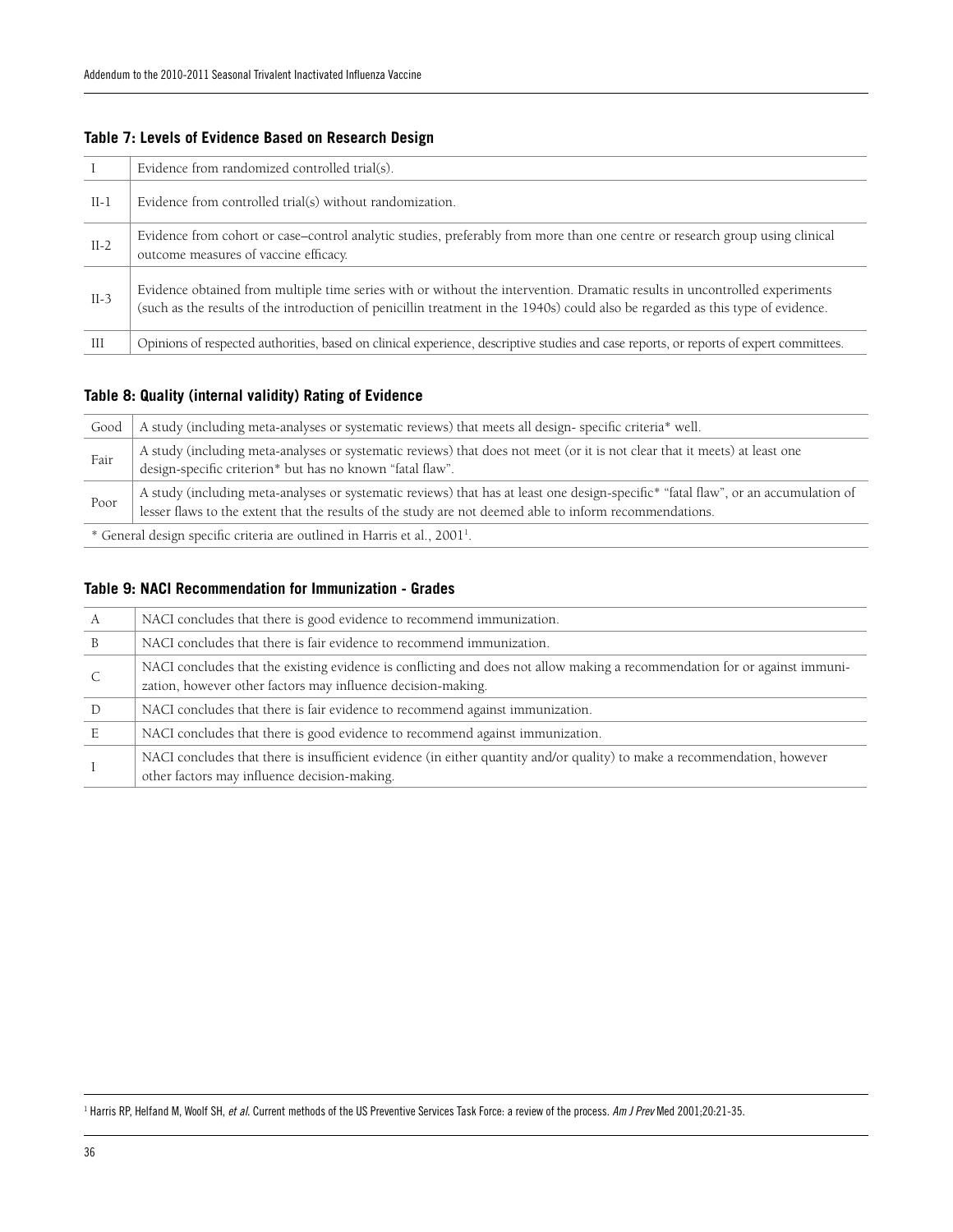# List of Abbreviations

| <b>BCG</b>  | Bacille Calmette-Guérin                                                       |
|-------------|-------------------------------------------------------------------------------|
| <b>CCDR</b> | Canada Communicable Disease Report                                            |
| CI          | Confidence interval                                                           |
| <b>EMEA</b> | European Medicines Evaluation Agency                                          |
| <b>GBS</b>  | Guillain-Barré syndrome                                                       |
| <b>GMT</b>  | Geometric mean titre                                                          |
| HA          | Haemagglutinin antigen                                                        |
| HI          | Haemagglutination inhibition                                                  |
| ID          | Intradermal                                                                   |
| IgE         | Immune globulin E                                                             |
| ΙM          | Intramuscular                                                                 |
| mL          | Millilitres                                                                   |
| mm          | Millimetre                                                                    |
| NACI        | National Advisory Committee on Immunization                                   |
| ORS         | Oculorespiratory syndrome                                                     |
| pH1N1       | Pandemic H1N1                                                                 |
| SRH         | Single radial haemolysis                                                      |
| TIV         | Trivalent inactivated influenza vaccine                                       |
| TIV-ID      | Trivalent inactivated influenza vaccine administered by the intradermal route |
| μg          | Microgram                                                                     |
| WHO         | World Health Organization                                                     |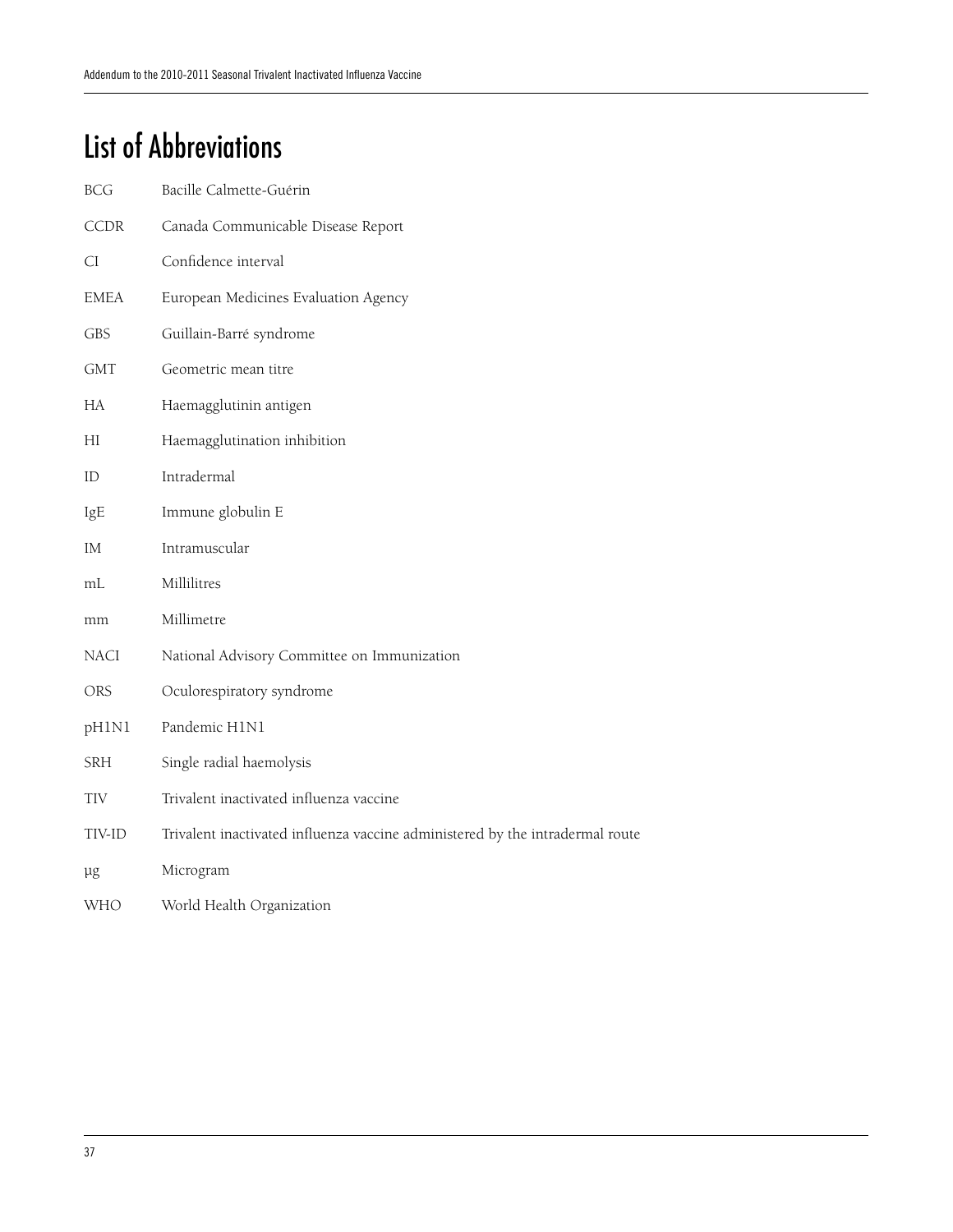# References

- 1. Sanofi Pasteur. Intanza®. influenza vaccine (split virion, inactivated). Toronto, Canada: Sanofi Pasteur Limited; 2010 [cited Nov.22, 2010].
- 2. Lambert PH, Laurent PE. Intradermal vaccine delivery: Will new delivery systems transform vaccine administration? Vaccine. 2008 Jun 19;26(26):3197-208.
- 3. Nicolas JF, Guy B. Intradermal, epidermal and transcutaneous vaccination: From immunology to clinical practice. Expert Rev Vaccines. 2008 Oct;7(8):1201-14.
- 4. Laurent PE, Bonnet S, Alchas P, *et al*. Evaluation of the clinical performance of a new intradermal vaccine administration technique and associated delivery system. Vaccine. 2007 Dec 17;25(52):8833-42.
- 5. National Advisory Committee on Immunization (NACI). Statement on seasonal trivalent influenza vaccine (TIV) for 2010-11. Can Commun Dis. 2010;36(ACS-6):1-49.
- 6. Jefferson T, Di Pietrantonj C, Rivetti A, *et al*. Vaccines for preventing influenza in healthy adults. Cochrane Database Syst Rev. 2010 Jul 7;(7)(7):CD001269.
- 7. Jefferson T, Di Pietrantonj C, Al-Ansary LA, *et al*. Vaccines for preventing influenza in the elderly. Cochrane Database Syst Rev. 2010 Feb 17;(2) (2):CD004876.
- 8. Hobson D, Curry RL, Beare AS, *et al*. The role of serum haemagglutination-inhibiting antibody in protection against challenge infection with influenza A2 and B viruses. J Hyg (Lond). 1972 Dec;70(4):767-77.
- 9. Plotkin SA. Immunologic correlates of protection induced by vaccination. Pediatr Infect Dis J. 2001 Jan;20(1):63-75.
- 10. Hannoun C, Megas F, Piercy J. Immunogenicity and protective efficacy of influenza vaccination. Virus Res. 2004 Jul;103(1-2):133-8.
- 11. Coudeville L, Bailleux F, Riche B, *et al*. Relationship between haemagglutination-inhibiting antibody titres and clinical protection against influenza: Development and application of a bayesian random-effects model. BMC Med Res Methodol. 2010 Mar 8;10:18.
- 12. Coudeville L, Andre P, Bailleux F, *et al*. A new approach to estimate vaccine efficacy based on immunogenicity data applied to influenza vaccines administered by the intradermal or intramuscular routes. Hum Vaccin. 2010 Oct 8;6(10).
- 13. Holland D, Booy R, De Looze F, *et al*. Intradermal influenza vaccine administered using a new microinjection system produces superior immunogenicity in elderly adults: A randomized controlled trial. J Infect Dis. 2008 Sep 1;198(5):650-8.
- 14. Arnou R, Icardi G, De Decker M, *et al*. Intradermal influenza vaccine for older adults: A randomized controlled multicenter phase III study. Vaccine. 2009 Dec 9;27(52):7304-12.
- 15. Pearton M, Kang SM, Song JM, *et al*. Changes in human langerhans cells following intradermal injection of influenza virus-like particle vaccines. PLoS One. 2010 Aug 25;5(8):e12410.
- 16. Kupper TS, Fuhlbrigge RC. Immune surveillance in the skin: Mechanisms and clinical consequences. Nat Rev Immunol. 2004 Mar;4(3):211-22.
- 17. Allenspach EJ, Lemos MP, Porrett PM, *et al*. Migratory and lymphoid-resident dendritic cells cooperate to efficiently prime naive CD4 T cells. Immunity. 2008 Nov 14;29(5):795-806.
- 18. Committee for Proprietary Medicinal Products (CHMP). Note for guidance on harmonisation of requirements for influenza vaccines. London, UK: European Medicines Agency (EMEA); 1997.
- 19. Beran J, Ambrozaitis A, Laiskonis A, *et al*. Intradermal influenza vaccination of healthy adults using a new microinjection system: A 3-year randomised controlled safety and immunogenicity trial. BMC Med. 2009 Apr 2;7:13.